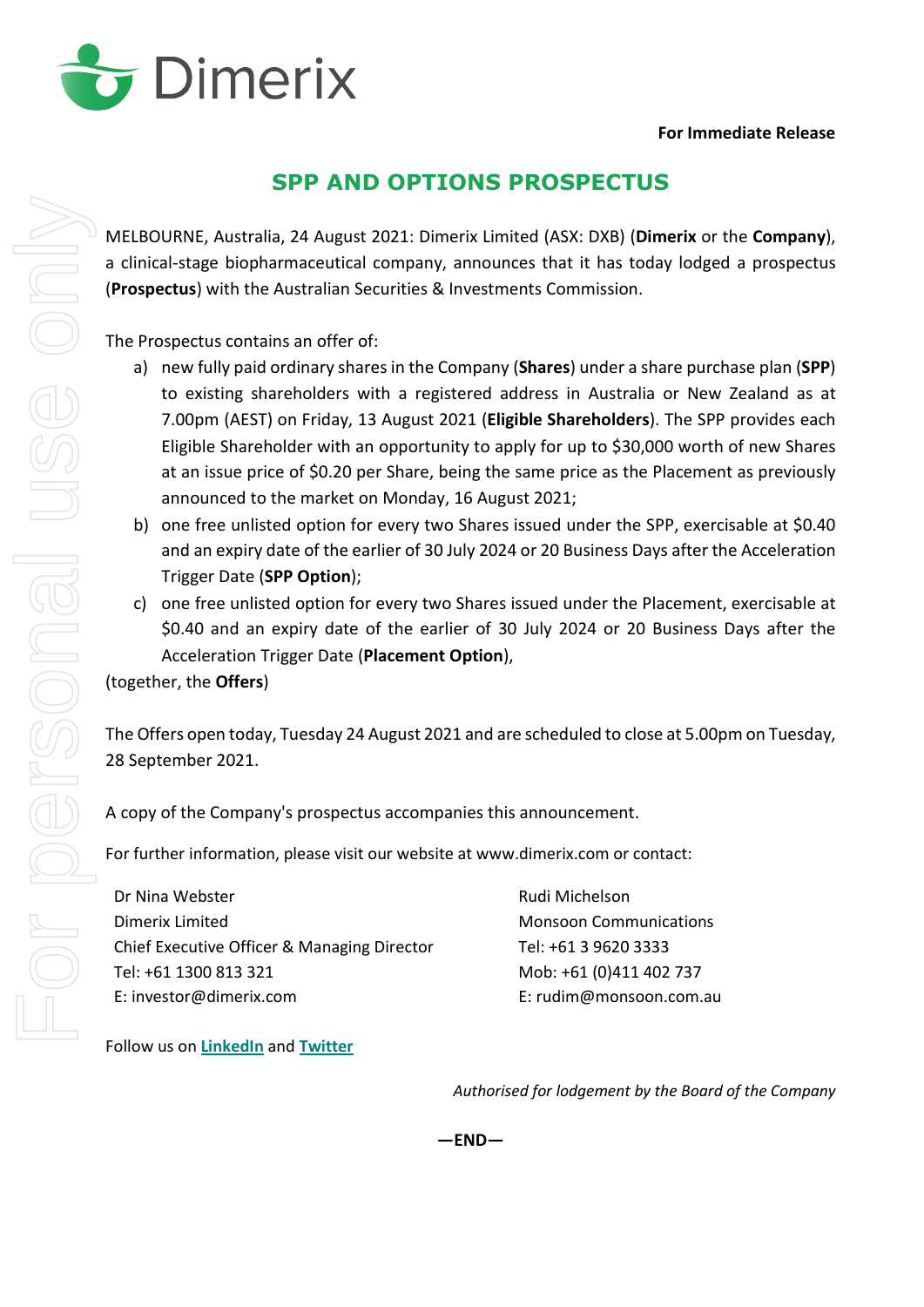

#### **Forward-looking Statements**

This ASX-announcement contains forward-looking statements that are subject to risks and uncertainties. Such statements involve known and unknown risks and important factors that may cause the actual results, performance or achievements of Dimerix Limited to be materially different from the statements in this announcement.

#### **About Dimerix**

Dimerix (ASX: DXB) is a clinical-stage biopharmaceutical company developing innovative new therapies in areas with unmet medical needs for global markets. Dimerix is currently developing its proprietary product, DMX-200, for Diabetic Kidney Disease, Focal Segmental Glomerulosclerosis (FSGS) and Acute Respiratory Distress Syndrome (ARDS), and is developing DMX-700 for Chronic Obstructive Pulmonary Disease (COPD). DMX-200 and DMX-700 were both identified using Dimerix' proprietary assay, Receptor Heteromer Investigation Technology (Receptor-HIT), which is a scalable and globally applicable technology platform enabling the understanding of receptor interactions to rapidly screen and identify new drug opportunities. Receptor-HIT is licensed non-exclusively to Excellerate Bioscience, a UK-based pharmacological assay service provider with a worldwide reputation for excellence in the field of molecular and cellular pharmacology.

#### **About DMX-200**

DMX-200 is the adjunct therapy of a chemokine receptor (CCR2) antagonist administered to patients already receiving irbesartan, an angiotensin II type I (AT1) receptor blocker and the standard of care treatment for hypertension and kidney disease. DMX-200 is protected by granted patents in various territories until 2032.

In 2017, Dimerix completed its first Phase 2a study in patients with a range of chronic kidney diseases. No significant adverse safety events were reported, and all study endpoints were achieved. The compelling results from this study prompted the decision to initiate two different clinical studies in 2018: one for patients with Diabetic Kidney Disease; and the second for patients with another form of kidney disease, Focal Segmental Glomerulosclerosis (FSGS). DMX-200 is also under investigation as a potential treatment for acute respiratory distress syndrome (ARDS) in patients with COVID-19.

#### *FSGS*

FSGS is a rare disease that attacks the kidney's filtering units, where blood is cleaned (called the 'glomeruli'), causing irreversible scarring. This leads to permanent kidney damage and eventual end-stage failure of the organ, requiring dialysis or transplantation. For those diagnosed with FSGS the prognosis is not good. The average time from a diagnosis of FSGS to the onset of complete kidney failure is only five years and it affects both adults and children as young as two years old. For those who are fortunate enough to receive a kidney transplant, approximately 40% will get re-occurring FSGS in the transplanted kidney. At this time, there are no drugs approved for FSGS anywhere in the world, so the treatment options and prognosis are poor.

FSGS is a billion-dollar plus market: the number of people with FSGS in the US alone is just over 80,000, and worldwide about 210,000. The illness has a global compound annual growth rate of 8%, with over 5,400 new cases diagnosed in the US alone each year. Because there is no effective treatment, Dimerix has received Orphan Drug Designation for DMX-200 in both the US and Europe for FSGS. This is a special status granted to a drug to treat a rare disease or condition; the designation means that DMX-200 can potentially be fast-tracked, and receive tax and other concessions to help it get to market.

DMX-200 for FSGS has been granted Orphan Drug Designation by the FDA and EMA. Orphan Drug Designation is granted to support the development of products for rare diseases and qualifies Dimerix for various development incentives including: seven years (FDA) and ten years (EMA) of market exclusivity if regulatory approval is received, exemption from certain application fees, and an abbreviated regulatory pathway to approval.

Dimerix reported positive Phase 2a data in FSGS patients in July 2020.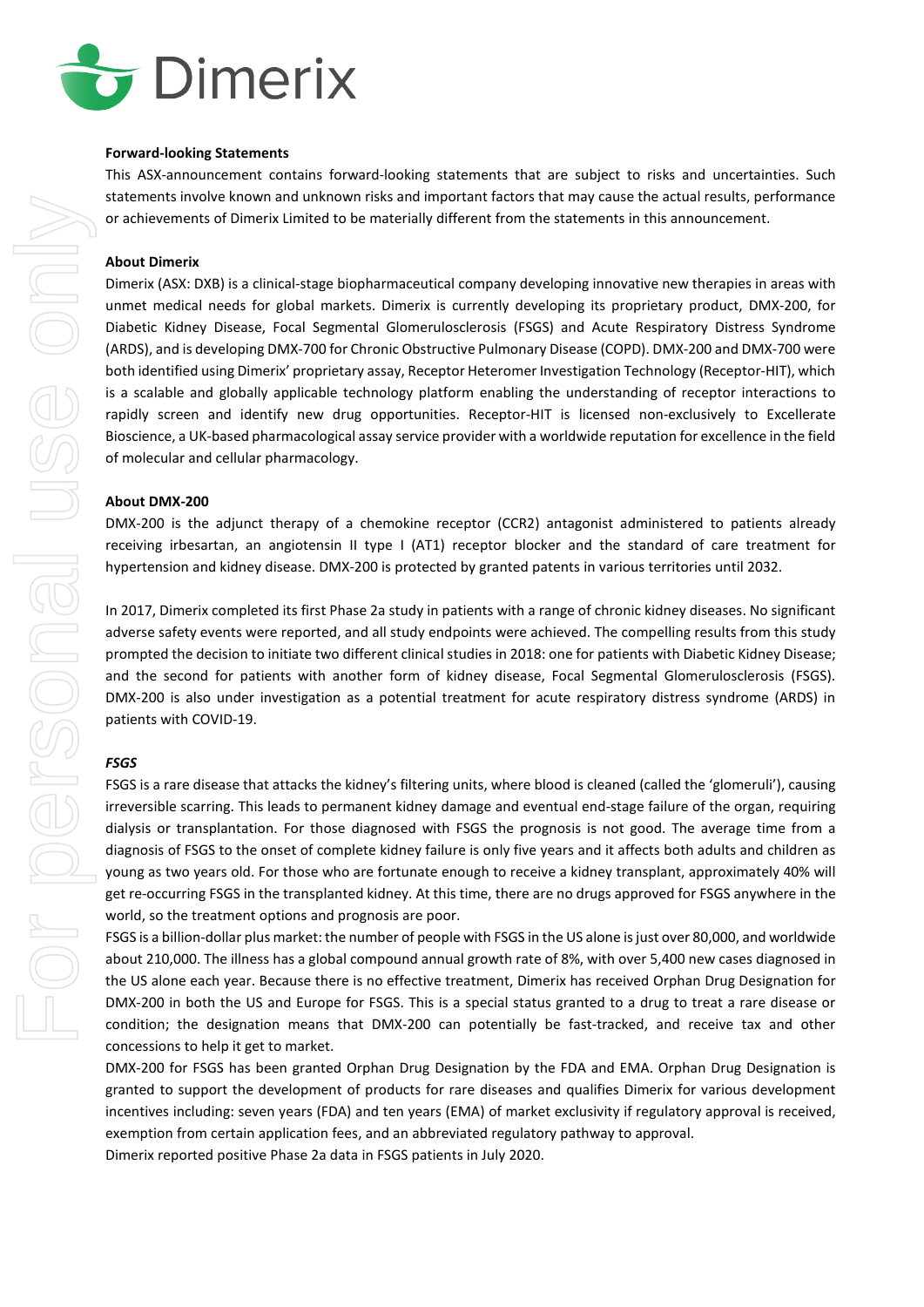# Dimerix

# **Dimerix Limited**

**ACN 001 285 230**

# **PROSPECTUS**

Pursuant to this Prospectus, the Company makes an offer of:

- (a) up to approximately 10,000,000 SPP Shares to Eligible Shareholders at an issue price of \$0.20 per SPP Share together with up to approximately 5,000,000 free SPP Options (subject to rounding) with an exercise price \$0.40 on the basis of one SPP Option for every two SPP Shares subscribed for by Eligible Shareholders to raise up to \$2 million (before costs and subject to rounding) (**SPP Offer**); and
- (b) up to approximately 50,000,000 Placement Options (subject to rounding) with an exercise price of \$0.40 to Placement Participants on the basis of one Placement Option for every two Shares issued pursuant to the Placement, to be granted for nil consideration (**Placement Option Offer**),

(together, the **Offers**).

The issue of the SPP Shares, SPP Options and the Placement Options is subject to Shareholder approval at the Company's Annual General Meeting to be held on 27 September 2021.

#### **IMPORTANT NOTICE**

This is an important document that should be read in its entirety. This Prospectus is a "transaction specific prospectus" issued in accordance with section 713 of the Corporations Act. In preparing this Prospectus, regard has been had to the fact that the Company is a "disclosing entity" for the purposes of the Corporations Act and certain matters may reasonably be expected to be known to investors and professional advisers whom potential investors may consult.

**Investment in the new Securities offered under this Prospectus should be considered highly speculative.**

If you are in any doubt as to the course you should follow you should consult your stockbroker, solicitor, accountant or other professional adviser.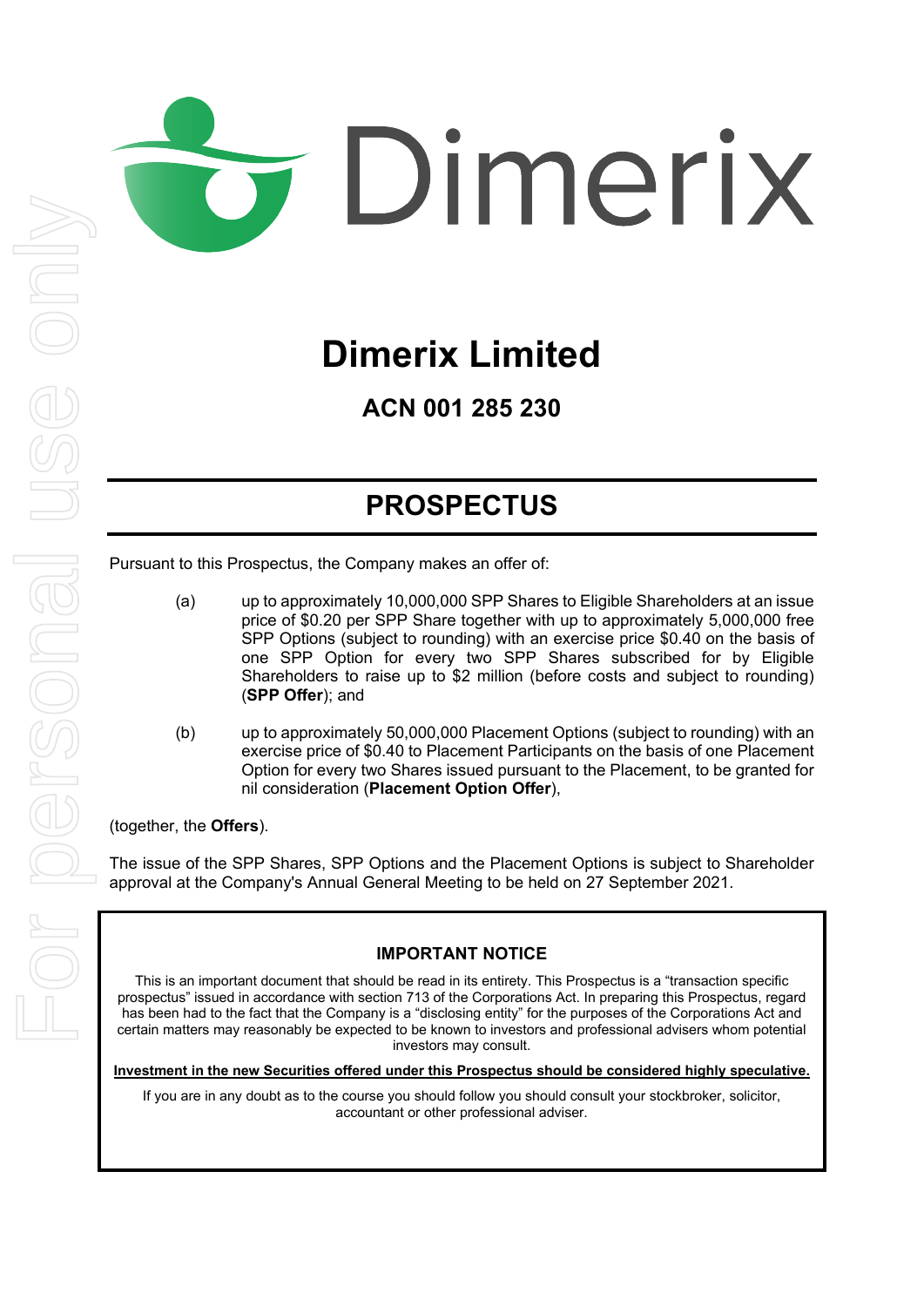## **TABLE OF CONTENTS**

| 2.  |  |
|-----|--|
| 3.  |  |
| 4.  |  |
| 5.  |  |
| 6.  |  |
| 7.  |  |
| 8.  |  |
| 9.  |  |
| 10. |  |
| 11. |  |
| 12. |  |
| 13. |  |
| 14. |  |
| 15. |  |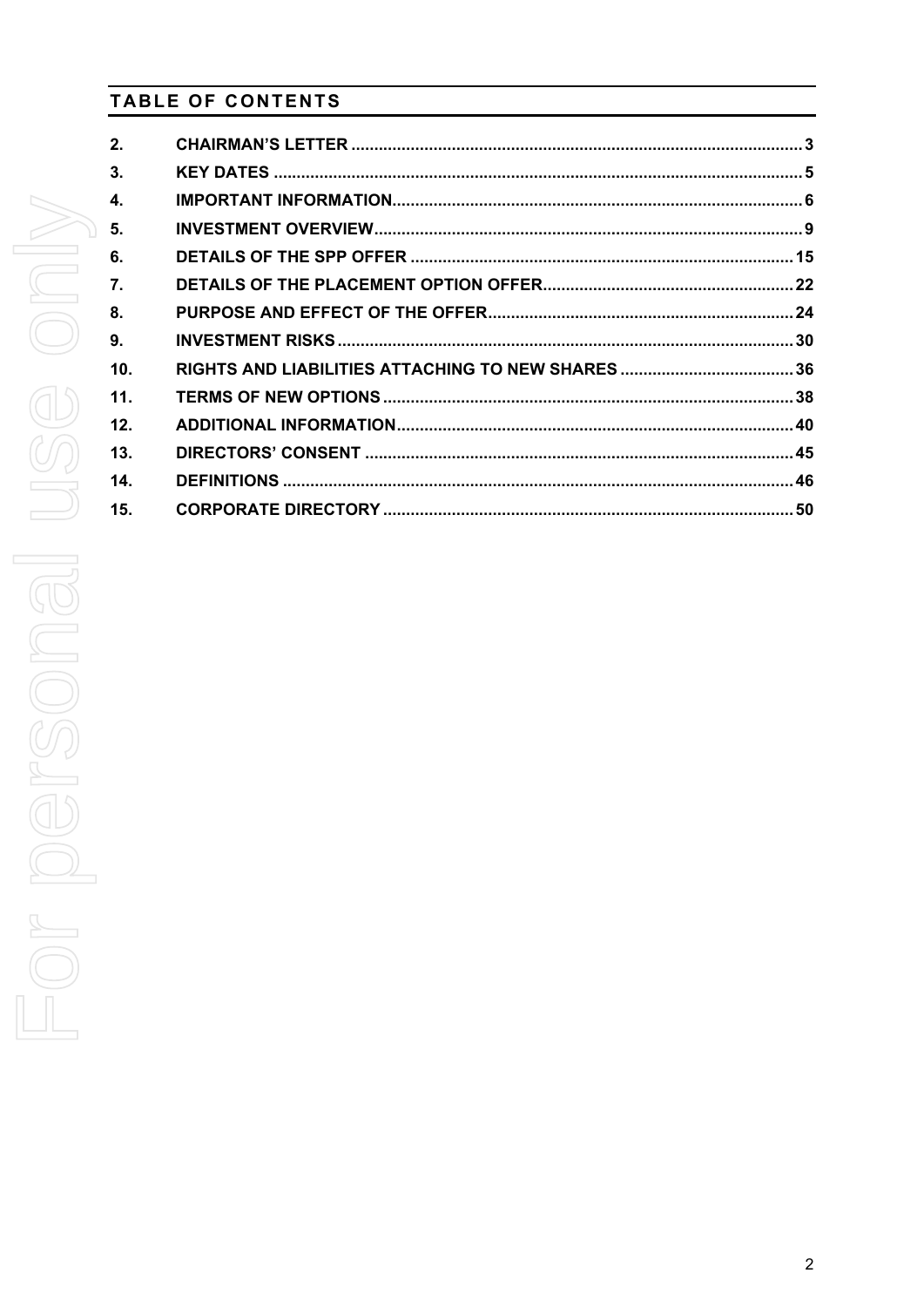#### <span id="page-4-0"></span>**2. CHAIRMAN'S LETTER**

#### **Chairman's Letter**

24 August 2021

Dear Shareholder,

On 16 August 2021, the Company announced to ASX that it had successfully raised \$20 million (before costs) via a two-tranche placement of 100,000,000 Shares to institutional, sophisticated, and professional investors at an issue price of \$0.20 per Share (**Placement**). For every two Shares issued under the Placement, each participant is also entitled to apply for one free attaching unlisted option to acquire one fully paid ordinary share by way of issue in the Company exercisable at \$0.40 (**Placement Option**).

The Board is pleased to offer existing eligible Shareholders an opportunity to participate in the SPP Offer. The SPP Offer will give all eligible Shareholders, being those holders of shares with an address in Australia or New Zealand on the Company's share register on the Record Date, 7.00pm (AEST) on Friday, 13 August 2021 (**Eligible Shareholders**), an opportunity to apply for up to \$30,000 worth of new Shares (**SPP Shares**) at an issue price of \$0.20 per SPP Share, being the issue price per Share paid under the Placement and one free attaching unlisted option exercisable at \$0.40, for every two SPP Shares issued in the Company (**SPP Options**) to raise \$2 million. Full details of the SPP Offer are set out in this Prospectus.

The Placement Options and the SPP Options (together the **New Options**) will have the same terms and will expire on the earlier of:

- 30 July 2024; or
- 20 Business Days after the Acceleration Trigger Date,

#### (**Expiry Date**).

No brokerage, commissions or other transaction costs apply to participation in the Offers.

The Offers under this Prospectus are conditional on Shareholder approval to issue the relevant securities at the Company's Annual General Meeting (**AGM**) to be held on or around 27 September 2021.

#### *Use of funds*

The proceeds from the Placement and SPP will be used to fund the following ongoing initiatives:

- initiate the clinical program, including the pivotal Phase 3 clinical study in FSGS patients;
- manufacturing distribution and logistics of the required clinical trial material (DMX 200);
- preparation and submission of appropriate regulatory applications to conduct a clinical study;
- repayment of debt; and
- working capital for the Company.

Additionally, funds received by the Company from the exercise of New Options, which will be exercisable at any time prior to the Expiry Date, may provide sufficient additional capital to fund the Phase 3 program through to potential accelerated marketing approval.

#### *Further information*

Participation in the Offers is optional and the Board recommends that you read this Prospectus carefully and in its entirety, before you decide whether to participate in the Offers. The Offers do not take into account your individual investment objectives, financial or taxation situation or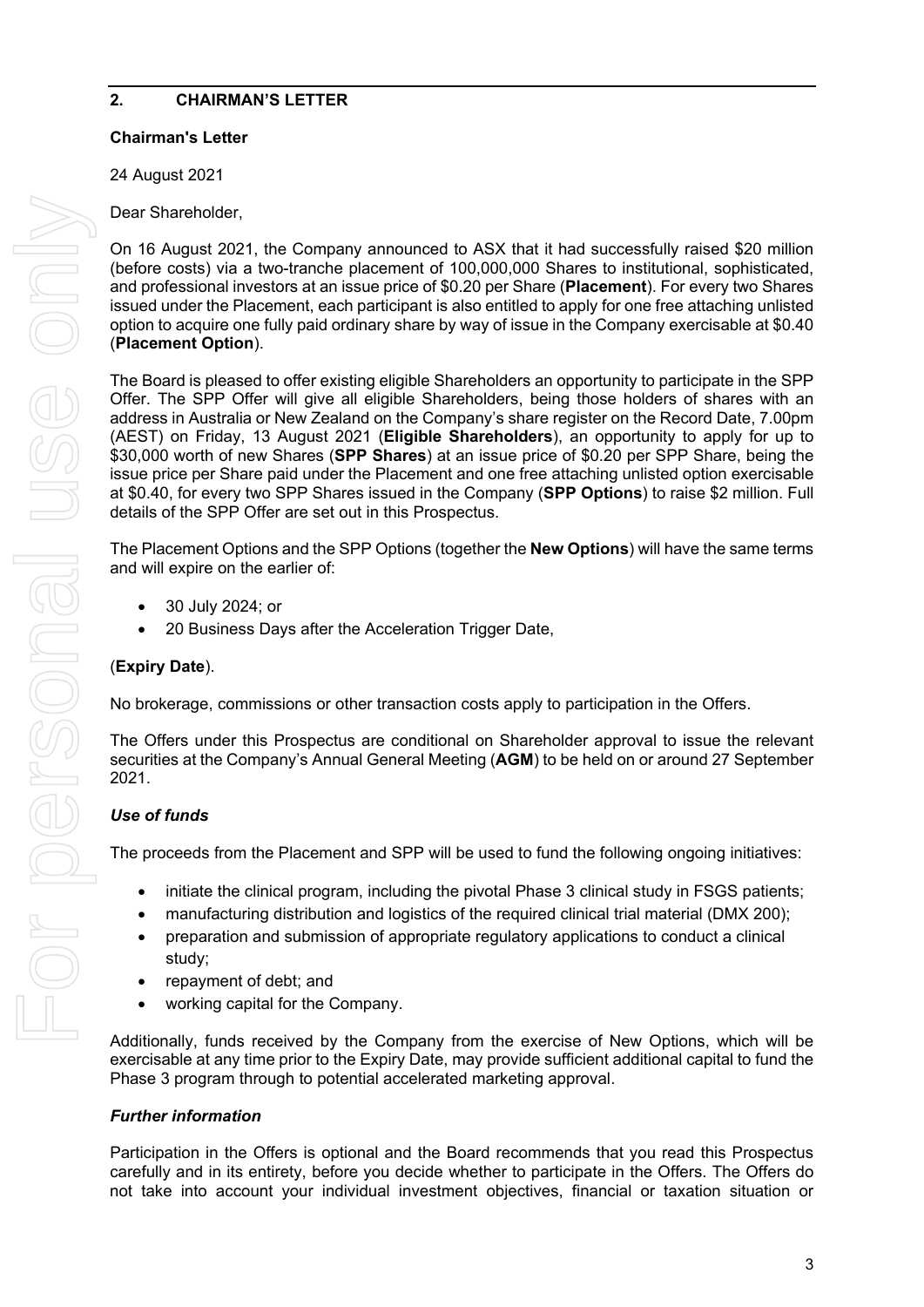particular needs. If you have any questions in relation to the Offers, you should seek professional advice from your stockbroker, solicitor, accountant or other independent and qualified professional adviser.

If you have any questions in relation to how to participate in the Offers, please contact:

**Automic Registry Services** Share Registry

Ph: 1300 288 664 or +61 2 968 5414

Email: [corporate.actions@automicgroup.com.au,](mailto:corporate.actions@automicgroup.com.au)

or consult your financial or other professional adviser.

On behalf of the Directors, I invite you to consider participating in the Offers and thank you for your ongoing support of the Company.

Yours sincerely,

What

**Dr James Williams** Non-Executive Chairman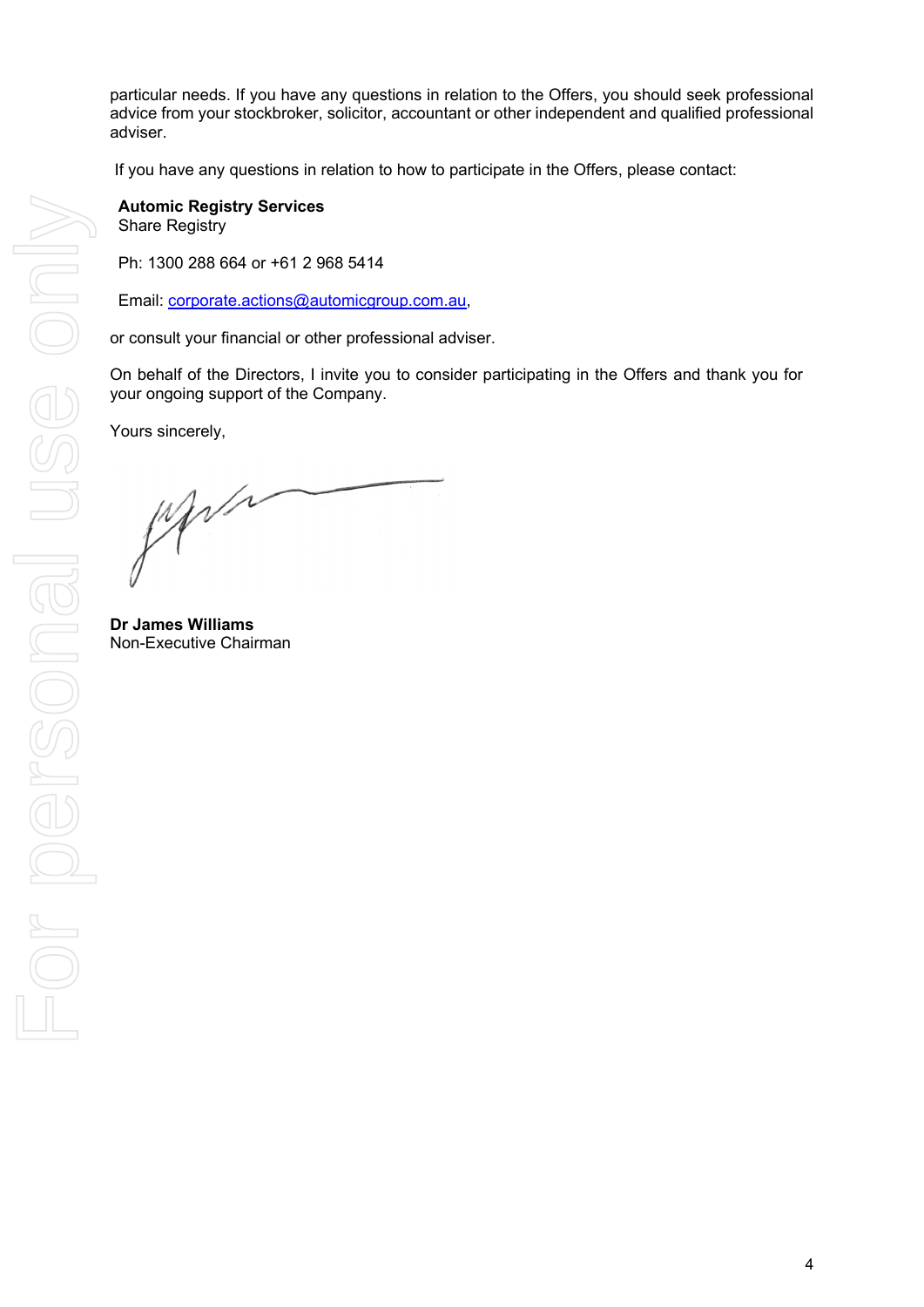#### <span id="page-6-0"></span>**3. KEY DATES**

| Record Date for the SPP                      | 7.00pm (Sydney time) Friday,<br>13 August 2021      |
|----------------------------------------------|-----------------------------------------------------|
| Lodgement of Prospectus with ASIC and ASX    | Tuesday, 24 August 2021                             |
| <b>Opening Date</b>                          | Tuesday, 24 August 2021                             |
| <b>Annual General Meeting</b>                | Monday, 27 September 2021                           |
| <b>Closing Date</b>                          | 5.00pm (Sydney time),<br>Tuesday, 28 September 2021 |
| Announcement of results of the SPP Offer     | Friday, 1 October 2021                              |
| Proposed issue of the Securities             | Friday, 1 October 2021                              |
| Commencement of trading of SPP Shares on ASX | Monday, 4 October 2021                              |

#### *Notes:*

*All references to time are to the time in Sydney, New South Wales. This timetable is indicative only and subject to change. The Directors may vary these dates, subject to the Listing Rules and the Corporations Act. An extension of the Closing Date will delay the anticipated date for issue of the SPP Shares and New Options. The Directors also reserve the right not to proceed with the whole or part of the Offers any time before the allotment and issue of the SPP Shares and New Options. In that event, the Application Monies (without interest) will be returned in full to Applicants.*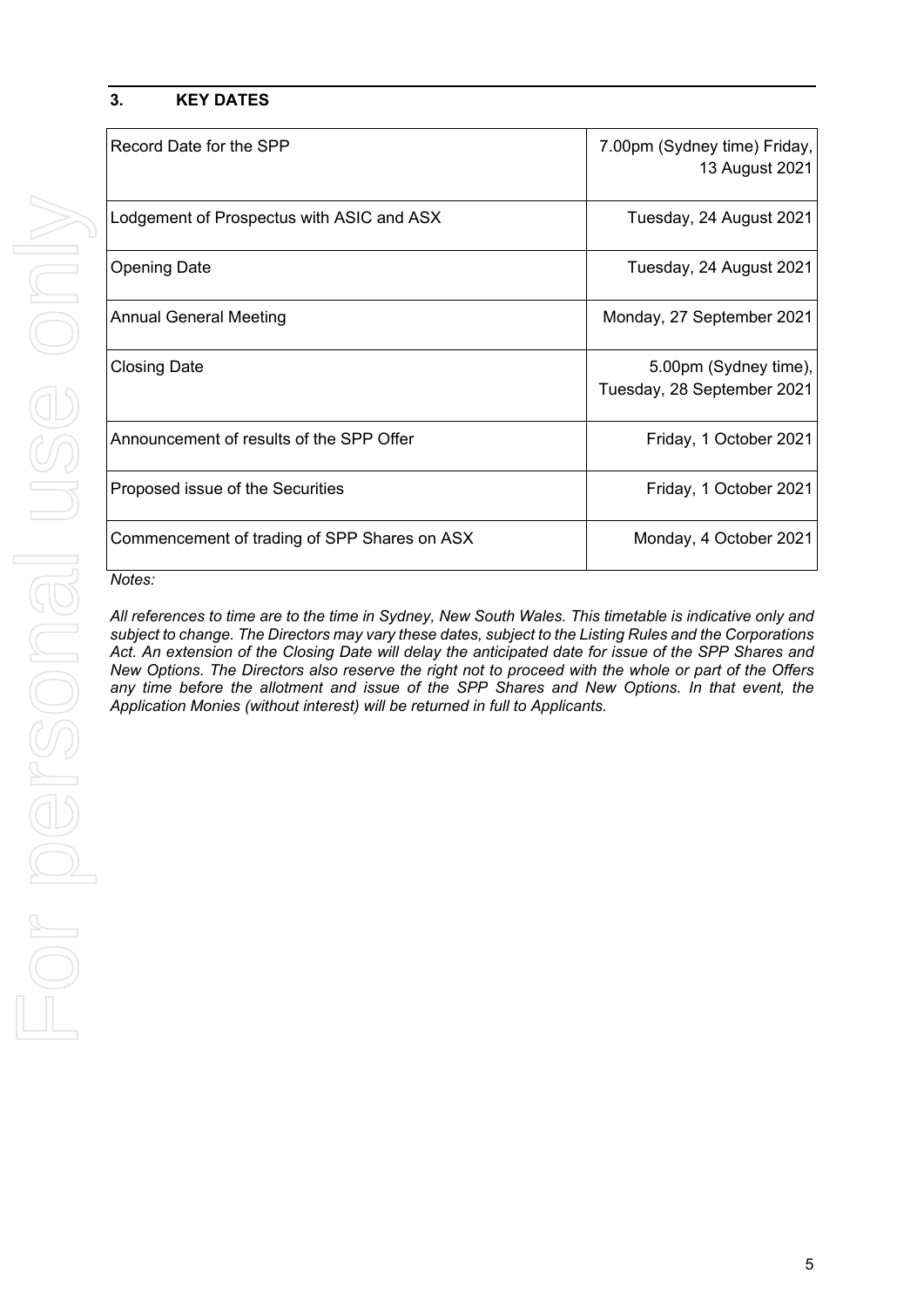#### **General**

This Prospectus is dated 24 August 2021. A copy of this Prospectus was lodged with ASIC on the same date. Neither ASIC or ASX takes any responsibility for the contents of this Prospectus.

This Prospectus is a "transaction-specific prospectus" for an offer of continuously quoted securities and options to acquire continuously quoted securities (as defined in the Corporations Act) prepared in accordance with section 713 of the Corporations Act, which allows the issue of a concise prospectus in relation to an offer of continuously quoted securities and options to acquire continuously quoted securities, and therefore does not contain the same level of disclosure as a full prospectus. In preparing this Prospectus, regard has been had to the fact that the Company is a disclosing entity for the purposes of the Corporations Act and certain matters may reasonably be expected to be known to investors and their professional advisors. The Prospectus is intended to be read in conjunction with information about the Company which is publicly available and has been notified to ASX.

#### **Prospectus Expiry Date**

No securities will be issued on the basis of this Prospectus later than 13 months after the date of this Prospectus.

#### **Exposure Period**

This Company is listed on the ASX and its Shares are quoted on the ASX. Accordingly, no exposure period applies to this Prospectus under the Corporations Act.

#### **Investment Advice**

This Prospectus does not take into account your financial circumstances, financial objectives or particular needs (including your financial or taxation issues). Therefore, this Prospectus does not constitute investment advice. You should obtain professional investment advice before subscribing for Securities under this Prospectus.

#### **No Offer Where Offer Would Be Illegal**

This Prospectus does not constitute an offer in any place in which, or to any person to whom, it would not be lawful to make such an offer. The distribution of this Prospectus (including an electronic copy) outside Australia and New Zealand may be restricted by law. If you come into possession of this Prospectus, you should observe such restrictions and should seek your own advice on such restrictions. Any noncompliance with these restrictions may constitute a violation of applicable securities laws. The Company disclaims all liability to such persons.

#### **New Zealand**

The SPP Shares are not being offered to the public within New Zealand other than to existing Shareholders of the Company with registered addresses in New Zealand to whom the Offer of the SPP Shares is being made in reliance on the Financial Markets Conduct (Incidental Offers) Exemption Notice 2016. The Company is issuing the New Options to existing Shareholders of the Company for no consideration.

This document has been prepared in compliance with Australian law and has not been registered, filed with or approved by any New Zealand regulatory authority under the Financial Markets Conduct Act 2013. This document is not a product disclosure statement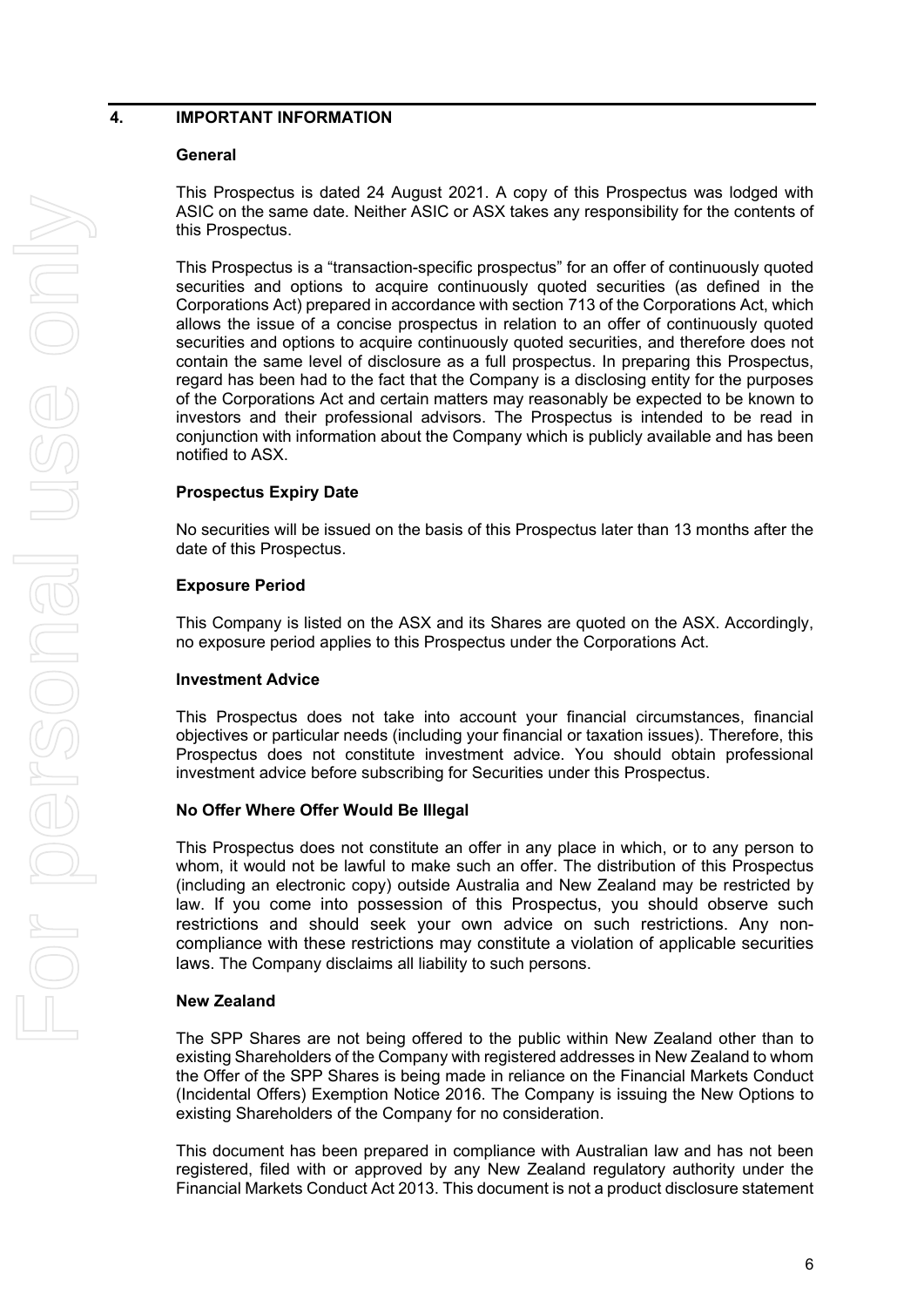under New Zealand law and is not required to, and may not, contain all the information that a product disclosure statement under New Zealand law is required to contain.

#### **Other jurisdictions**

The SPP Offer does not constitute an offer to sell or the solicitation of any offer to buy, any securities in the US or to a US Person (or to any person acting for the account or benefit of a US Person), or in any place in which, or to any person to whom, it would not be lawful to make such an offer or invitation.

No action has been taken to register or qualify the SPP, or otherwise permit a public offering of the SPP Shares or New Options, in any jurisdiction other than Australia or New Zealand.

By returning a completed Application Form or making a payment by BPAY® or electronic funds transfer, you will be taken to have given the representations and warranties set out in Section [6.10](#page-19-0) and represented and warranted that there has been no breach of such laws and that all necessary approvals and consents have been obtained. The Securities have not been, and will not be, registered under the US Securities Act, or the securities laws of any state or other jurisdiction in the US.

The Securities may not be offered, sold or resold in the United States or to, or for the account or benefit of, a US Person, except in a transaction exempt from, or not subject to, the registration requirements of the US Securities Act and applicable US state securities laws.

The SPP Offer is not being extended to any Shareholder outside Australia and New Zealand.

#### **Risk Factors**

Investors should note that there are a number of risks attached to their investment in the Company (**Risk Factors**). Please refer to Section [9](#page-31-0) of this Prospectus for further information on those risks.

These risks, together with other general risks applicable to all investments in listed securities not specifically referred to, may affect the value of Shares in the future. Accordingly, an investment in the Company should be considered highly speculative.

#### **Defined Terms**

A number of capitalised terms are used in this Prospectus. These terms are defined in Section [14](#page-47-0) of this Prospectus. Unless otherwise stated or implied, references to time and currency in this Prospectus are to the time in Sydney, Australia, and Australian dollars, respectively.

#### **Electronic Prospectus**

A copy of this Prospectus can be downloaded from the Company's website at <https://investors.dimerix.com/investor-centre/?page=asx-announcements-2021> and via the ASX's website at [www.asx.com.au](http://www.asx.com.au/) (under "DXB"). The Prospectus should be read in conjunction with the Company's continuous and periodic disclosures given to ASX, which are available on ASX's website at www.asx.com.au (under "DXB"). Any person accessing the electronic version of this Prospectus for the purpose of making an investment in the Company must be an Australian resident and must only access this Prospectus from within Australia.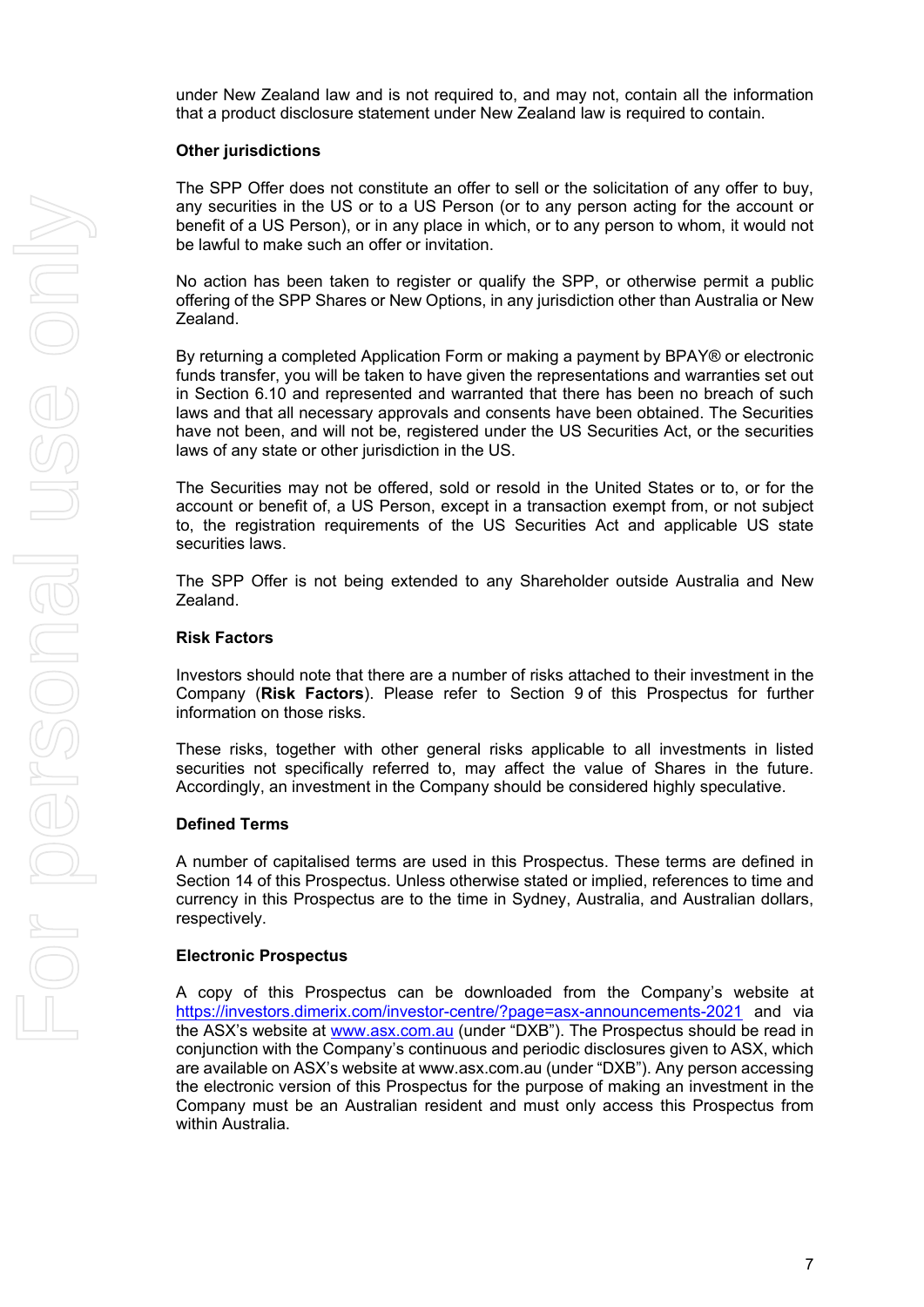#### **Past performance**

Investors should note that the Company's past performance, including past share price performance, cannot be relied upon as an indicator of (and provides no guidance as to) the Company's future performance including the Company's future financial position or share price performance.

#### **Forward Looking Statements**

This Prospectus contains various forward-looking statements which are identified by words such as 'may', 'could', 'believes', 'estimates', 'expects', 'intends' and other similar words that involve risks and uncertainties. Statements other than statements of historical fact may be forward looking statements. The Company believes that it has reasonable grounds for making all statements relating to future matters attributed to it in this Prospectus.

Investors should note that such statements are subject to inherent risks and uncertainties in that they may be affected by a variety of known and unknown risks, variables and other factors, many of which are beyond the control of the Company.

The forward-looking statements in this Prospectus only reflect views held as at the date of this Prospectus. Subject to any continuing obligations under law or the Listing Rules, the Company and its Directors disclaim any obligation to revise or update after the date of this Prospectus any forward-looking statements to reflect any change in the views, expectations or assumptions on which those statements are made. Any forward-looking statement in this Prospectus is qualified by this cautionary statement.

These forward-looking statements are subject to the Risk Factors, which could cause actual results to differ materially from the results expressed or anticipated in these statements. The Risk Factors are set out in Section [9](#page-31-0) of this Prospectus.

#### **No Representation Other Than In this Prospectus**

No person is authorised to give information or to make any representation in connection with this Prospectus or the Offers that is not contained in this Prospectus. Any information or representation not so contained may not be relied on as having been authorised by the Company in connection with this Prospectus.

#### **Enquiries**

If you have any questions about this Prospectus or the Offers, please contact:

#### **Automic Registry Services**

Ph: 1300 288 664 or +61 2 968 5414 Email: corporate.actions@automicgroup.com.au,

or your stockbroker, legal or financial advisor.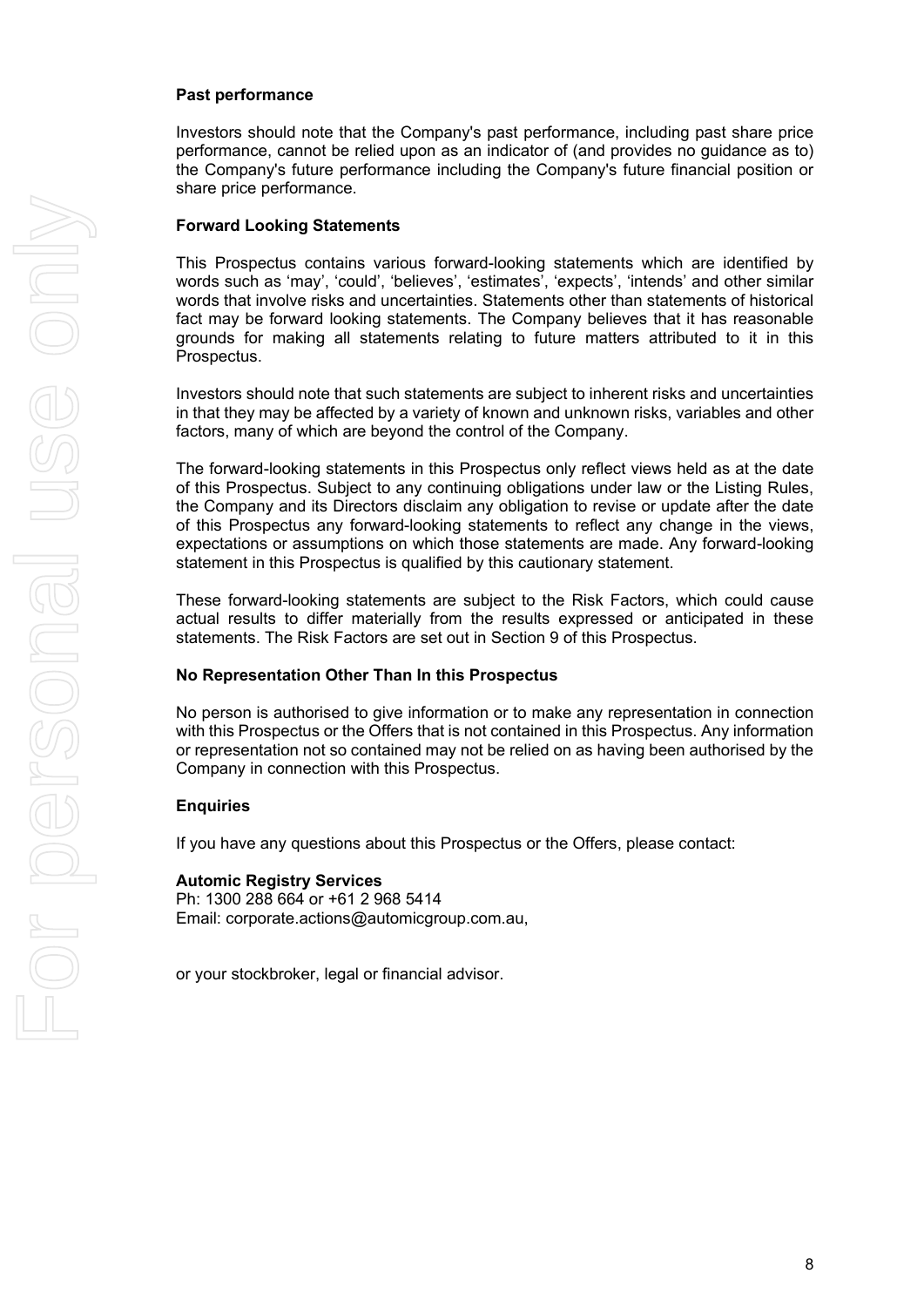#### <span id="page-10-0"></span>**5. INVESTMENT OVERVIEW**

The Section [5](#page-10-0) provides a summary of the Offers. You should read the Prospectus in full before deciding to invest in Securities.

#### 5.1 **SPP Offer**

| Question                                                       | <b>Response</b>                                                                                                                                                                                                                                                                                                                                                                                                                                                                                                                                                                                                                                                                                                                                    |  |  |
|----------------------------------------------------------------|----------------------------------------------------------------------------------------------------------------------------------------------------------------------------------------------------------------------------------------------------------------------------------------------------------------------------------------------------------------------------------------------------------------------------------------------------------------------------------------------------------------------------------------------------------------------------------------------------------------------------------------------------------------------------------------------------------------------------------------------------|--|--|
| What is the<br>SPP?                                            | The SPP is an opportunity for Eligible Shareholders to each<br>subscribe for up to \$30,000 worth of SPP Shares without brokerage<br>or other transaction costs.                                                                                                                                                                                                                                                                                                                                                                                                                                                                                                                                                                                   |  |  |
|                                                                | Eligible Shareholders may each apply for SPP Shares in parcels<br>valued at a minimum of \$1,000 and up to a maximum of \$30,000 that<br>is a multiple of \$1,000 (subject to discretionary scale back).                                                                                                                                                                                                                                                                                                                                                                                                                                                                                                                                           |  |  |
| What will the<br>funds raised<br>under the SPP<br>be used for? | In conjunction with the Placement, the SPP is being undertaken to<br>fund:<br>initiation of the clinical program, including the pivotal Phase 3<br>$\bullet$<br>study in FSGS patients;<br>manufacturing distribution and logistics of the required clinical<br>$\bullet$<br>trial material (DMX 200);<br>preparation and submission of appropriate<br>regulatory<br>$\bullet$<br>applications to conduct a clinical study;<br>repay debt; and<br>$\bullet$<br>working capital for the Company.                                                                                                                                                                                                                                                    |  |  |
| Is participation<br>in the SPP<br>compulsory?                  | No. Participation in the SPP is entirely voluntary.<br>Before you decide whether to participate in the SPP, the Company<br>recommends you seek independent financial advice from your<br>stockbroker, accountant, or other professional adviser.<br>If you do not wish to participate in the SPP, do nothing.                                                                                                                                                                                                                                                                                                                                                                                                                                      |  |  |
| What is the<br>Offer Price of<br>the SPP<br>Shares?            | SPP Shares will be offered at \$0.20 per SPP Share, being the same<br>price paid by investors under the Placement announced on Monday,<br>16 August 2021.<br>The SPP Options will be issued for nil consideration.<br>There is a risk that the market price of Shares may rise or fall between<br>the date of this Prospectus and the time of issue of the SPP Shares<br>under the SPP. This means that the price you pay for the SPP Shares<br>issued to you may be less than or more than the market price of<br>Shares at the date of this Prospectus or the time of issue.<br>Your Application for SPP Shares and SPP Options is unconditional<br>and may not be withdrawn even if the market price of Shares is less<br>than the Offer Price. |  |  |
| Who is eligible<br>to participate in<br>the SPP?               | An Eligible Shareholder, being a registered holder of Shares on the<br>Record Date with a registered address in either Australia or New<br>Zealand who is not an Ineligible Shareholder may participate in the<br>SPP.                                                                                                                                                                                                                                                                                                                                                                                                                                                                                                                             |  |  |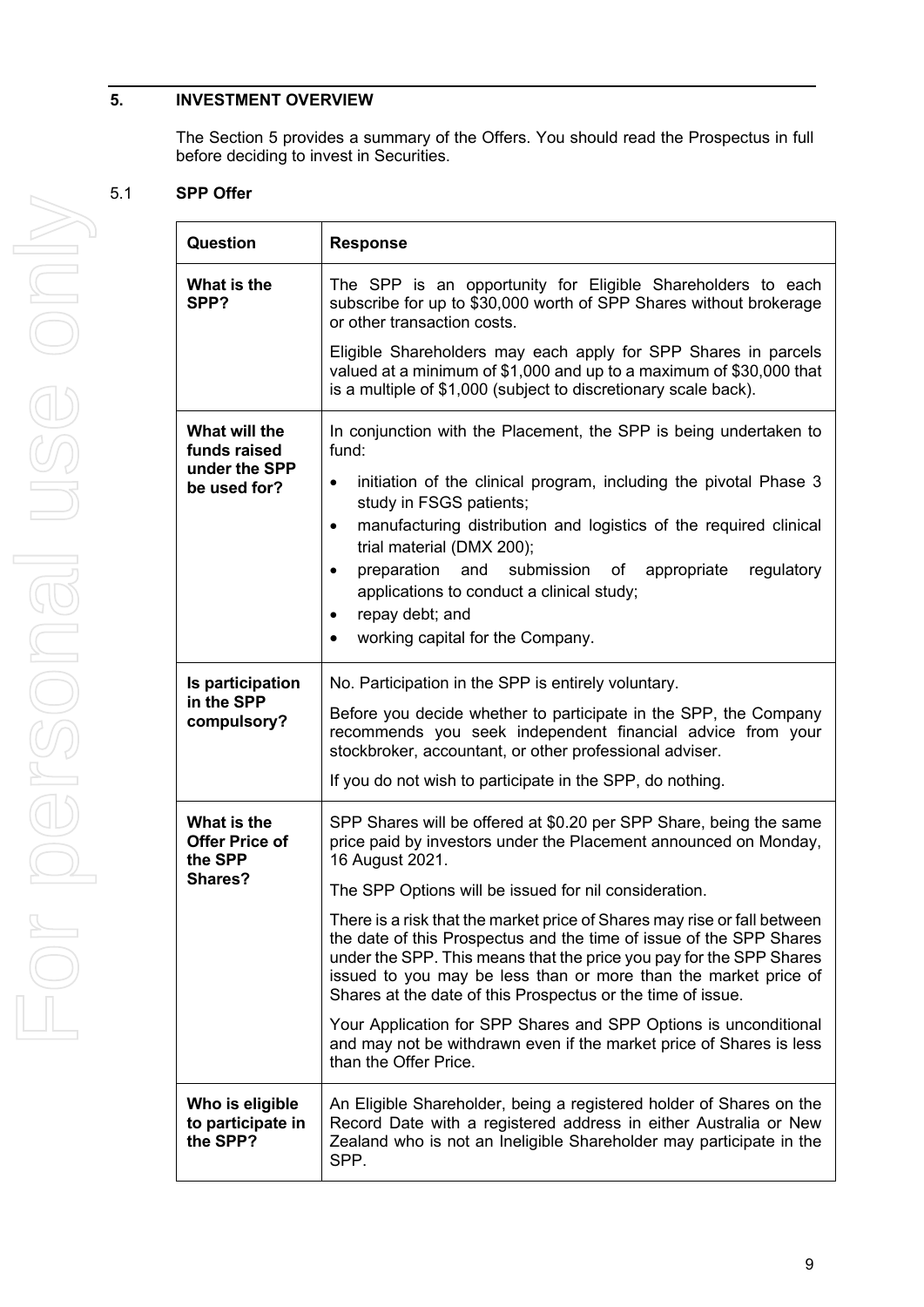|      |                                                                                     | The SPP Shares are not being offered or sold to the public within<br>New Zealand other than to existing Shareholders of the Company<br>with registered addresses in New Zealand to whom the offer of the<br>SPP Shares is being made in reliance on the Financial Markets<br>Conduct Act 2013 (New Zealand) and the Financial Markets Conduct<br>(Incidental Offers) Exemption Notice 2016 (New Zealand). |
|------|-------------------------------------------------------------------------------------|-----------------------------------------------------------------------------------------------------------------------------------------------------------------------------------------------------------------------------------------------------------------------------------------------------------------------------------------------------------------------------------------------------------|
| Only |                                                                                     | The SPP is also being extended to Eligible Shareholders who are<br>Custodians to participate in the SPP on behalf of Eligible<br>Beneficiaries on the terms and conditions provided in this<br>Prospectus.                                                                                                                                                                                                |
|      | Is the SPP Offer<br>conditional?                                                    | The SPP Offer is conditional on Shareholder approval to issue the<br>relevant securities at the AGM to be held on or around 27 September<br>2021.                                                                                                                                                                                                                                                         |
|      | Is the SPP Offer<br>underwritten?                                                   | The SPP Offer is not underwritten.                                                                                                                                                                                                                                                                                                                                                                        |
| USS  | Can my SPP<br>Offer be<br>transferred to a<br>third party?                          | No. The SPP Offer is non-renounceable and you cannot transfer your<br>right to purchase SPP Shares and SPP Options under the SPP to<br>anyone else.                                                                                                                                                                                                                                                       |
|      | How much can I<br>invest under the<br>SPP?                                          | Eligible Shareholders may apply for SPP Shares in parcels of Shares<br>with a dollar value of between \$1,000 and up to a maximum of<br>\$30,000 that is a multiple of \$1,000 (subject to discretionary scale<br>back by the Company).                                                                                                                                                                   |
| Ona  |                                                                                     | absolute<br>discretion,<br>The Company,<br>in its<br>may<br>accept<br>oversubscriptions above the targeted amount of \$2 million or may<br>scale-back applications for SPP Shares.                                                                                                                                                                                                                        |
|      |                                                                                     | If a scale-back takes place, you may receive less than the parcel of<br>SPP Shares for which you applied.                                                                                                                                                                                                                                                                                                 |
|      | How many SPP<br>Shares will I<br>receive if I<br>participate in                     | The number of SPP Shares you receive will depend on the value of<br>the parcel of SPP Shares for which you apply and on the total number<br>of SPP Shares for which all Eligible Shareholders have applied. The<br>Company reserves the right to:                                                                                                                                                         |
|      | the SPP?                                                                            | scale back Applications where the total value of applications<br>$\bullet$<br>for SPP Shares (and SPP Options) under the SPP exceeds<br>\$2 million; and                                                                                                                                                                                                                                                  |
|      |                                                                                     | accept applications in excess of this amount and/or (to the<br>extent required).                                                                                                                                                                                                                                                                                                                          |
|      | How many SPP<br><b>Options will I</b><br>receive if I<br>participate in<br>the SPP? | You will receive one SPP Option for every two SPP Shares issued to<br>you.                                                                                                                                                                                                                                                                                                                                |
|      |                                                                                     |                                                                                                                                                                                                                                                                                                                                                                                                           |

|                                                                                     | The SPP is also being extended to Eligible Shareholders who are<br>Custodians to participate in the SPP on behalf of Eligible<br>Beneficiaries on the terms and conditions provided in this<br>Prospectus.                                                                     |  |  |
|-------------------------------------------------------------------------------------|--------------------------------------------------------------------------------------------------------------------------------------------------------------------------------------------------------------------------------------------------------------------------------|--|--|
| Is the SPP Offer<br>conditional?                                                    | The SPP Offer is conditional on Shareholder approval to issue the<br>relevant securities at the AGM to be held on or around 27 September<br>2021.                                                                                                                              |  |  |
| Is the SPP Offer<br>underwritten?                                                   | The SPP Offer is not underwritten.                                                                                                                                                                                                                                             |  |  |
| Can my SPP<br>Offer be<br>transferred to a<br>third party?                          | No. The SPP Offer is non-renounceable and you cannot transfer your<br>right to purchase SPP Shares and SPP Options under the SPP to<br>anyone else.                                                                                                                            |  |  |
| How much can I<br>invest under the<br>SPP?                                          | Eligible Shareholders may apply for SPP Shares in parcels of Shares<br>with a dollar value of between \$1,000 and up to a maximum of<br>\$30,000 that is a multiple of \$1,000 (subject to discretionary scale<br>back by the Company).                                        |  |  |
|                                                                                     | absolute<br>discretion,<br>The<br>Company,<br>its<br>accept<br>in<br>may<br>oversubscriptions above the targeted amount of \$2 million or may<br>scale-back applications for SPP Shares.                                                                                       |  |  |
|                                                                                     | If a scale-back takes place, you may receive less than the parcel of<br>SPP Shares for which you applied.                                                                                                                                                                      |  |  |
| <b>How many SPP</b><br><b>Shares will I</b><br>receive if I<br>participate in       | The number of SPP Shares you receive will depend on the value of<br>the parcel of SPP Shares for which you apply and on the total number<br>of SPP Shares for which all Eligible Shareholders have applied. The<br>Company reserves the right to:                              |  |  |
| the SPP?                                                                            | scale back Applications where the total value of applications<br>for SPP Shares (and SPP Options) under the SPP exceeds<br>\$2 million; and                                                                                                                                    |  |  |
|                                                                                     | accept applications in excess of this amount and/or (to the<br>extent required).                                                                                                                                                                                               |  |  |
| How many SPP<br><b>Options will I</b><br>receive if I<br>participate in<br>the SPP? | You will receive one SPP Option for every two SPP Shares issued to<br>you.                                                                                                                                                                                                     |  |  |
| What do I do if I<br>receive more<br>than one                                       | Eligible Shareholders who receive more than one Application Form<br>under the SPP or who are able to participate in the SPP as an<br>underlying beneficial owner of an eligible custodian (e.g., where an<br>Eligible Shareholder holds Shares in more than one capacity), may |  |  |
|                                                                                     |                                                                                                                                                                                                                                                                                |  |  |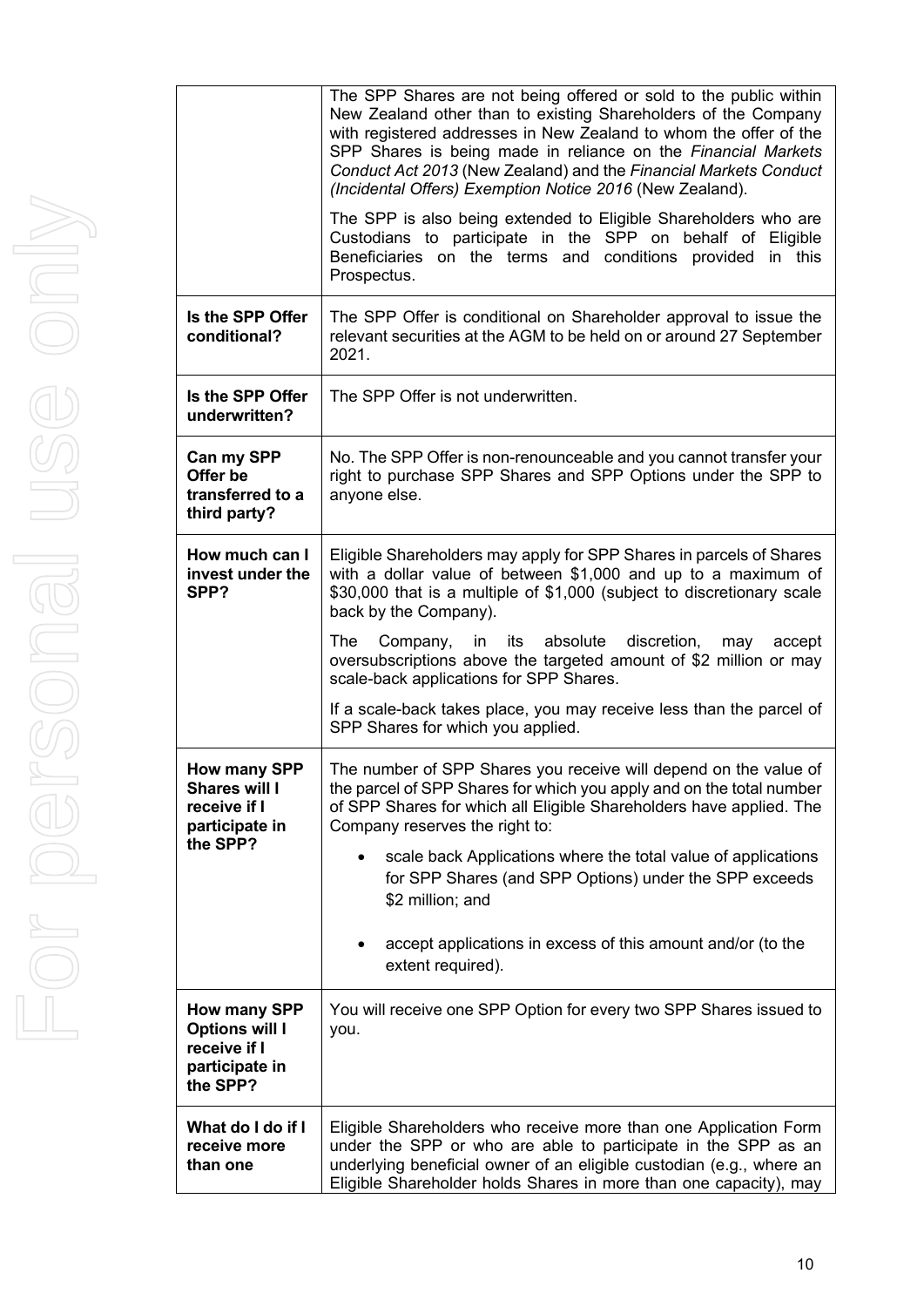| <b>Application</b><br>Form?                                                    | apply on different Application Forms for SPP Shares and SPP<br>Options, however the total aggregate amount that is applied for must<br>not exceed A\$30,000.                                                                                                                                                                                                                                                                         |  |
|--------------------------------------------------------------------------------|--------------------------------------------------------------------------------------------------------------------------------------------------------------------------------------------------------------------------------------------------------------------------------------------------------------------------------------------------------------------------------------------------------------------------------------|--|
| What if there is<br>a Shortfall<br>under the SPP?                              | To the extent that there is a Shortfall in the subscription for SPP<br>Shares under the SPP, the Directors of the Company reserve the<br>right to issue the SPP Shares that comprise the Shortfall to<br>institutional and sophisticated investors at their absolute discretion,<br>to the extent that any such placement of SPP Shares under the<br>Shortfall can be made by the Company having regard to the ASX<br>Listing Rules. |  |
| How do I<br>participate in<br>the SPP?                                         | If you wish to participate in the SPP, you must, by 5.00pm (Sydney<br>time) on Tuesday, 28 September 2021, either:<br>make a payment directly via BPAY® by using the unique<br>Reference Number printed on your Application Form; or                                                                                                                                                                                                 |  |
|                                                                                | make a payment by Electronic Funds Transfer (EFT) using<br>the unique reference number located on your personalised<br>Application Form.<br>You do not need to return an Application Form if you have made                                                                                                                                                                                                                           |  |
|                                                                                | payment by either method. Cheques and money orders will not be<br>accepted. Further detail is set out in 6.7.                                                                                                                                                                                                                                                                                                                        |  |
| What are the<br>key dates for<br>the SPP?                                      | The key dates for the SPP are set out in Section 3, above.<br>Please note, the dates set out above are indicative only. The<br>Company reserves the right to vary the dates and times set out<br>above, subject to the Corporations Act and other applicable<br>requirements without notice to you. Any change in the timetable does<br>not affect any rights or obligations you have as a result of accepting<br>the SPP Offer.     |  |
| What are the<br>rights attached<br>to SPP Shares<br>issued under<br>the SPP?   | SPP Shares will rank equally with other Shares as at the date of<br>issue.<br>Further detail on the rights and liabilities attaching to the Shares is<br>set out in Section 10.                                                                                                                                                                                                                                                      |  |
| What are the<br>terms of the<br><b>SPP Options</b><br>issued under<br>the SPP? | The SPP Options have an exercise price of \$0.40 and expire at<br>5.00pm (Sydney time) on the earlier of:<br>(i)<br>30 July 2024; and<br>(ii)<br>20 Business Days after the Acceleration Trigger Date.<br>The Company will not apply for quotation of the SPP Options on ASX.<br>The full terms of the SPP Options are set out in Section 11.                                                                                        |  |
| What do I do if I<br>am a<br><b>Custodian?</b>                                 | The SPP is being extended to Eligible Shareholders who are<br>Custodians and who wish to apply for SPP Shares and SPP Options<br>on behalf of certain Eligible Beneficiaries.<br>The SPP is being offered to Custodians as the registered                                                                                                                                                                                            |  |
|                                                                                | Shareholder. Custodians are not required to participate on behalf of                                                                                                                                                                                                                                                                                                                                                                 |  |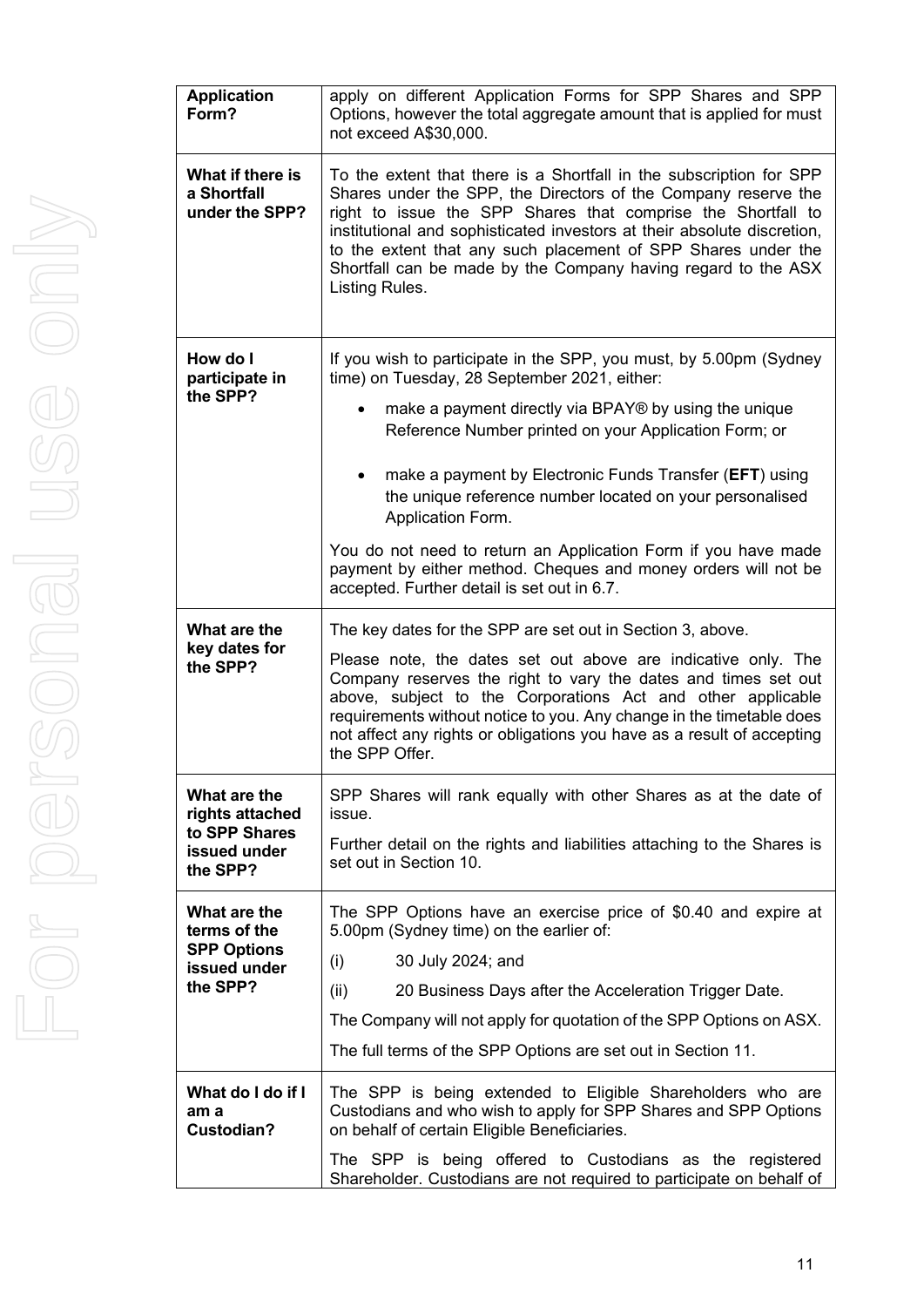|                                                 | their Eligible Beneficiaries. Custodians may choose whether or not to<br>extend the SPP to their Eligible Beneficiaries.                                                                                                                                                                                                                                                                                                                                                |
|-------------------------------------------------|-------------------------------------------------------------------------------------------------------------------------------------------------------------------------------------------------------------------------------------------------------------------------------------------------------------------------------------------------------------------------------------------------------------------------------------------------------------------------|
|                                                 | If you wish to apply as a Custodian under the SPP to receive SPP<br>Shares for one or more Eligible Beneficiaries, you must complete and<br>submit an additional Custodian Certificate that contains further<br>certifications and details (as required under the terms of ASIC<br>Instrument 2019/547) before your Application will be accepted.<br>Applications by Custodians that are not accompanied by a duly<br>completed Custodian Certificate will be rejected. |
|                                                 | By applying as a Custodian on behalf of Eligible Beneficiaries to<br>purchase SPP Shares, you certify (amongst other things) that each<br>Eligible Beneficiary has not exceeded the \$30,000 limit.                                                                                                                                                                                                                                                                     |
|                                                 | Custodians are not permitted to participate in the SPP on behalf of,<br>and must not distribute this Prospectus or any documents (including<br>the Application Form) relating to this SPP to, any person in the United<br>States.                                                                                                                                                                                                                                       |
| What costs are<br>associated with<br>the SPP?   | There are no brokerage, commissions or other transaction costs<br>payable by Eligible Shareholders in relation to the application for and<br>the issue of, SPP Shares and SPP Options.                                                                                                                                                                                                                                                                                  |
| How can<br>Eligible<br><b>Shareholders</b>      | If you have any questions in relation to how to participate in the SPP,<br>please contact Automic Registry Services on 1300 288 664 or +61 2<br>968 5414.                                                                                                                                                                                                                                                                                                               |
| obtain further<br>information<br>about the SPP? | If you have any questions in relation to whether an investment in the<br>Company through the SPP is appropriate for you, please contact your<br>stockbroker, accountant, financial or other professional adviser.                                                                                                                                                                                                                                                       |
|                                                 |                                                                                                                                                                                                                                                                                                                                                                                                                                                                         |

#### 5.2 **Placement Option Offer**

| Question                                                                      | <b>Response</b>                                                                                                                                                                                                                                    |
|-------------------------------------------------------------------------------|----------------------------------------------------------------------------------------------------------------------------------------------------------------------------------------------------------------------------------------------------|
| What is the<br><b>Placement</b><br><b>Option Offer?</b>                       | The Placement Option Offer provides participants in the Placement<br>with the opportunity to acquire one Placement Option for every two<br>Shares issued to that participant under the Placement, without<br>brokerage or other transaction costs. |
| What is the offer<br>price for the<br><b>Placement</b><br><b>Option Offer</b> | The Placement Options will be issued for nil consideration.                                                                                                                                                                                        |
| Who is eligible<br>to participate in<br>the Placement<br><b>Option Offer?</b> | Only participants in the Placement are entitled to participate in the<br>Placement Option Offer.                                                                                                                                                   |
| Is participation<br>in the<br><b>Placement</b>                                | No. Participation in the Placement Option Offer is entirely optional.<br>If you do not wish to participate in the Placement Option Offer, do<br>nothing.                                                                                           |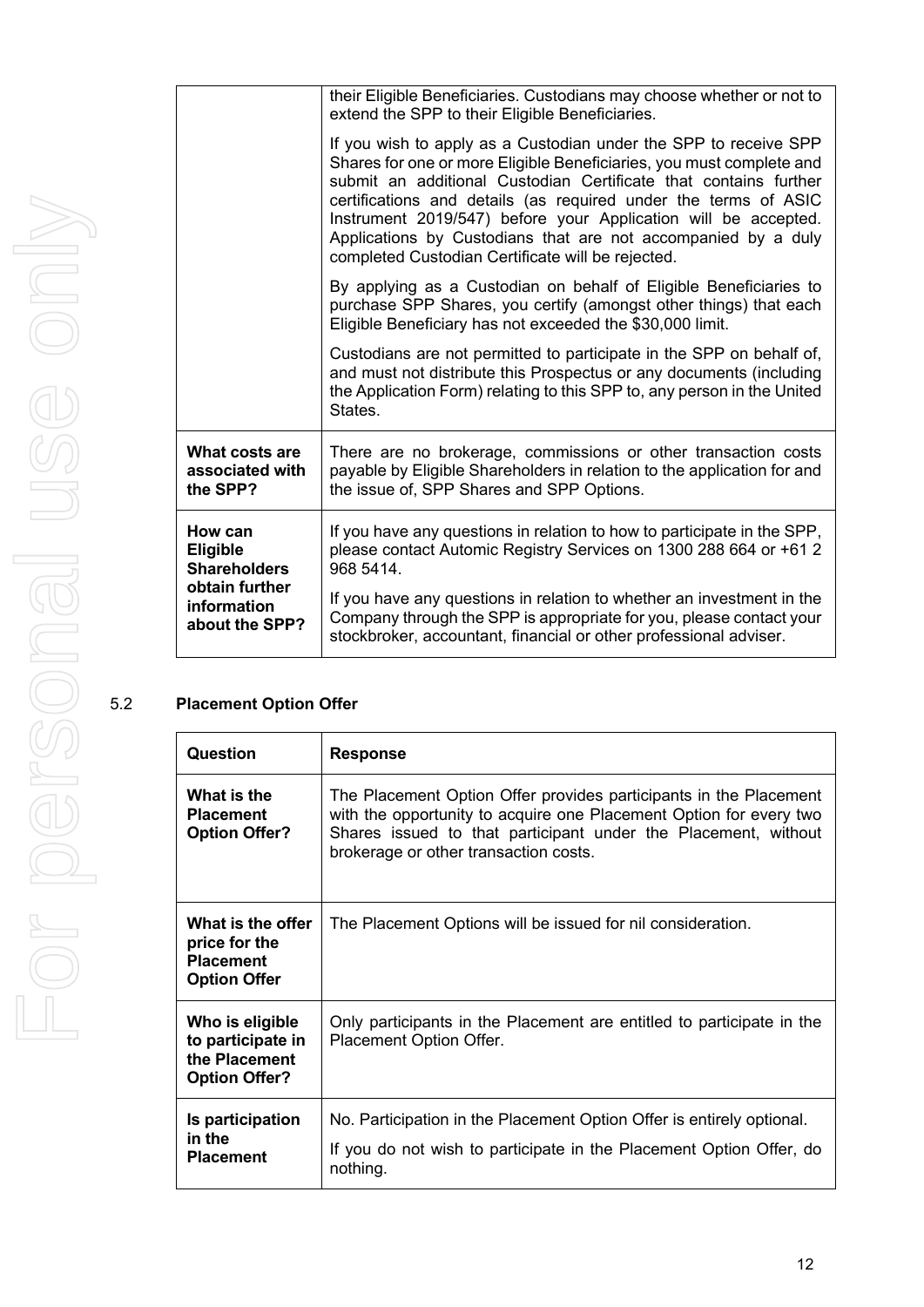| <b>Option Offer</b><br>compulsory?                                                                                                 |                                                                                                                                                                                                                                                                                                                                                                                                                                                                                                                                                                                           |
|------------------------------------------------------------------------------------------------------------------------------------|-------------------------------------------------------------------------------------------------------------------------------------------------------------------------------------------------------------------------------------------------------------------------------------------------------------------------------------------------------------------------------------------------------------------------------------------------------------------------------------------------------------------------------------------------------------------------------------------|
| Can my<br><b>Placement</b><br><b>Option Offer be</b><br>transferred to a<br>third party?                                           | No. The Placement Option Offer is non-renounceable and you cannot<br>transfer your right to purchase Placement Options under the<br>Placement Option to anyone else.                                                                                                                                                                                                                                                                                                                                                                                                                      |
| Is the<br><b>Placement</b><br><b>Option Offer</b><br>conditional?                                                                  | The Placement Option Offer is conditional on Shareholder approval<br>to issue the Placement Options at the AGM to be held on or around<br>27 September 2021.                                                                                                                                                                                                                                                                                                                                                                                                                              |
| How many<br><b>Placement</b><br><b>Options will I</b><br>receive if I<br>participate in<br>the Placement<br><b>Option Offer?</b>   | You may apply for one Placement Option for every two Shares you<br>received under the Placement.                                                                                                                                                                                                                                                                                                                                                                                                                                                                                          |
| How do I<br>participate in<br>the Placement<br><b>Option Offer?</b>                                                                | If you participated in the Placement and wish to take up Placement<br>Options in the Placement Option Offer, you must complete and return<br>the personalised Application Form so that your form is received by<br>the Share Registry by 5.00pm (Sydney time) on Tuesday, 28<br>September 2021. Your completed personalised Application should<br>be either:<br>mailed to the following address:<br><b>Dimerix Limited</b><br>c/o Automic Registry Services<br><b>GPO Box 5193</b><br>Sydney, NSW 2000; or<br>emailed to the Share Registry at:<br>corporate.actions@automicgroup.com.au. |
| What are the<br>terms of the<br><b>Placement</b><br><b>Options issued</b><br>under the<br><b>Placement</b><br><b>Option Offer?</b> | The Placement Options have an exercise price of \$0.40 and expire<br>at 5.00pm (Sydney time) on the earlier of:<br>(i)<br>30 July 2024; and<br>(ii)<br>20 Business Days after the Acceleration Trigger Date.<br>The Company will not apply for quotation of the Placement Options<br>on ASX.<br>The full terms of the Placement Options are set out in Section 11.                                                                                                                                                                                                                        |
| What costs are<br>associated with<br>the Placement<br><b>Option Offer?</b>                                                         | There are no brokerage, commissions or other transaction costs<br>payable by participants in the Placement Option Offer in relation to<br>the application for and the issue of the Placement Options.                                                                                                                                                                                                                                                                                                                                                                                     |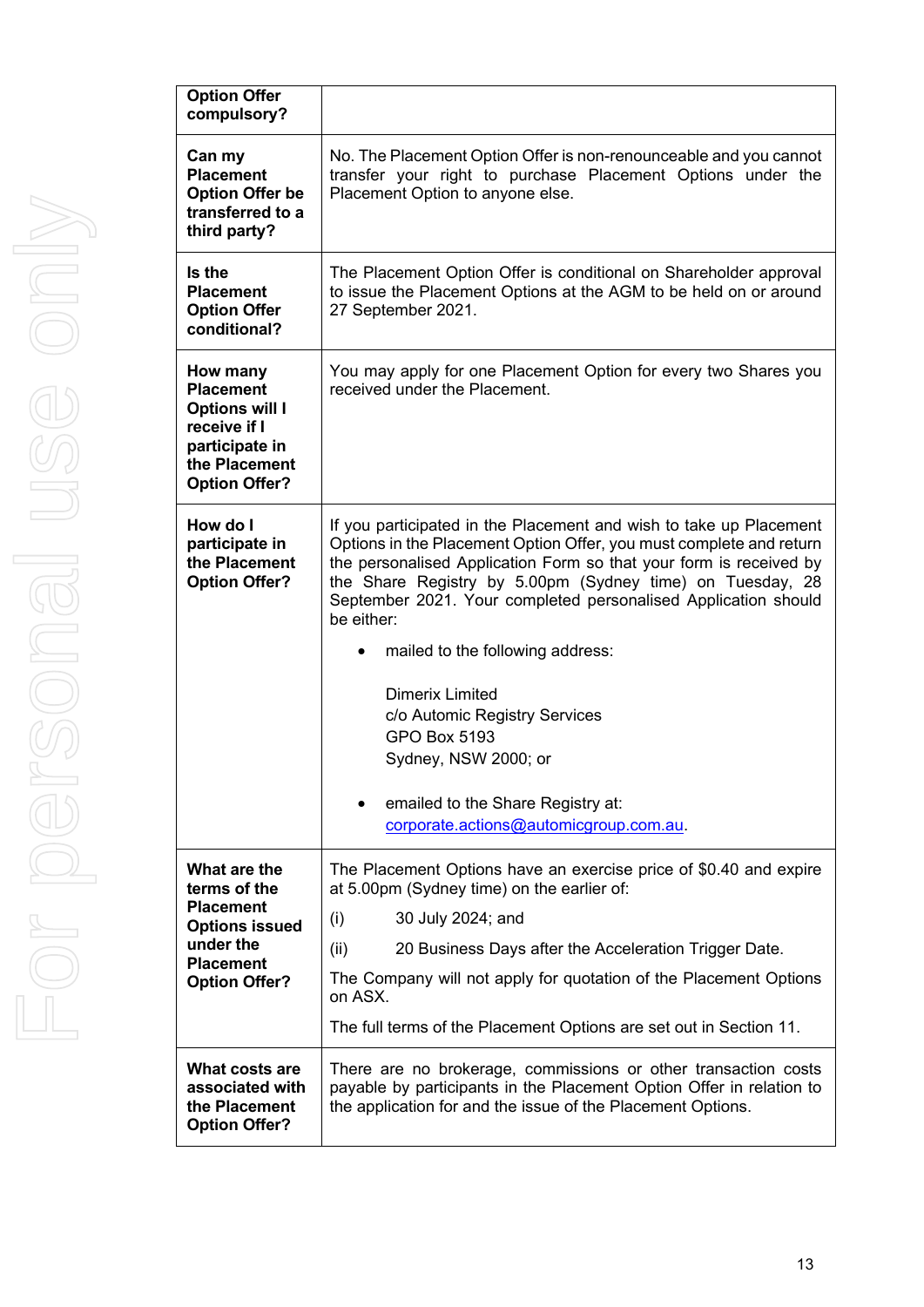| How can             | If you have any questions in relation to how to participate in the    |
|---------------------|-----------------------------------------------------------------------|
| participants in     | Placement Option Offer please contact Automic Registry Services on    |
| the Placement       | 1300 288 664 or +61 2 968 5414.                                       |
| <b>Option Offer</b> | If you have any questions in relation to whether participating in the |
| obtain further      | Placement Option Offer is appropriate for you, please contact your    |
| information?        | stockbroker, accountant, financial or other professional adviser.     |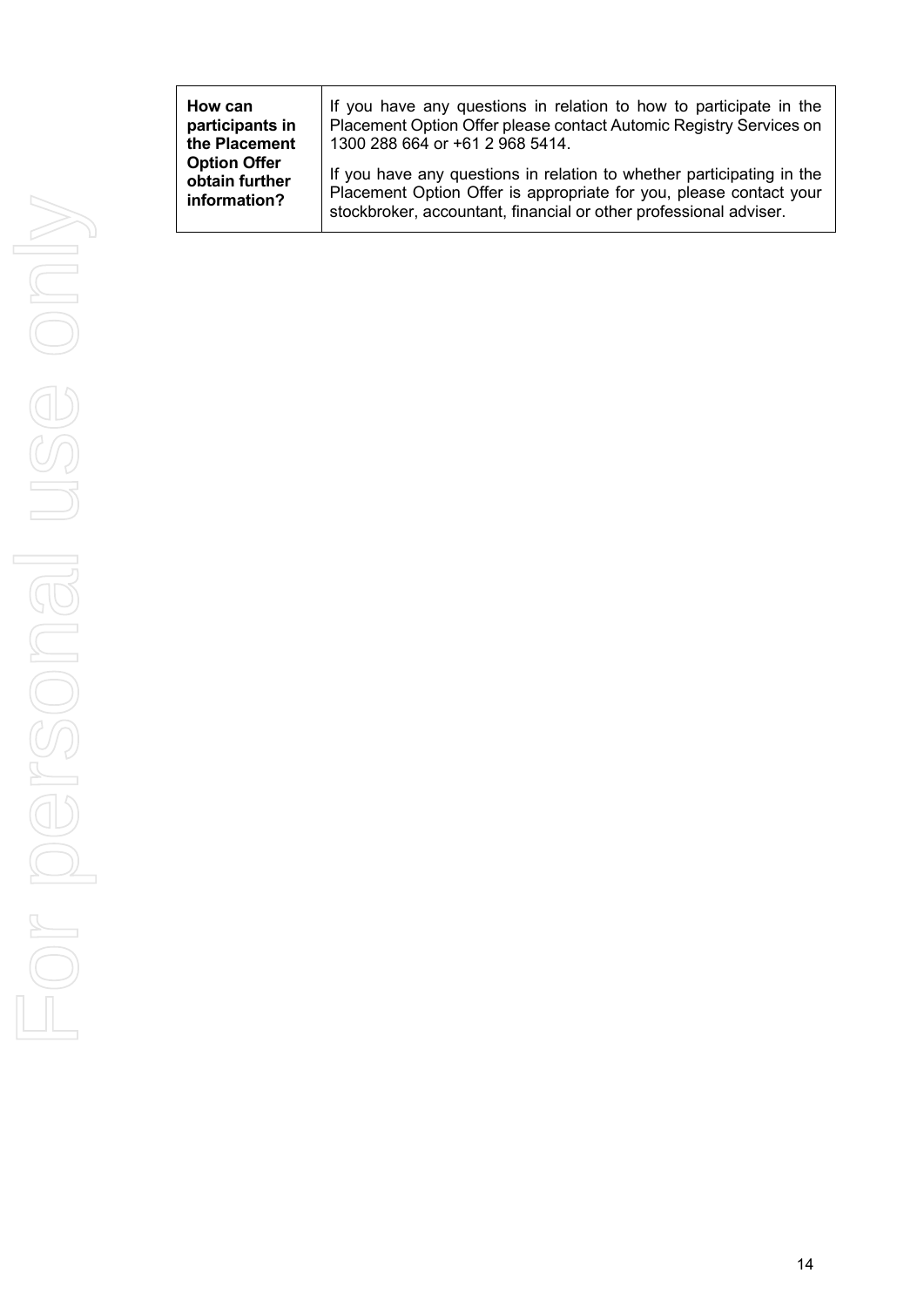#### **6. DETAILS OF THE SPP OFFER**

#### 6.1 **The SPP Offer**

By this Prospectus, the Company offers for subscription up to 10,000,000 SPP Shares to Eligible Shareholders at an Offer Price of \$0.20 per SPP Share together with up to approximately 5,000,000 free SPP Options (subject to rounding) on the basis of one free SPP Option for every two SPP Shares subscribed for and issued to Eligible Shareholders pursuant to the SPP Offer and in accordance with the terms and conditions set out in the Prospectus.

Under the SPP, up to approximately \$2 million will be raised by the issue of SPP Shares. Eligible Shareholders can acquire up to \$30,000 worth of SPP Shares without paying any brokerage or transaction costs.

The Company reserves the right to accept oversubscriptions for an additional \$2 million under the SPP which would result in the Company raising \$4 million and issuing up to 20,000,000 SPP Shares and up to approximately 10,000,000 SPP Options (subject to rounding) in total under the SPP.

No funds will be raised from the issue of the SPP Options pursuant to this Prospectus as the SPP Options are issued for free attaching to the SPP Shares.

The SPP Options offered under this Prospectus will be issued on the terms set out in Section [11](#page-39-0) of this Prospectus.

The SPP Shares and all of the Shares issued upon the future exercise of the SPP Options offered under this Prospectus will rank equally with the Shares on issue at the date of this Prospectus. Please refer to Section [10](#page-37-0) for further information regarding the rights attaching to Shares.

If you choose not to participate in the SPP, your right to participate lapses on the Closing Date (or such other date as the Company determines).

The SPP Offer to each Eligible Shareholder (whether as a Custodian or on its own account) is made on the same terms and conditions.

The SPP Offer is non-renounceable and non-transferable and, therefore, Eligible Shareholders cannot transfer their right to purchase SPP Shares to a third party.

The SPP Offer will open on the Opening Date and close on the Closing Date.

#### 6.2 **Offer Price**

The Offer Price per SPP Share will be \$0.20 per SPP Share being the same price paid by investors under the Placement announced on Monday, 16 August 2021.

The Company notes that:

- (i) on the last trading day immediately prior to the announcement date of the SPP Offer, the closing price of the Shares traded on ASX was \$0.235 per Share. The Offer Price is a 14.9% discount to that closing price;
- (ii) the market price of the Shares in the Company may rise and fall between the date of the SPP Offer and the date that any Shares are issued to you as a result of your acceptance of the SPP Offer; and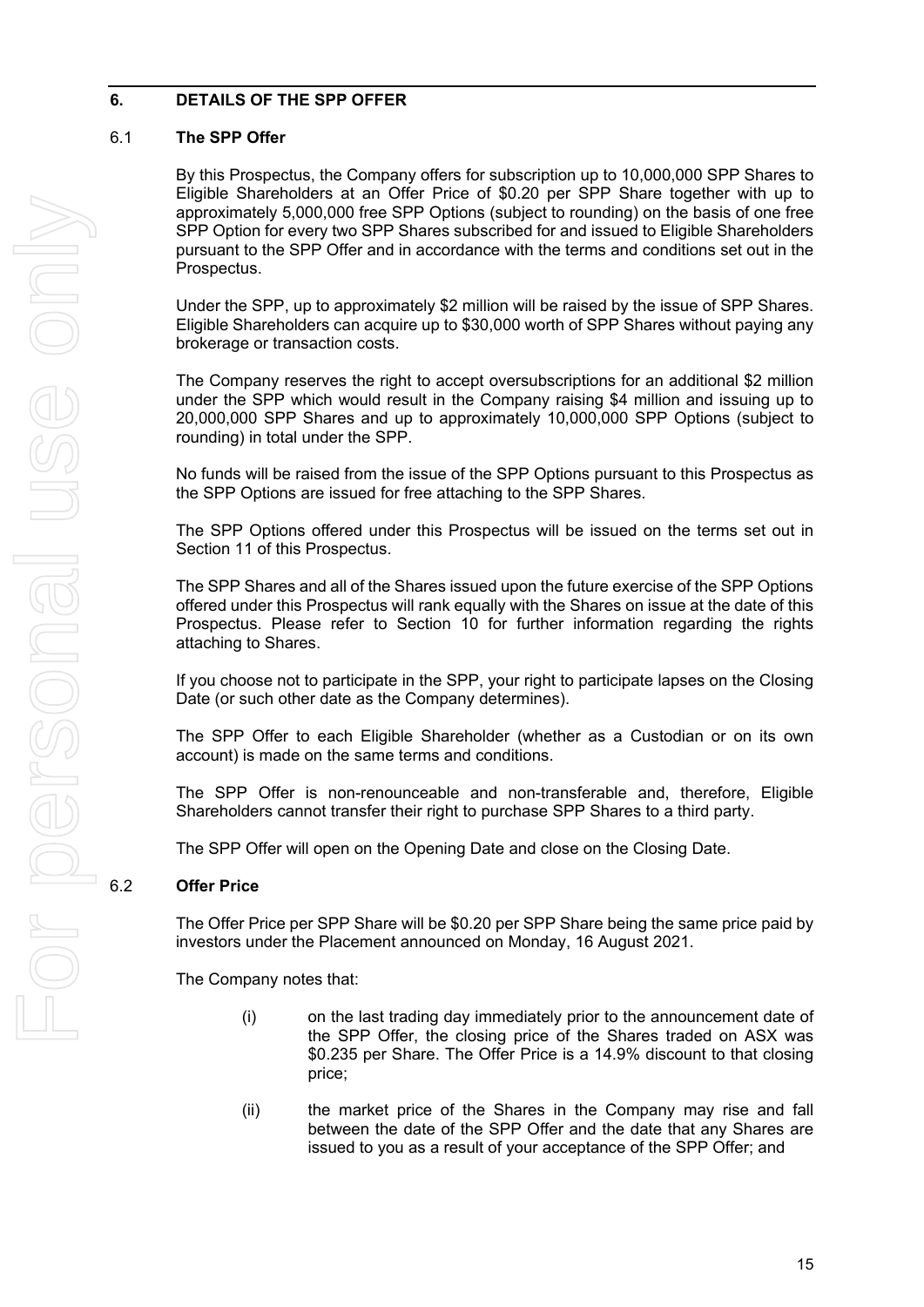(iii) if you participate in the SPP by making a payment by BPAY or EFT, you are accepting the risk that the market price of Shares may change between the date on which you make a payment by BPAY or EFT and the Issue Date. This means that, although the Offer Price is at a discount to the closing price specified in (i) above, Shares are a speculative investment and the price of Shares on ASX may change between the date of the Company announcing its intention to make the SPP Offer up to and/or after the Issue Date and you may be able to buy Shares on the ASX at a lower price than the Issue Price and that the value of the Shares received under the SPP Offer may rise or fall accordingly.

The current Share price can be obtained from the ASX.

You agree to pay the Offer Price per SPP Share for the number of SPP Shares you have applied for or, if there is a scale-back, the number of SPP Shares calculated in accordance with Section [6.11.](#page-21-0)

#### 6.3 **Minimum subscription**

There is no minimum subscription amount for the SPP Offer.

#### 6.4 **Conditional Offer**

The SPP Offer is conditional upon the Company obtaining shareholder approval to issue the SPP Shares and SPP Options at the Company's AGM. If Shareholder approval is not obtained for the SPP Offer, all application monies will be refunded as soon as practicable.

#### 6.5 **Eligible Shareholders**

- (a) You are eligible to participate in the SPP Offer if you:
	- (i) were registered on the Register as a Shareholder on the Record Date;
	- (ii) have a registered address in either Australia or New Zealand at that time and you are not an Ineligible Shareholder.
- (b) An **Ineligible Shareholder** is any Shareholder (including a Custodian) to the extent they:
	- (i) hold Shares on their own account and reside outside Australia or New Zealand;
	- (ii) hold Shares on behalf of another person who resides outside Australia, or New Zealand; or
	- (iii) are in the United States, or they hold Shares on behalf of a person in the United States, or are acting for the account or benefit of a person in the United States (to the extent they are participating in the SPP on behalf of those persons). The SPP Offer is not made to Shareholders with a registered address outside of Australia or New Zealand.

#### 6.6 **Joint holders/Custodians**

(a) If two or more persons are registered on the Register as jointly holding Shares, they are taken to be a single registered holder of Shares for the purposes of determining whether they are an Eligible Shareholder and a certification given by any of them is taken to be a certification given by all of them.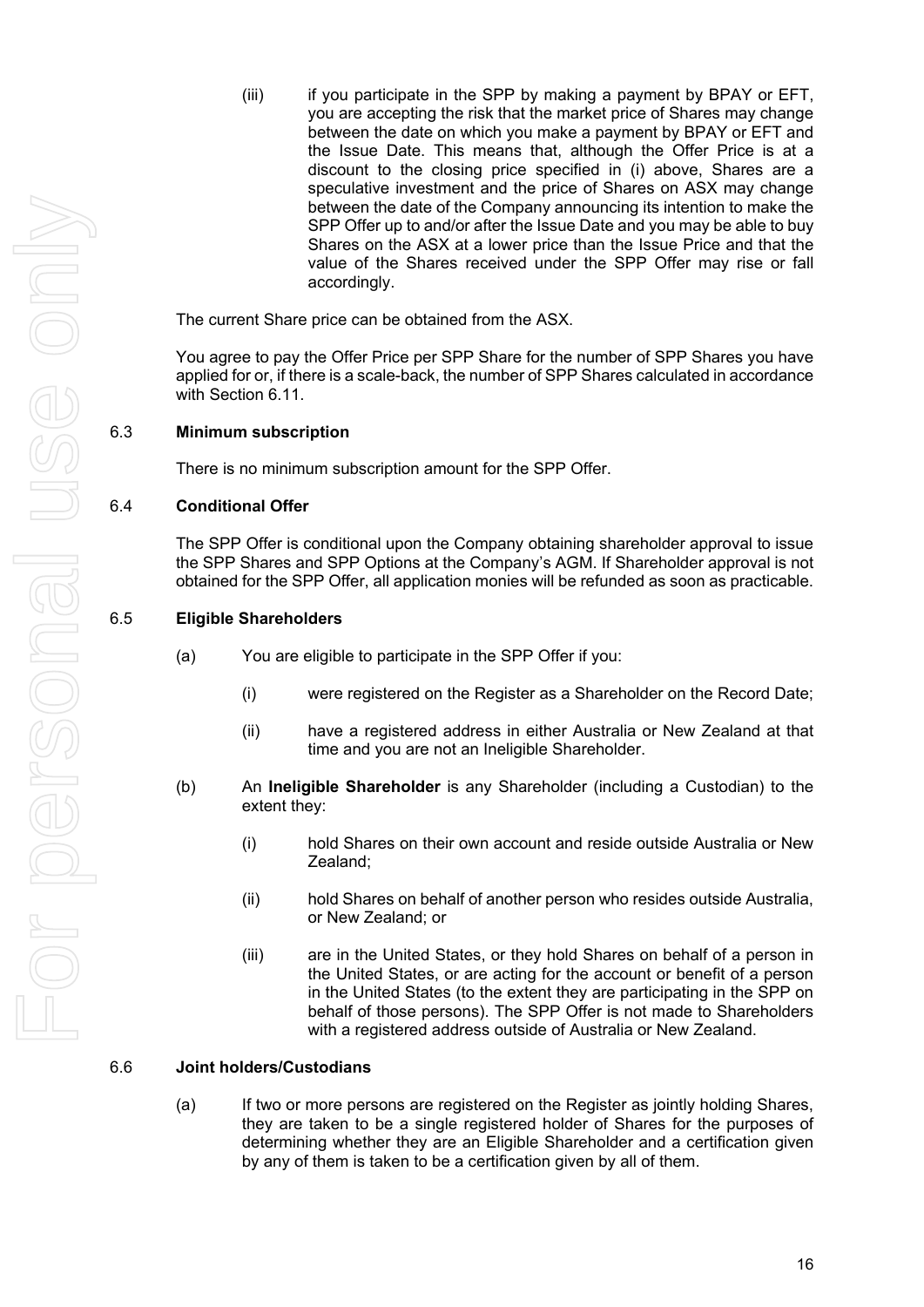(b) Subject to the terms and conditions set out in this Prospectus, Eligible Shareholders who are Custodians may participate in the SPP on behalf of each Eligible Beneficiary on whose behalf the Custodian is holding Shares.

#### <span id="page-18-0"></span>6.7 **Applications for SPP Shares**

- (a) Eligible Shareholders may apply for SPP Shares in parcels of Shares with a dollar value of between \$1,000 and \$30,000 that is a multiple of \$1,000 and one SPP Option for every two SPP Shares (subject to discretionary scale-back by the Company as described in Section [6.11\)](#page-21-0).
- (b) No brokerage or other transaction costs will apply to the acquisition of SPP Shares or SPP Options.
- (c) Eligible Shareholders who wish to apply for SPP Shares and SPP Options must either:
	- (i) make a payment via BPAY in accordance with the instructions on the Application Form so that it is received by the Closing Date; or
	- (ii) make a payment via EFT in accordance with the instructions on the Application Form so that it is received by the Closing Date.
- (d) Eligible Shareholders who receive more than one offer under the SPP (for example, because they hold Shares in more than one capacity or in different registered holdings) may apply on different Application Forms for SPP Shares and SPP Options but may not apply for SPP Shares and SPP Options with an aggregate value of more than \$30,000.
- (e) If you wish to subscribe for SPP Shares and SPP Options as a Custodian for one or more Eligible Beneficiaries, you must also complete and submit an additional Custodian Certificate that contains further certifications and details (required under the terms of Class Order) before your Application will be accepted. Applications by Custodians that are not accompanied by a duly completed Custodian Certificate will be rejected.
- (f) The Company, its officers and agents, may accept or reject your Application for SPP Shares at its discretion including, without limit, if:
	- (i) your Application does not comply with the terms and conditions set out in this Prospectus;
	- (ii) it appears you are not an Eligible Shareholder;
	- (iii) your BPAY or EFT payment is not received by the Share Registry by the Closing Date; or
	- (iv) it appears that you are applying to purchase more than \$30,000 worth of SPP Shares (and SPP Options) in aggregate (including as a result of Shares you hold directly, jointly or through a custodian or nominee arrangement).
- (g) If you are entitled to a refund of all or any of your Application Monies, the refund will be paid to you, without interest, as soon as is practicable, by direct credit or cheque to your address shown on the Register, in accordance with the requirements of the Corporations Act.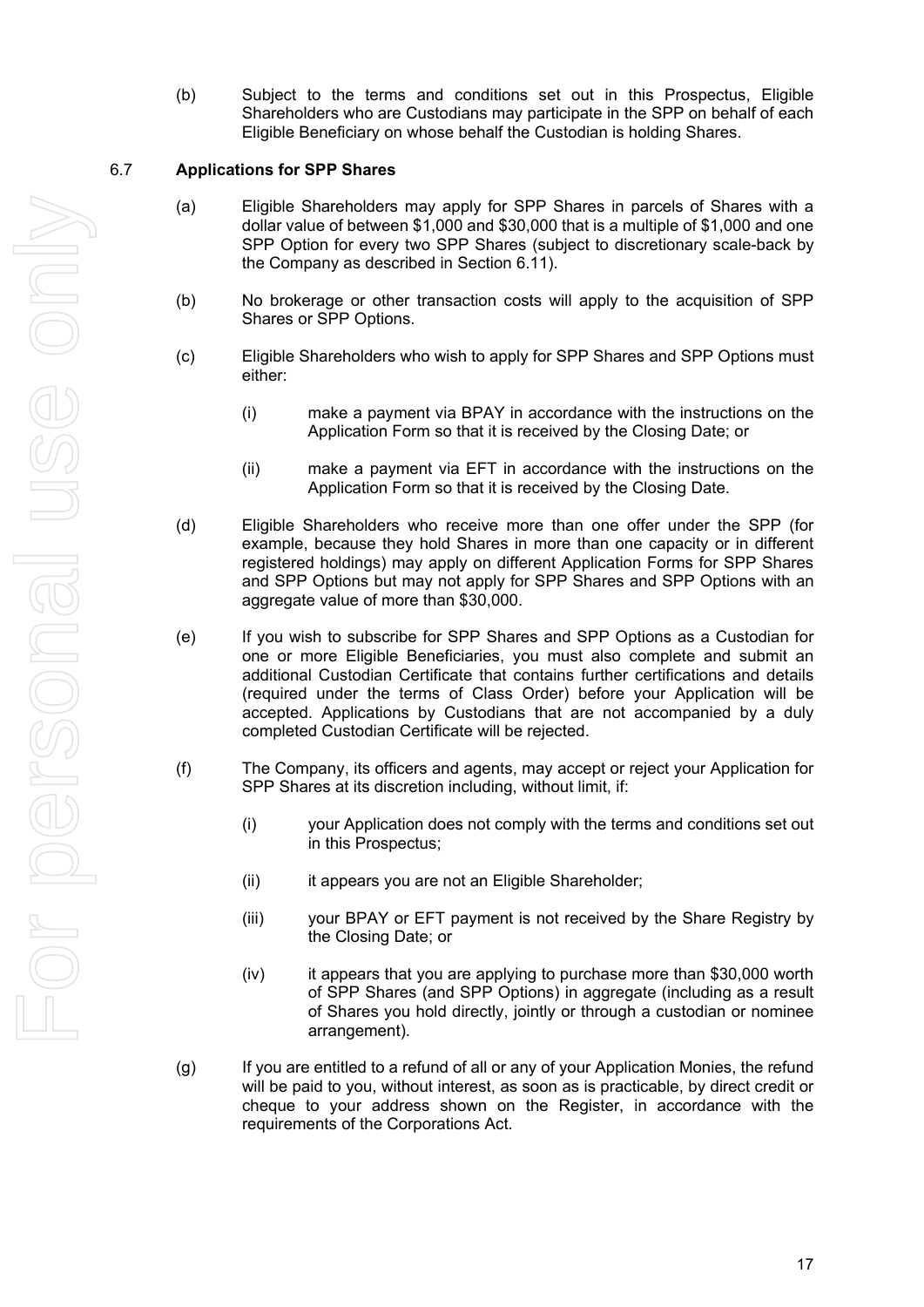#### 6.8 **Number of SPP Shares and SPP Options to be issued**

If you apply for SPP Shares, you will apply for a certain value, rather than a certain number, of SPP Shares. If your Application is accepted, the Company will divide the value of your Application Monies by the Offer Price in order to determine the number of SPP Shares that, subject to scale-back, will be issued to you. You will be issued one free SPP Option for every two SPP Shares issued to you.

Where the amount applied for results in a fraction of a Share, the number of SPP Shares issued will be rounded up to the nearest whole number. Where the amount applied for results in a fraction of an Option, the number of SPP Options issued will be rounded up to the nearest whole number.

#### 6.9 **Issue**

- (a) SPP Shares and SPP Options will be issued on the Issue Date.
- (b) SPP Shares will rank equally with existing Shares as at the Issue Date.
- (c) The Company will apply to ASX for the quotation of SPP Shares. It is anticipated that SPP Shares will be quoted on or shortly after the Issue Date.
- (d) Automic Registry Services will send you a holding statement, confirming the number of SPP Shares and SPP Options issued to you.

#### <span id="page-19-0"></span>6.10 **Acknowledgements**

- (a) By making a payment via BPAY or EFT, you:
	- (i) irrevocably and unconditionally agree to the terms and conditions of the SPP as set out in this Prospectus and the terms and conditions of the Application Form (if applicable) and agree not to do any act or thing that would be contrary to the spirit, intention or purpose of the SPP;
	- (ii) warrant that all details and statements in your Application are true and complete and not misleading;
	- (iii) agree that your Application will be irrevocable and unconditional (that is, it cannot be withdrawn);
	- (iv) warrant that you are an Eligible Shareholder and are eligible to participate in the SPP;
	- (v) acknowledge that no interest will be paid on any Application Monies held pending the issue of SPP Shares and SPP Options or subsequently refunded to you for any reason;
	- (vi) acknowledge that the Company, its officers and agents are not liable for any consequences of the exercise or non-exercise of its discretions referred to in the terms and conditions of this Prospectus;
	- (vii) acknowledge and agree that:
		- (A) you are not in the United States and are not acting for the account or benefit of a person in the United States (in the event that you are acting for the account or benefit of a person in the United States, you are not applying for, or acquiring, any SPP Shares and SPP Options for the account or benefit of that person);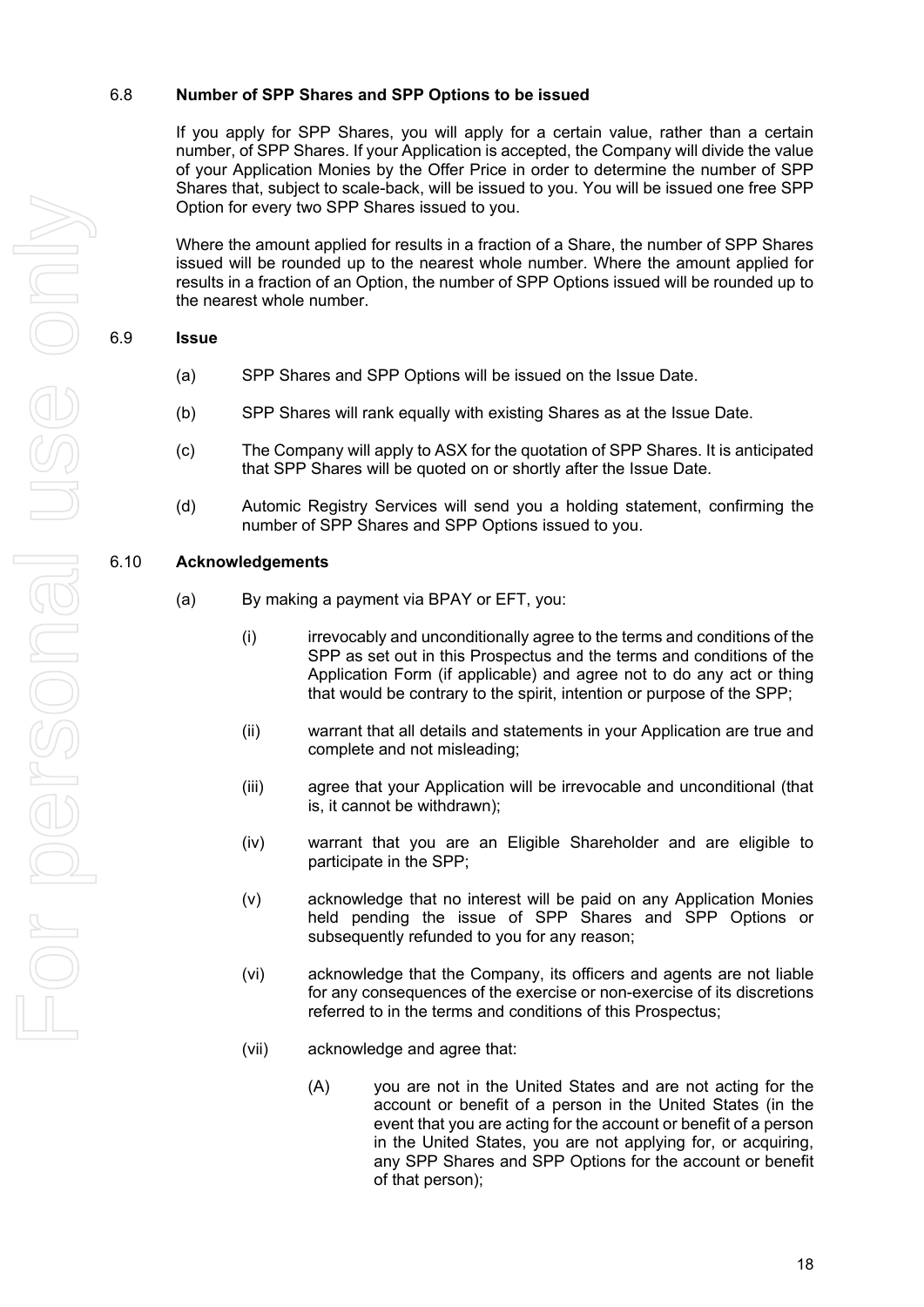- (B) the SPP Shares and SPP Options have not been, and will not be, registered under the Securities Act or the securities laws of any state or other jurisdiction of the United States, and accordingly, the SPP Shares and SPP Options may not be offered, sold or otherwise transferred, directly or indirectly, in the United States ;
- (C) you have not, and will not, send this Prospectus or any materials relating to the SPP to any person in the United States;
- (D) if in the future you decide to sell or otherwise transfer the SPP Shares and/or SPP Options, you will only do so in regular way for transactions on the ASX where neither you nor any person acting on your behalf know, or have reason to know, that the sale has been pre -arranged with, or that the purchaser is, a person in the United States; and
- (E) if you are acting as a trustee, nominee or Custodian, each beneficial holder on whose behalf you are applying for and acquiring SPP Shares and SPP Options is resident in Australia or New Zealand and is not in the United States, and you have not sent this Prospectus, or any materials relating to the SPP to any person outside Australia and New Zealand;
- (viii) if you are applying on your own behalf (and not as a Custodian) acknowledge and agree that:
	- (A) you are not applying for SPP Shares with Application Monies of more than \$30,000 under the SPP (including by instructing a Custodian to acquire SPP Shares and SPP Options on your behalf under the SPP);
	- (B) the total of Application Monies for the following does not exceed \$30,000:
		- (I) the SPP Shares the subject of the Application;
		- (II) any other Shares issued to you under the SPP or any similar arrangement in the 12 months before the Application;
		- (III) any other SPP Shares which you have instructed a Custodian to acquire on your behalf under the SPP; and
		- (IV) any other Shares issued to a Custodian in the 12 months before the Application as a result of an instruction given by you to the Custodian to apply for Shares on your behalf under an arrangement similar to the SPP;
- (ix) if you are a Custodian and are applying on behalf of an Eligible Beneficiary on whose behalf you hold Shares, acknowledge and agree that:
	- (A) you are a Custodian (as that term is defined in the Class Order);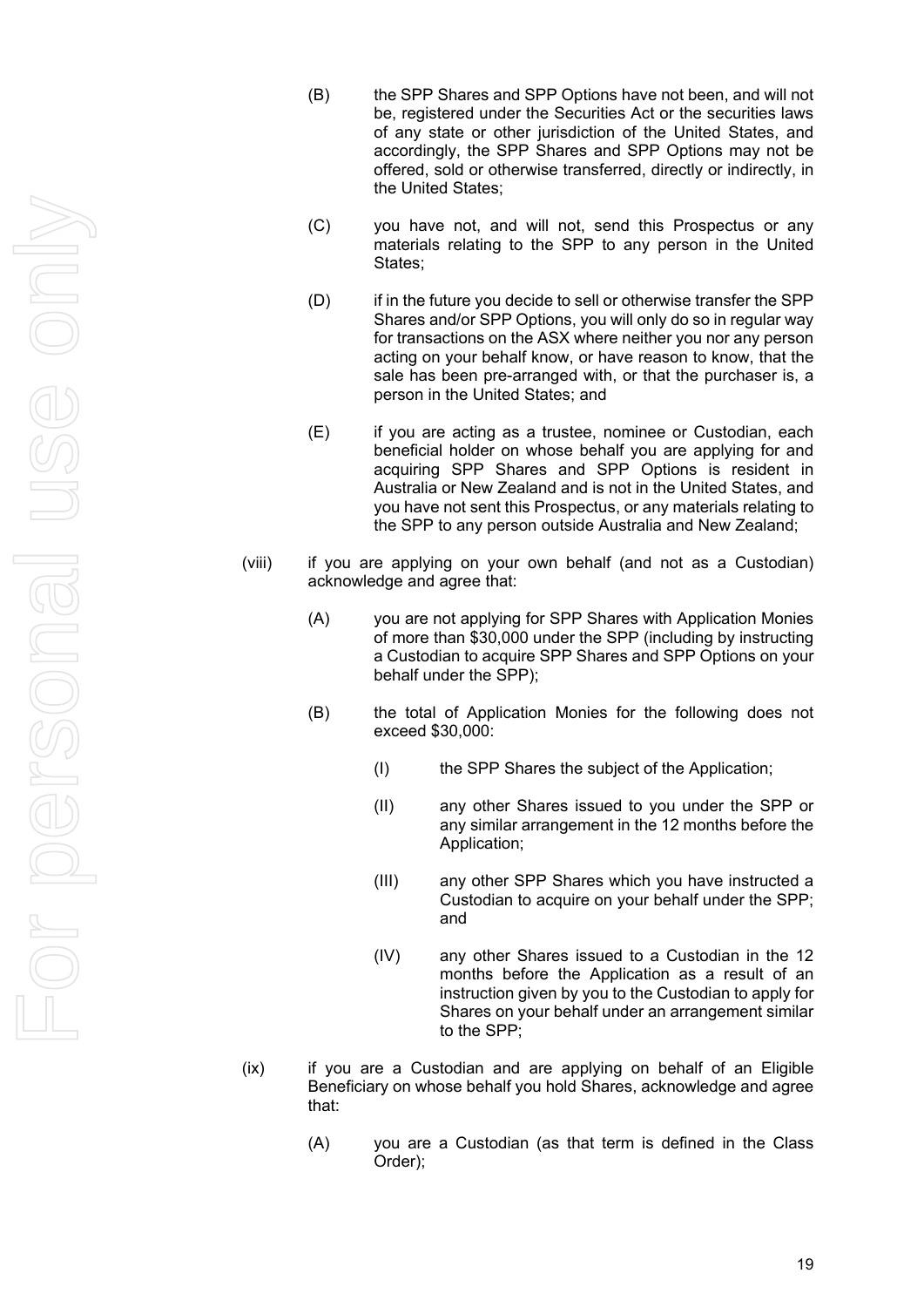- (B) you held Shares on behalf of the Eligible Beneficiary as at the Record Date who has instructed you to apply for SPP Shares on their behalf under the SPP and that that Eligible Beneficiary has been given a copy of this Prospectus ;
- (C) you are not applying for SPP Shares on behalf of any Eligible Beneficiary with Application Monies of more than \$30,000 under the SPP; and
- (D) the information in the Custodian Certificate submitted with your Application Form is true, correct and not misleading;
- (x) accept the risk associated with any refund that may be dispatched to you by direct credit or cheque to your address shown on the Register;
- (xi) agree to be bound by the Constitution of the Company (as amended and as it may be amended from time to time in the future);
- (b) acknowledge that none of the Company, its advisers or agents, has provided you with any financial product or investment advice or taxation advice in relation to the SPP, or has any obligation to provide such advice;
- (c) you authorise the Company, and its officers and agents, to do anything on your behalf necessary for SPP Shares to be issued to you in accordance with these terms and conditions;
- (d) you acknowledge that the Company may at any time irrevocably determine that your Application is valid, in accordance with the terms and conditions of the SPP, even if the Application Form is incomplete, contains errors or is otherwise defective; and
- (e) you authorise the Company, and its officers and agents, to correct minor or easily rectified errors in, or omissions from, your Application Form and to complete the Application Form by the insertion of any missing minor detail.

#### <span id="page-21-0"></span>6.11 **Scale-back**

The Company intends to raise up to approximately \$2 million under the SPP Offer. If Applications for more than this amount are received before the Closing Date, the Company may, depending on the amounts subscribed by Applicants under the SPP, exercise its absolute discretion to scale back applications to the extent and in the manner it sees fit.

Applications under the SPP Offer will be allocated at the absolute discretion of the Company and the final allocation decision will be at the sole discretion of the Board.

If the scale back produces a fractional number of SPP Shares and SPP Options when applied to your parcel, the number of SPP Shares and SPP Options with which you will be issued will be rounded up to the nearest whole number. If the Company scales back an Application or purported Application, the Company will as soon as practicable return to the Shareholder the relevant Application Monies, without interest, following issue of the SPP Shares and SPP Options.

#### 6.12 **Shortfall**

Any SPP Shares and SPP Options not taken up pursuant to the SPP Offer (**Shortfall**) will form the SPP shortfall offer (**SPP Shortfall Offer**) which is made by the Company to any investors by way of this Prospectus. In the event of a Shortfall, investors will be identified by the Company and requested to apply under the SPP Shortfall Offer by a SPP Shortfall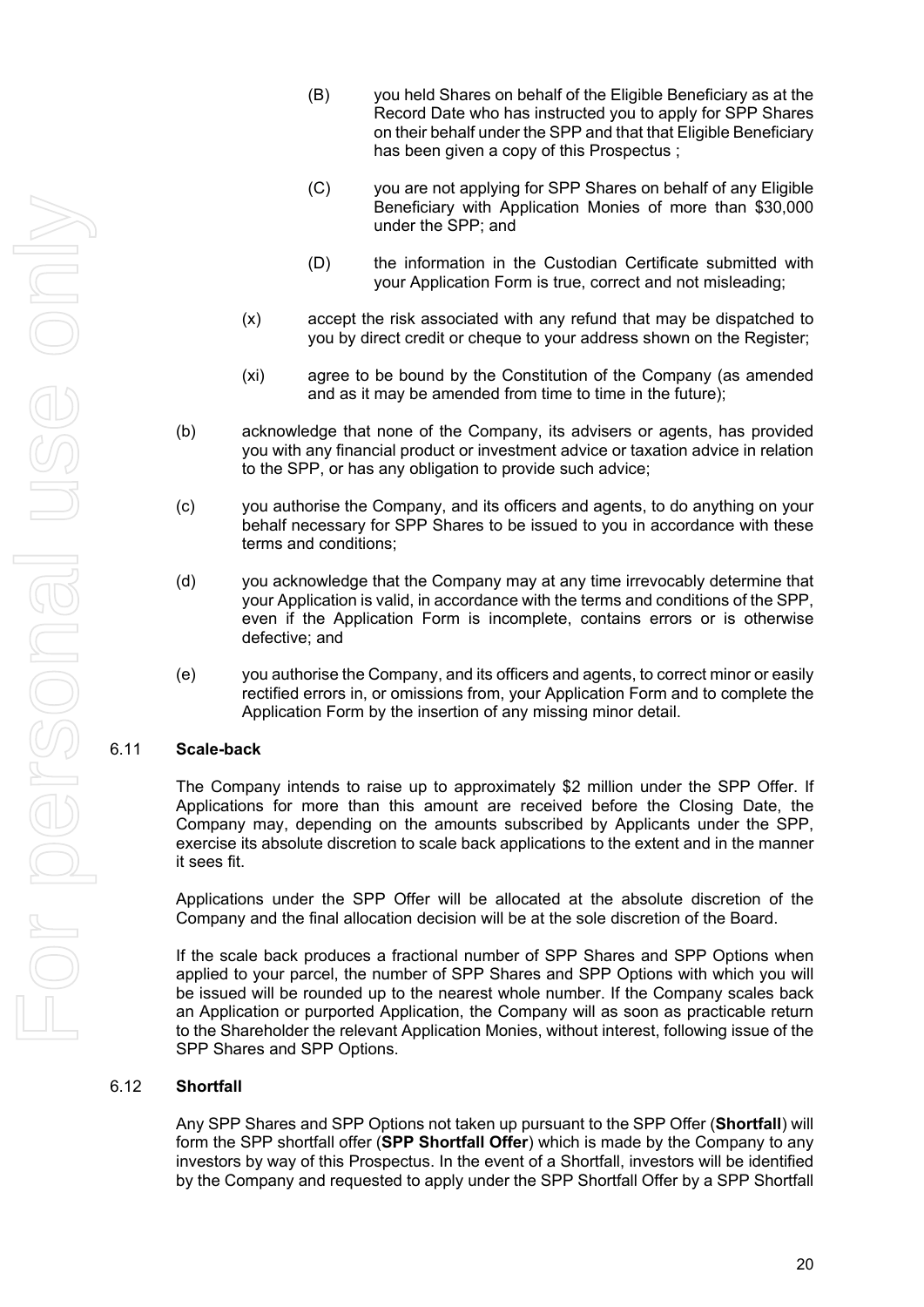Securities Application Form. Applicants for Shortfall Securities may therefore not be a Shareholder.

The Company will issue one SPP Option for every two SPP Shares subscribed for by an investor under the SPP Shortfall Offer.

The issue price for Shares to be issued under the SPP Shortfall Offer will be \$0.20 each, being the price at which SPP Shares have been offered under the SPP Offer and the price of the SPP Options will be nil as they are free attaching to the SPP Shares.

There is no maximum limit on the number of SPP Shares (with free attaching SPP Options) that an investor may apply for under the SPP Shortfall Offer however investors will be limited to the extent that there is a Shortfall.

The SPP Shortfall Offer is conditional upon the Company obtaining shareholder approval to issue any relevant SPP Shortfall Securities at the AGM.

The Directors reserve the right to issue SPP Shortfall Securities at their absolute discretion and may issue to an applicant a scaled back, lesser number of, or no, SPP Shortfall Securities than the number for which the applicant applies pursuant to the SPP Shortfall Securities Application Form.

#### 6.13 **Underwriting**

The SPP is not underwritten.

#### 6.14 **Dispute resolution**

The Company may settle, in any manner it deems, any difficulties, anomalies, or disputes which may arise in connection with the operation of the SPP whether generally or in relation to any participant or any Application for SPP Shares, and its decision shall be conclusive and binding on all participants and other persons to whom the determination relates.

The powers of the Company under this Prospectus may be exercised by the Directors or any delegate or representative of the Directors.

#### 6.15 **Variation and termination of the SPP Offer**

The Company reserves the right at any time to:

- (i) amend or vary the terms and conditions of the SPP;
- (ii) waive strict compliance with any provision of the terms and conditions of the SPP;
- (iii) withdraw the SPP Offer or suspend or terminate the SPP;
- (iv) vary the timetable for the SPP, including the Closing Date; and
- (v) not accept an Application, not issue SPP Shares or issue SPP Shares to a value less than that applied for under the SPP by an Eligible Shareholder (including a Custodian applying on behalf of its Eligible Beneficiaries).

In the event that the SPP is withdrawn or terminated all Application Monies will be refunded as soon as practicable in accordance with the requirements of the Corporations Act. No interest will be paid on any money returned to you.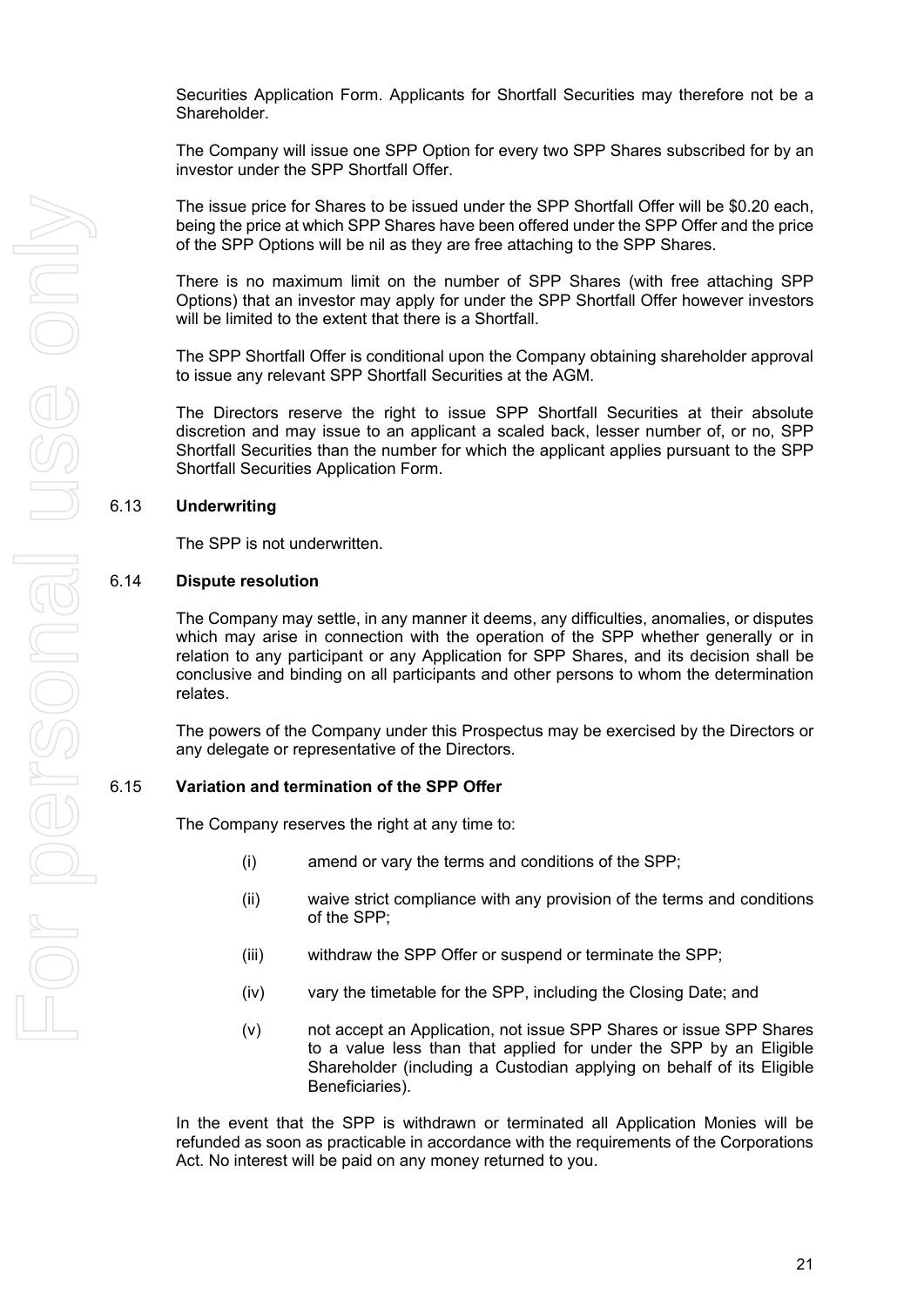#### **7. DETAILS OF THE PLACEMENT OPTION OFFER**

#### 7.1 **The Placement Option Offer**

Under this Prospectus, the Company invites participants in the Placement to apply for one Placement Option for every two Shares subscribed for under the Placement on the same terms as the SPP Options.

#### 7.2 **Offer Price**

Participants in the Placement are being offered the opportunity to acquire Placement Options for nil consideration.

#### 7.3 **Conditional Offer**

The Placement Option Offer is conditional upon the Company obtaining shareholder approval to issue the Placement Options at the Company's AGM. If Shareholder approval is not obtained for the Placement Option Offer, the Placement Options will not be issued.

#### 7.4 **Participation in the Placement Option Offer**

Participation in the Placement Option Offer is optional and is only open to participants in the Placement. Participants may apply for a maximum number of one Placement Option for every two Shares subscribed for by them under the Placement.

The Company reserves the right to reject any Application for Placement Options under this Prospectus to the extent it considers that the Application (whether alone or in conjunction with other Applications) does not comply with these requirements. If you are in any doubt about the Placement Option Offer, whether you should participate in the Placement Option Offer or how such participation will affect you, you should seek independent financial and taxation advice before making a decision as to whether or not to take up any Placement Options under the Placement Option Offer.

#### 7.5 **Application**

Participants in the Placement may apply for Placement Options under the Placement Option Offer by completing and lodging the Application Form. The Placement Option Offer is non-renounceable, which means that eligible participants may not transfer their rights to any Options offered under the Placement Option Offer to anyone else.

You completed personalised Application Form can be returned by:

(a) mail to the following address:

Dimerix Limited c/o Automic Registry Services GPO Box 5193 Sydney, NSW 2000; OR

(b) email to the Share Registry to: [corporate.actions@automicgroup.com.au.](mailto:corporate.actions@automicgroup.com.au)

Your completed Application Form must reach the Share Registry by no later than 5.00pm (Sydney time) on the Closing Date.

**You cannot withdraw or revoke your Application once you have sent in an Application Form.**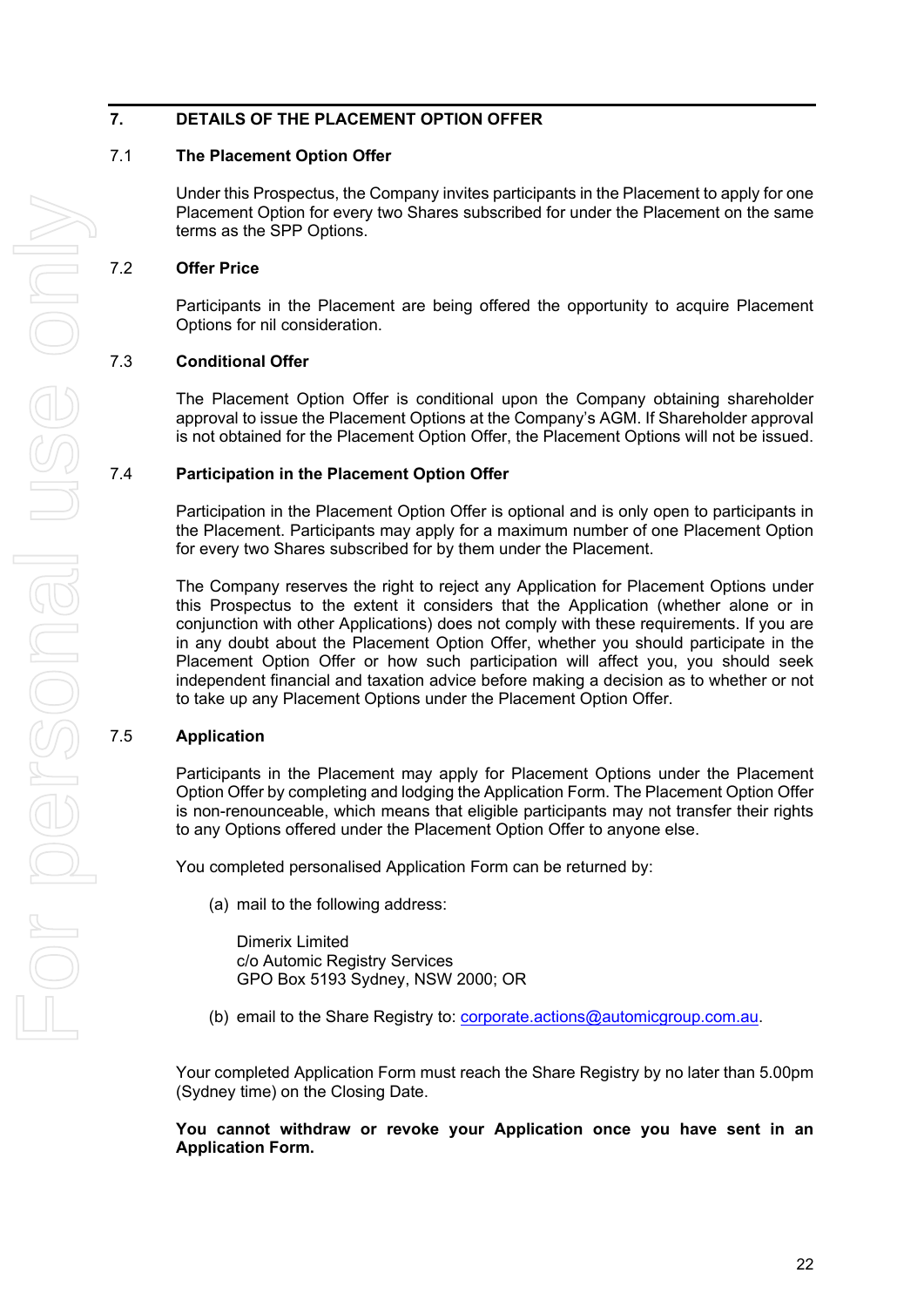#### 7.6 **Effect of making an Application**

If you apply for Placement Options under the Placement Option Offer, you:

- acknowledge that you have not been provided with investment advice or financial product advice by the Company or its Directors and have made your own enquiries before making an investment decision; and
- agree that your Application is made on the terms and conditions of the Placement Option Offer set out in this Prospectus, the Application Form and the Company's Constitution;
- accept that you will not be able to withdraw or revoke your Application once you have sent it in;
- authorise the Company (and its officers and agents) to correct any error or omission in your Application Form and to complete the Application Form by the insertion of any missing details;
- acknowledge that the Company may at any time determine that your Application Form is valid, in accordance with the terms and conditions set out in this Prospectus, even if the Application Form is incomplete, contains errors or is otherwise defective;
- acknowledge that the Company is not liable for any exercise of its discretions referred to in this Prospectus; and
- are in compliance with all relevant laws and regulations (including, without limitation, section 1043A of the Corporations Act and laws and regulations designed to restrict terrorism financing and/or money laundering).

#### 7.7 **Underwriting**

The Placement Option Offer is not underwritten.

#### 7.8 **ASX Quotation**

The Company will not apply for quotation of the Placement Options on ASX.

#### 7.9 **Variation and termination of the Placement Option Offer**

The Company may modify or terminate the Placement Option Offer at any time including closing the Placement Option Offer early. The Company will notify the ASX of any modification to, or termination of, the Placement Option Offer.

The omission to give notice of any modification to, or termination of, the Placement Option Offer or the failure of ASX to receive such notice will not invalidate the modification or termination.

The Company may settle in any manner it thinks fit, any difficulties, anomalies or disputes which may arise in connection with, or by reason of, the operation of the Placement Option Offer, whether generally or in relation to any participant or Application, and the decision of the Company will be conclusive and binding on all participants and other persons to whom the determination relates.

The Company reserves the right to waive strict compliance with any provision of the terms and conditions of this Prospectus. The powers of the Company under this Prospectus may be exercised by the Directors or any delegate of the Directors.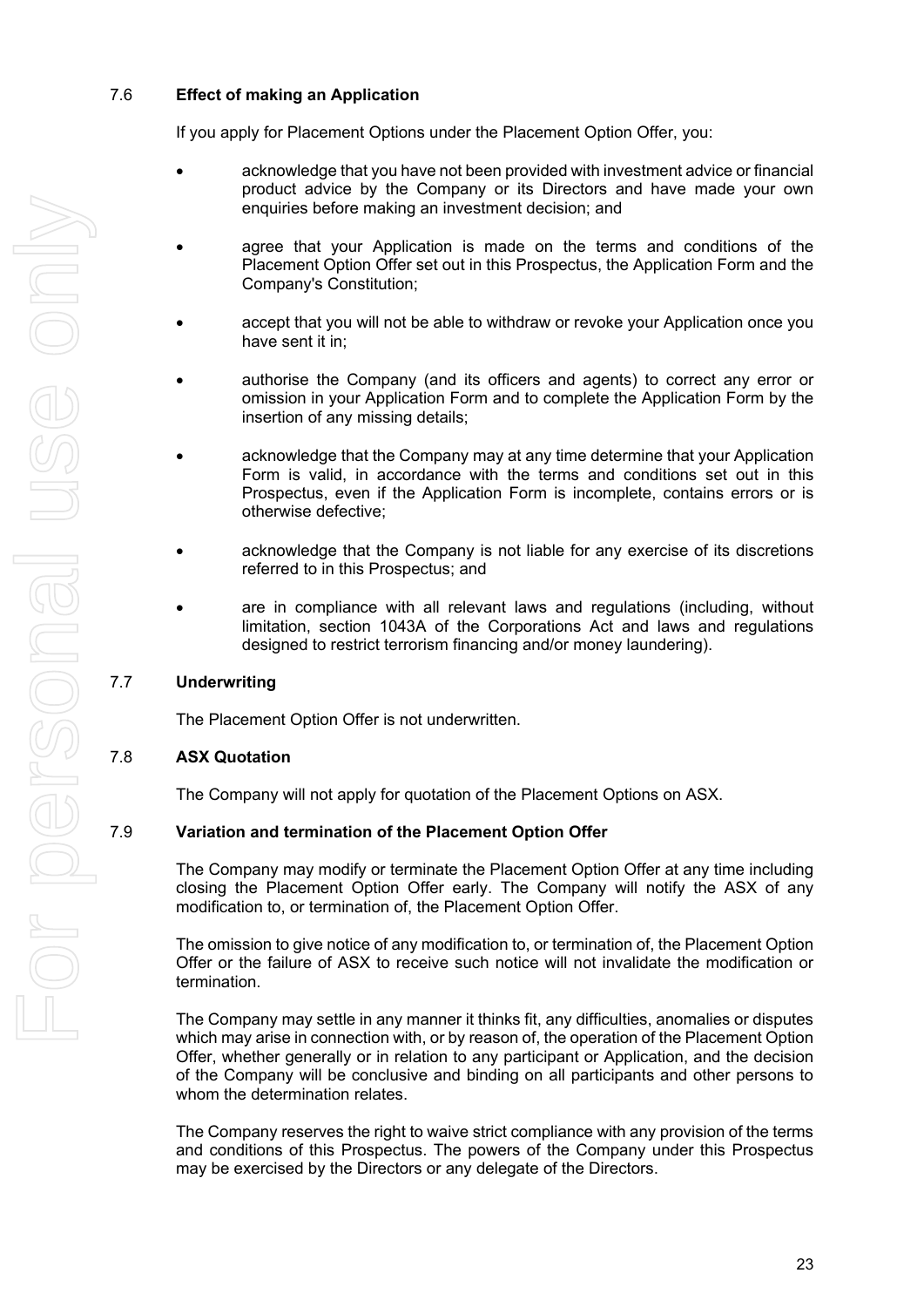#### **8. PURPOSE AND EFFECT OF THE OFFER**

#### 8.1 **Company Overview**

Dimerix is a biopharmaceutical company developing innovative new therapies in areas with unmet medical needs. Dimerix pursues new product concepts and applies deep scientific knowledge to the discovery of products from early stage development through to commercialisation. Dimerix products will target multiple global territories.

Our goal is to develop patient-friendly products that treat unmet medical needs in important therapeutic areas. We pursue new product concepts and provide strong scientific know-how in the development of products from early stage development through to commercialisation.

Currently the Company has multiple product pipeline opportunities:

- Focal Segmental Glomerulosclerosis (FSGS) entering into a pivotal Phase 3 study;
- COVID-19 pneumonia patients in ICU (REMAP-CAP) in a Phase 2/3 global study;
- Respiratory complications in COVID-19 patients (CLARITY 2.0) in a feasibility/Phase 3 study;
- Diabetic Kidney Disease –completed a Phase 2 study;
- Chronic Obstructive Pulmonary Disease (COPD) in pre-clinical development; and
- Receptor-HIT platform technology (GPCR screening assay), which allows rapid screening & identification of drug opportunities at the receptor level.

#### 8.2 **Purpose of the Offer**

The purpose of the SPP Offer is to raise approximately \$2 million (before expenses and subject to rounding).

The Company intends to use the proceeds of the Offer under this Prospectus as follows:

- (a) initiate the clinical program, including the pivotal Phase 3 study in FSGS patients;
- (b) manufacturing distribution and logistics of the required clinical trial material (DMX-200);
- (c) Prepare and submit appropriate regulatory applications to conduct a clinical study;
- (d) repay debt and provide working capital for the Company; and
- (e) pay the costs of associated with the Offers under this Prospectus.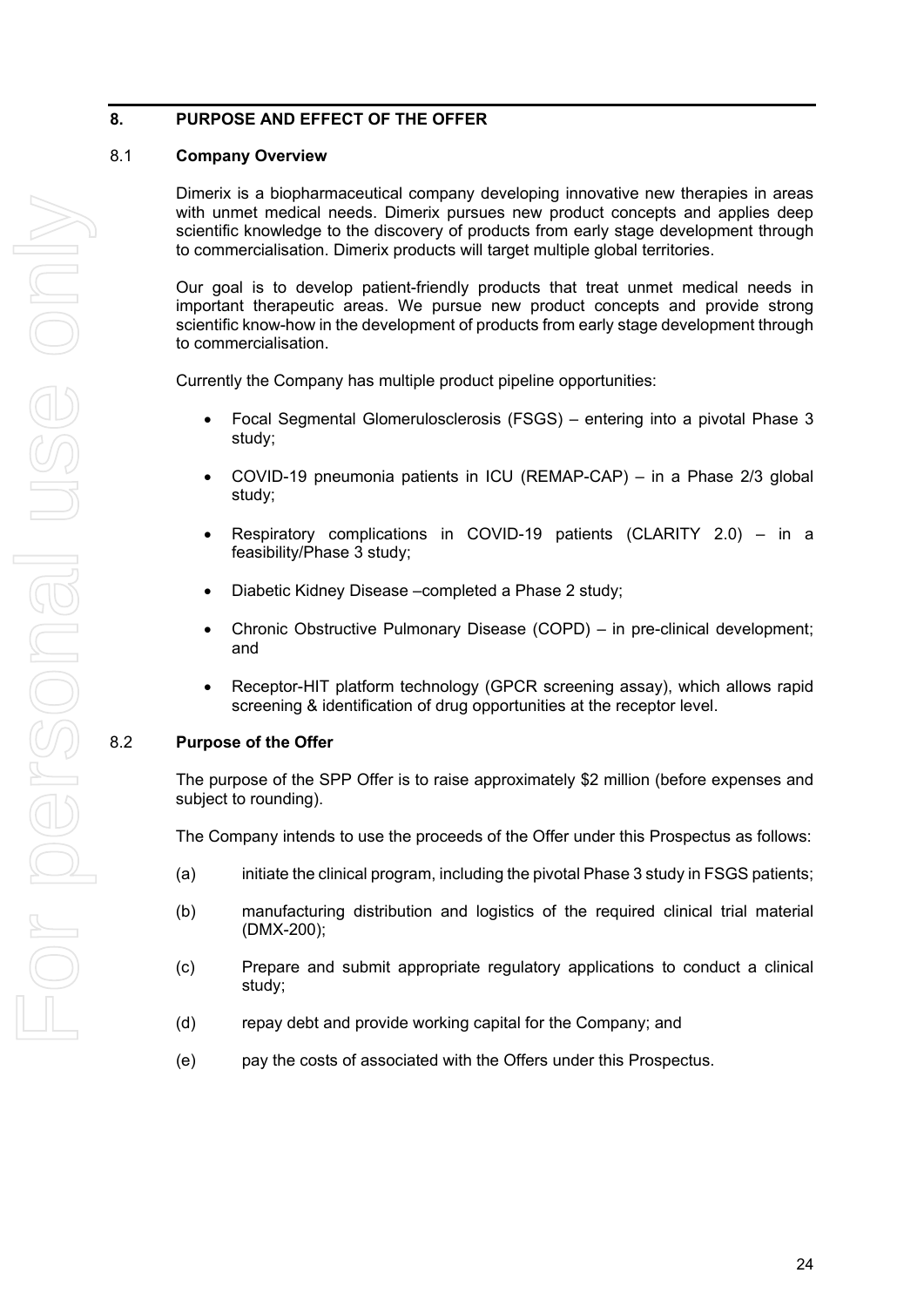The table below provides a breakdown of the proposed use of funds from the SPP Offer:

| Use of Funds from the SPP Offer | <b>Full Subscription</b><br>(\$2 million) | Including<br>oversubscriptions<br>$($4$ million $)$ |
|---------------------------------|-------------------------------------------|-----------------------------------------------------|
| Clinical                        | 1,600,000 (80%)                           | 3,360,000 (84%)                                     |
| Regulatory                      | 120,000 (6%)                              | 240,000 (6%)                                        |
| <b>CMC</b>                      | 120,000 (6%)                              | 240,000 (6%)                                        |
| Overheads                       | 160,000 (8%)                              | 160,000 (4%)                                        |
| Costs of Offers                 | \$0                                       | \$0                                                 |
| <b>TOTAL<sup>(a)</sup></b>      | \$2,000,000                               | \$4,000,000                                         |

*Note: (a) This assumes that Shareholder approval is obtained for the SPP Offer.*

The table below provides a breakdown of the proposed use of funds from the SPP Offer and the Placement:

| Use of funds from the SPP Offer<br>and the Placement | <b>Full Subscription</b><br>(\$2 million) | Including<br>oversubscriptions<br>(\$4 million) |
|------------------------------------------------------|-------------------------------------------|-------------------------------------------------|
| Clinical                                             | 15,531,000 (70.6%)                        | 17,291,000 (72.0%)                              |
| Regulatory                                           | 1,165,000 (5.3%)                          | 1,285,000 (5.4%)                                |
| <b>CMC</b>                                           | 1,165,000 (5.3%)                          | 1,285,000 (5.4%)                                |
| Overheads                                            | 1,553,000 (7.1%)                          | 1,553,000 (6.5%)                                |
| Repay debt                                           | 1,500,000 (6.8%)                          | 1,500,000 (6.3%)                                |
| <b>Costs of Offers</b>                               | 1,086,000 (4.9%)                          | 1,086,000 (4.5%)                                |
| <b>TOTAL<sup>(a)</sup></b>                           | \$22,000,000                              | \$24,000,000                                    |

*Note: (a) This assumes that Shareholder approval is obtained for each the SPP Offer and Tranche 2 of the Placement.*

The figures in the above tables is a statement of the current intentions of the Board as at the date of lodgement of this Prospectus with ASIC. As with any budget information, intervening events and new circumstances have the potential to affect the manner in which funds are ultimately used by the Company. The Board reserves the right to alter the way funds are applied on this basis.

The capital raised will be used to allow the Company to execute its corporate strategy under Managing Director Dr Nina Webster and the funds will be allocated to this strategy over the coming 18 months.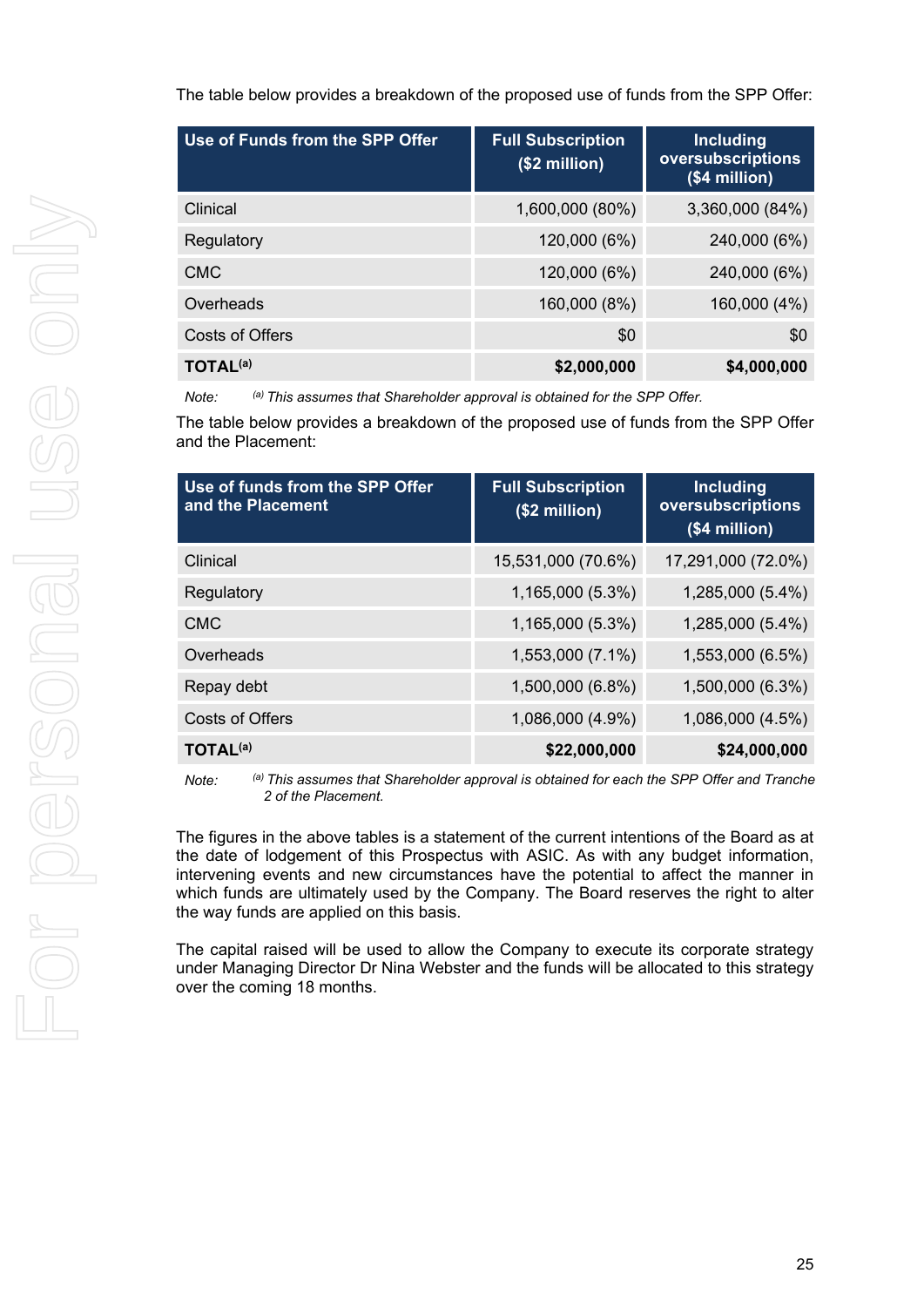#### 8.3 **Effect of the Offer on the Capital Structure**

Under the SPP Offer, the Company will issue up to 10,000,000 SPP Shares at \$0.20 per SPP Share and up to approximately 5,000,000 SPP Options (subject to rounding) with an exercise price of \$0.40 for nil consideration to raise approximately \$2 million.

The Company reserves the right to accept oversubscriptions for an additional \$2 million under the SPP which would result in the Company raising \$4 million and issuing up to 20,000,000 SPP Shares and up to approximately 10,000,000 SPP Options (subject to rounding) in total under the SPP.

Under the Placement Option Offer, the Company will issue up to approximately 50,000,000 Placement Options (subject to rounding) with an exercise price of \$0.40 for nil consideration.

As a result of the Offers:

- (a) the number of Shares on issue may increase by a maximum of 10,000,000 (excluding oversubscriptions); and
- (b) the number of Options on issue may increase by a maximum of 55,000,000 (excluding oversubscriptions and subject to rounding).

A comparative table of changes in the capital structure of the Company as a consequence of the Offers (assuming no oversubscriptions) is set out below:

| <b>Capital Structure</b>                                                                  | <b>Full Subscription</b><br><b>Number to \$2</b><br>$\overline{\text{million}}^{(a)}$ | %    |
|-------------------------------------------------------------------------------------------|---------------------------------------------------------------------------------------|------|
| Shares on issue as at the date of this Prospectus <sup>(b)</sup>                          | 248,499,122                                                                           | 80%  |
| Number of SPP Shares offered under this<br>Prospectus (subject to shareholder approval)   | 10,000,000                                                                            | 3%   |
| Shares to be issued under Tranche 2 of the<br>Placement (subject to shareholder approval) | 52,375,175                                                                            | 17%  |
| Total Shares <sup>(c)</sup>                                                               | 310,874,297                                                                           | 100% |
| Options on issue as at the date of this Prospectus                                        | 7,851,975                                                                             | 11%  |
| Number of New Options offered under this<br>Prospectus (subject to shareholder approval)  | 55,000,000                                                                            | 77%  |
| Lead Manager Options <sup>(d)</sup> (subject to shareholder<br>approval)                  | 8,500,000                                                                             | 12%  |
| Total Unquoted Securities <sup>(e)</sup>                                                  | 71,351,975                                                                            | 100% |

*Notes: (a) These numbers are indicative only. The capital structure of the Company may differ upon completion of the Offers and the Placement to what is shown in the above table depending on the number of Applications received, and whether shareholder approval is obtained for the Offers and the issue of the Tranche 2 Placement Shares.*

> *(b) This includes the 49,499,825 Shares issued on 24 August 2021 which includes the 47,624,825 Tranche 1 Placement Shares.*

*(c) This assumes that none of the existing Options on issue are exercised.*

*(d) The Company will also seek shareholder approval for the issue of Options to the Lead Manager as part of their fees for successful completion of the Placement and Offers at the AGM expected to be held on or around 27 September 2021.*

*(e) Ignores the impact of rounding.*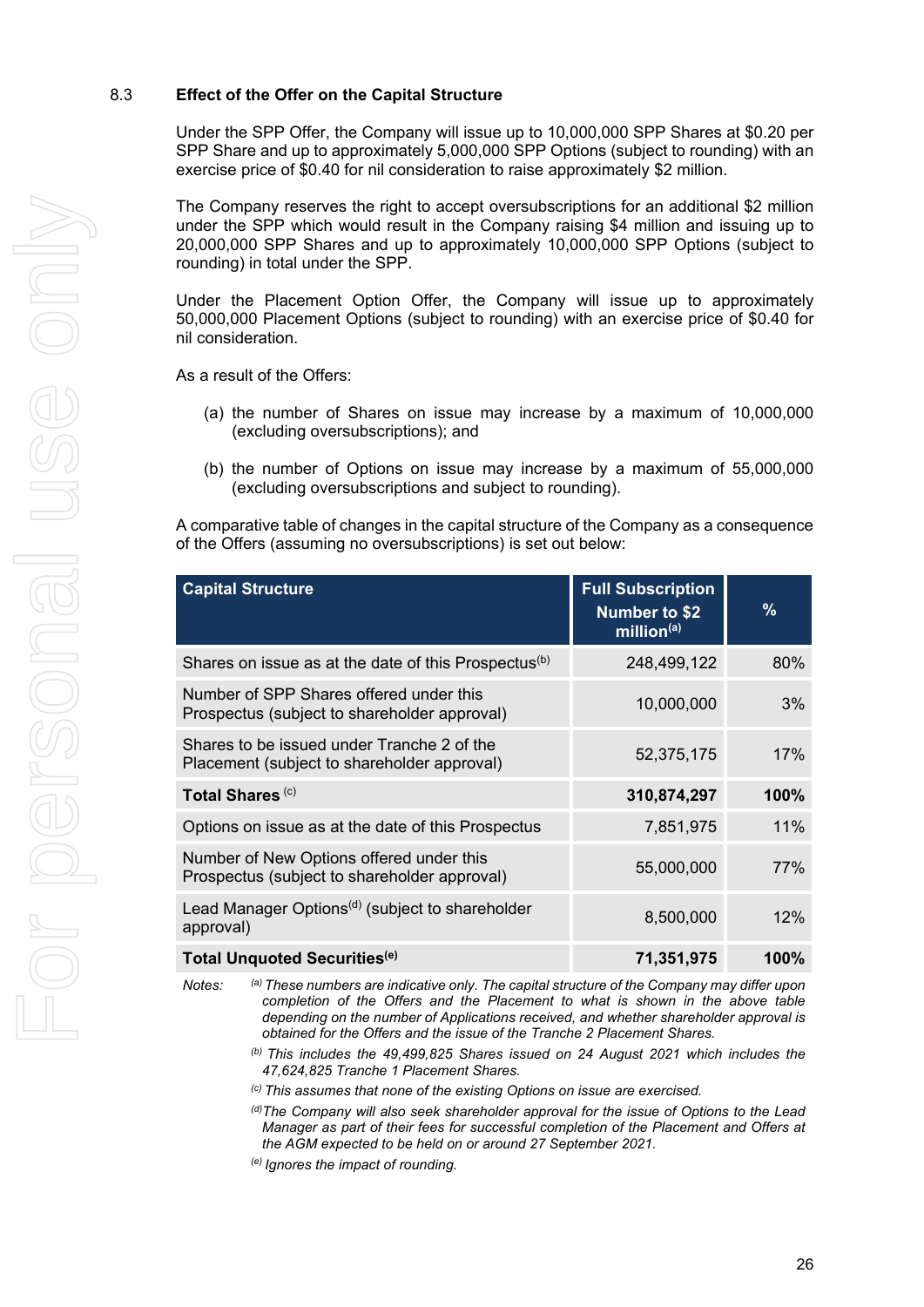A comparative table of changes in the capital structure of the Company as a consequence of the Offers including oversubscriptions is set out below:

| <b>Capital Structure</b>                                                                  | <b>Including</b><br>oversubscriptions<br>\$4 million(a) | $\%$ |
|-------------------------------------------------------------------------------------------|---------------------------------------------------------|------|
| Shares on issue as at the date of this Prospectus <sup>(b)</sup>                          | 248,499,122                                             | 77%  |
| Number of SPP Shares offered under this<br>Prospectus (subject to shareholder approval)   | 20,000,000                                              | 6%   |
| Shares to be issued under Tranche 2 of the<br>Placement (subject to shareholder approval) | 52,375,175                                              | 16%  |
| Total Shares <sup>(c)</sup>                                                               | 320,874,297                                             | 100% |
| Options on issue as at the date of this Prospectus                                        | 7,851,975                                               | 10%  |
| Number of New Options offered under this<br>Prospectus (subject to shareholder approval)  | 60,000,000                                              | 79%  |
| Lead Manager Options <sup>(d)</sup> (subject to shareholder<br>approval)                  | 8,500,000                                               | 11%  |
| Total Unquoted Securities <sup>(e)</sup>                                                  | 76,351,975                                              | 100% |

*Notes: (a) These numbers are indicative only. The capital structure of the Company may differ upon completion of the Offers and the Placement to what is shown in the above table depending on the number of Applications received, and whether shareholder approval is obtained for the Offers and the issue of the Tranche 2 Placement Shares.*

- *(b) This includes the 49,499,825 Shares issued on 24 August 2021 which includes the 47,624,825 Tranche 1 Placement Shares.*
- *(c) This assumes that none of the existing Options on issue are exercised.*
- *(d) The Company will also seek shareholder approval for the issue of Options to the Lead Manager as part of their fees for successful completion of the Placement and Offers at the AGM expected to be held on or around 27 September 2021.*
- *(e) Ignores the impact of rounding.*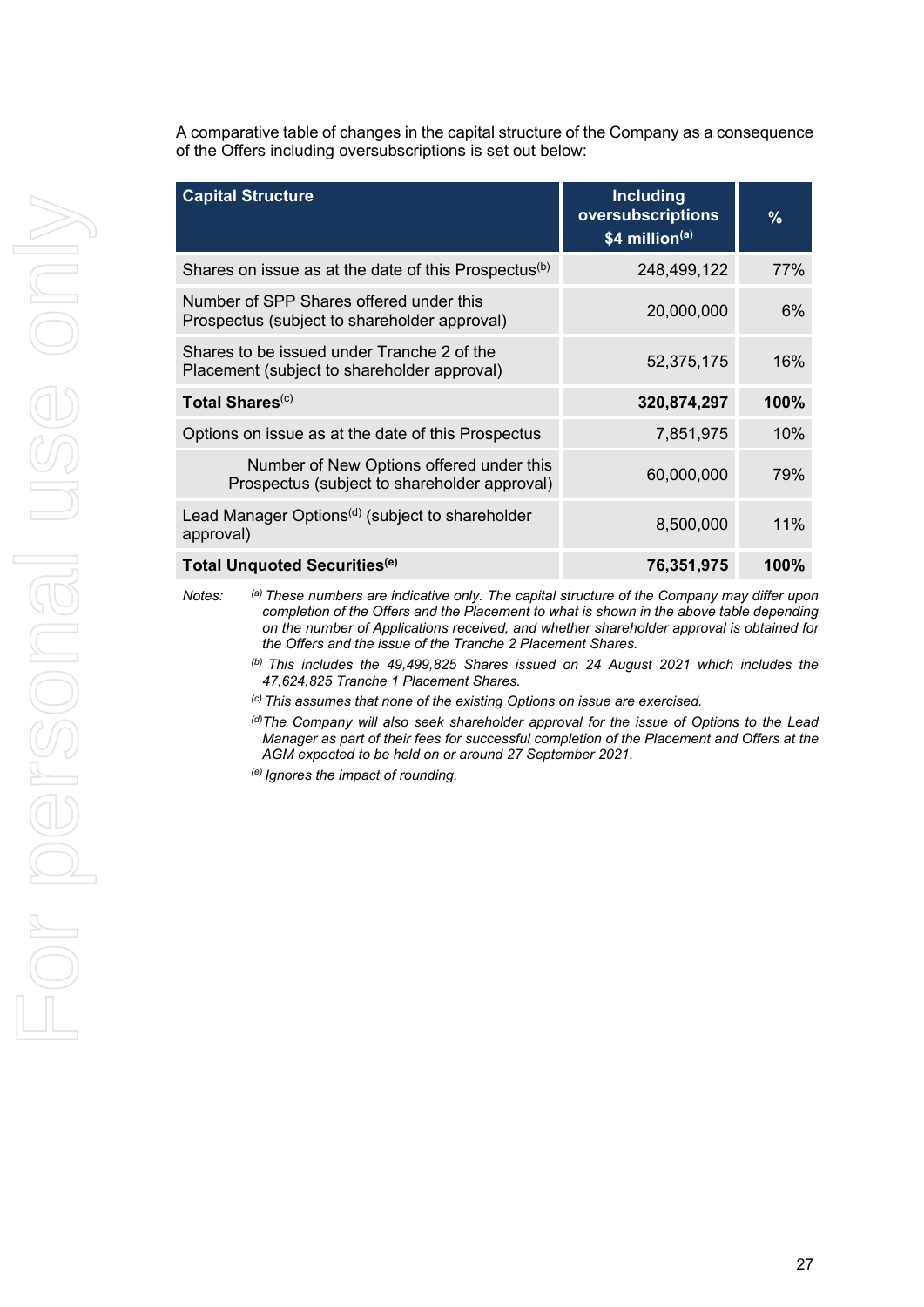#### 8.4 **Historical and Pro forma balance sheet**

This section contains a summary of the historical financial information for the Company as at 30 June 2021 (**Historical Financial Information**) and a pro-forma historical statement of the financial position as at 30 June 2021 (**Pro Forma Historical Financial Information**).

The Pro Forma Historical Financial Information has been prepared to illustrate the effect of the SPP Offer (excluding oversubscriptions) and the Placement.

| <b>PRO-FORMA CONSOLIDATED STATEMENT OF FINANCIAL POSITION</b> |
|---------------------------------------------------------------|
| as at 30 June 2021                                            |

| \$AUD                                         | 30 June<br>2021<br>(audited)<br>S | <b>Placement</b><br><b>Tranche 1</b><br>S | <b>Placement</b><br><b>Tranche 2</b><br>\$ | <b>SPP Offer</b><br>\$ | Pro-forma<br><b>Statement</b><br>(unaudited) |
|-----------------------------------------------|-----------------------------------|-------------------------------------------|--------------------------------------------|------------------------|----------------------------------------------|
| <b>Current Assets</b><br>Cash and cash        |                                   |                                           |                                            |                        |                                              |
| equivalents<br>Trade and other                | 5,250,094                         | $8,953,467^{(a)}$                         | $9,961,005^{(a)}$                          | 2,000,000              | 26,164,566                                   |
| receivables                                   | 4,126,365                         |                                           |                                            |                        | 4,126,365                                    |
| Right of use asset                            | 42,823                            |                                           |                                            |                        | 42,823                                       |
| <b>Total Current Assets</b>                   | 9,419,282                         | 8,953,467                                 | 9,961,005                                  | 2,000,000              | 30,333,754                                   |
| <b>Non-Current Assets</b>                     |                                   |                                           |                                            |                        |                                              |
| Plant and equipment                           | 1,422                             |                                           |                                            |                        | 1,422                                        |
| <b>Total Non-Current</b><br><b>Assets</b>     | 1,422                             |                                           |                                            |                        | 1,422                                        |
| <b>Total Assets</b>                           | 9,420,704                         | 8,953,467                                 | 9,961,005                                  | 2,000,000              | 30,335,176                                   |
| <b>Current Liabilities</b><br>Trade and other |                                   |                                           |                                            |                        |                                              |
| payables                                      | 2,793,858                         |                                           |                                            |                        | 2,793,858                                    |
| Borrowing                                     | 5,050,000                         |                                           |                                            |                        | 5,050,000                                    |
| Lease Liability                               | 43,093                            |                                           |                                            |                        | 43,093                                       |
| Provisions<br><b>Total Current</b>            | 65,254                            |                                           |                                            |                        | 65,254                                       |
| <b>Liabilities</b>                            | 7,952,205                         |                                           |                                            | $\blacksquare$         | 7,952,205                                    |
| <b>Total Liabilities</b>                      | 7,952,205                         |                                           |                                            | $\blacksquare$         | 7,952,205                                    |
| <b>Net Assets</b>                             | 1,468,499                         | 8,953,467                                 | 9,961,005                                  | 2,000,000              | 22,382,971                                   |
| <b>Equity</b>                                 |                                   |                                           |                                            |                        |                                              |
| Issued capital                                | 28,389,114                        | 8,953,467                                 | 9,961,005                                  | 2,000,000              | 49,303,586                                   |
| Reserves                                      | 886,952                           |                                           |                                            |                        | 886,952                                      |
| Retained earnings<br>(accumulated losses)     | (27,807,567)                      |                                           |                                            |                        | (27, 807, 567)                               |
| <b>Total Equity</b>                           | 1,468,499                         | 8,953,467                                 | 9,961,005                                  | 2,000,000              | 22,382,971                                   |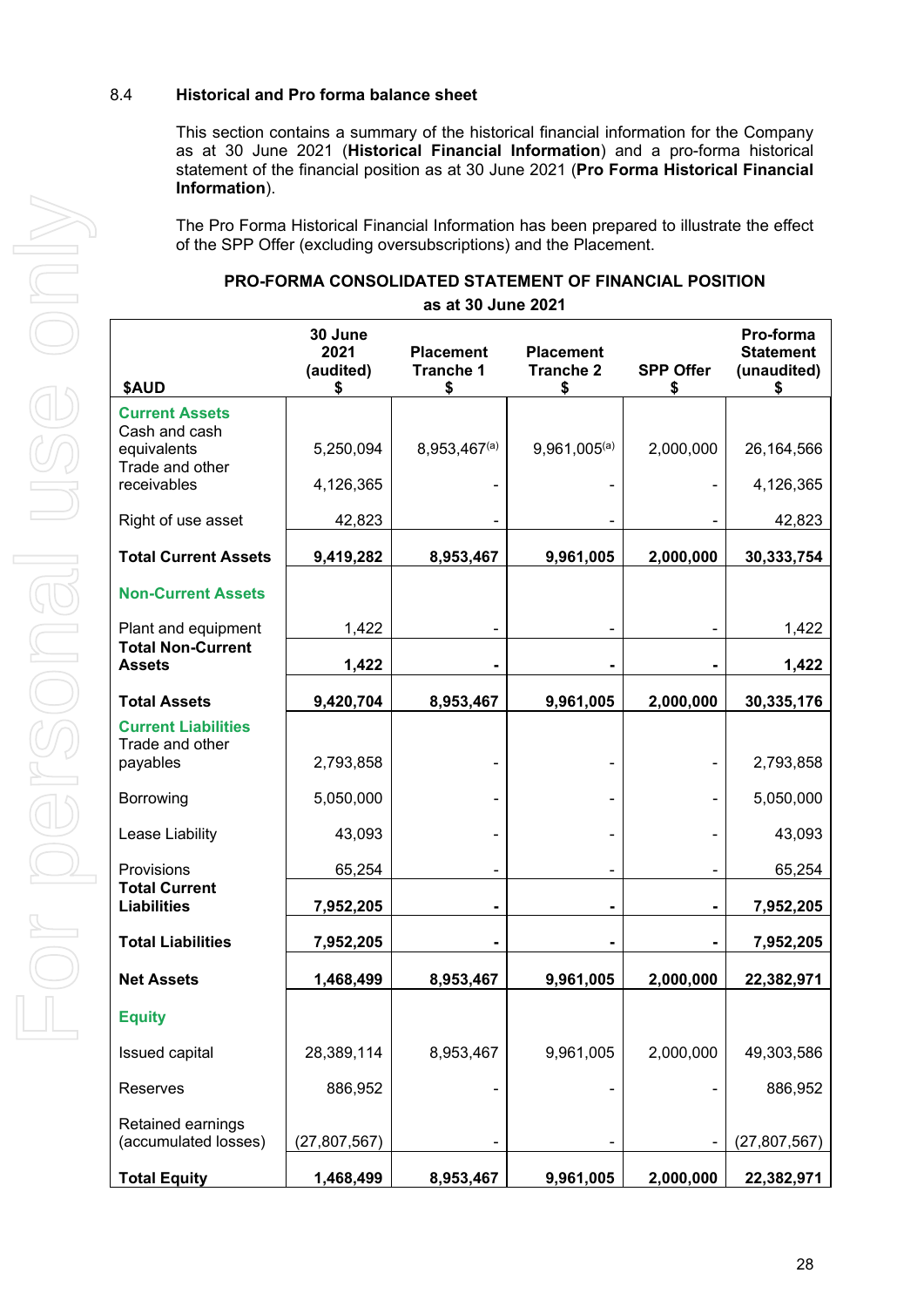*Note: (a)Cash and cash equivalents received for Tranche 1 and 2 excludes approximately \$1,085,528 in relation to the cost of the Placement and Offers.*

Accordingly, together with the Placement, the Offers will have a material effect on the financial position of the Company.

There have been no significant transactions that have occurred since 30 June 2021.

#### 8.5 **Effect on the SPP on control of the Company**

Eligible Shareholders who participate in the SPP will not have their interest in the Company materially diluted by the SPP. The SPP is not expected to have a material effect on control of the Company given that each Eligible Shareholder is entitled to apply for a maximum of \$30,000 worth of SPP Shares under the SPP.

#### 8.6 **Substantial Holders**

Based on available information as at the date of this Prospectus, those persons which together with their associates have a voting power in 5% or more of the Shares on issue are set out below:

| ا Substantial Holder    | Number of Shares   Voting Power |           |
|-------------------------|---------------------------------|-----------|
| Mr Peter Fletcher Meurs | 26.529.309                      | $10.68\%$ |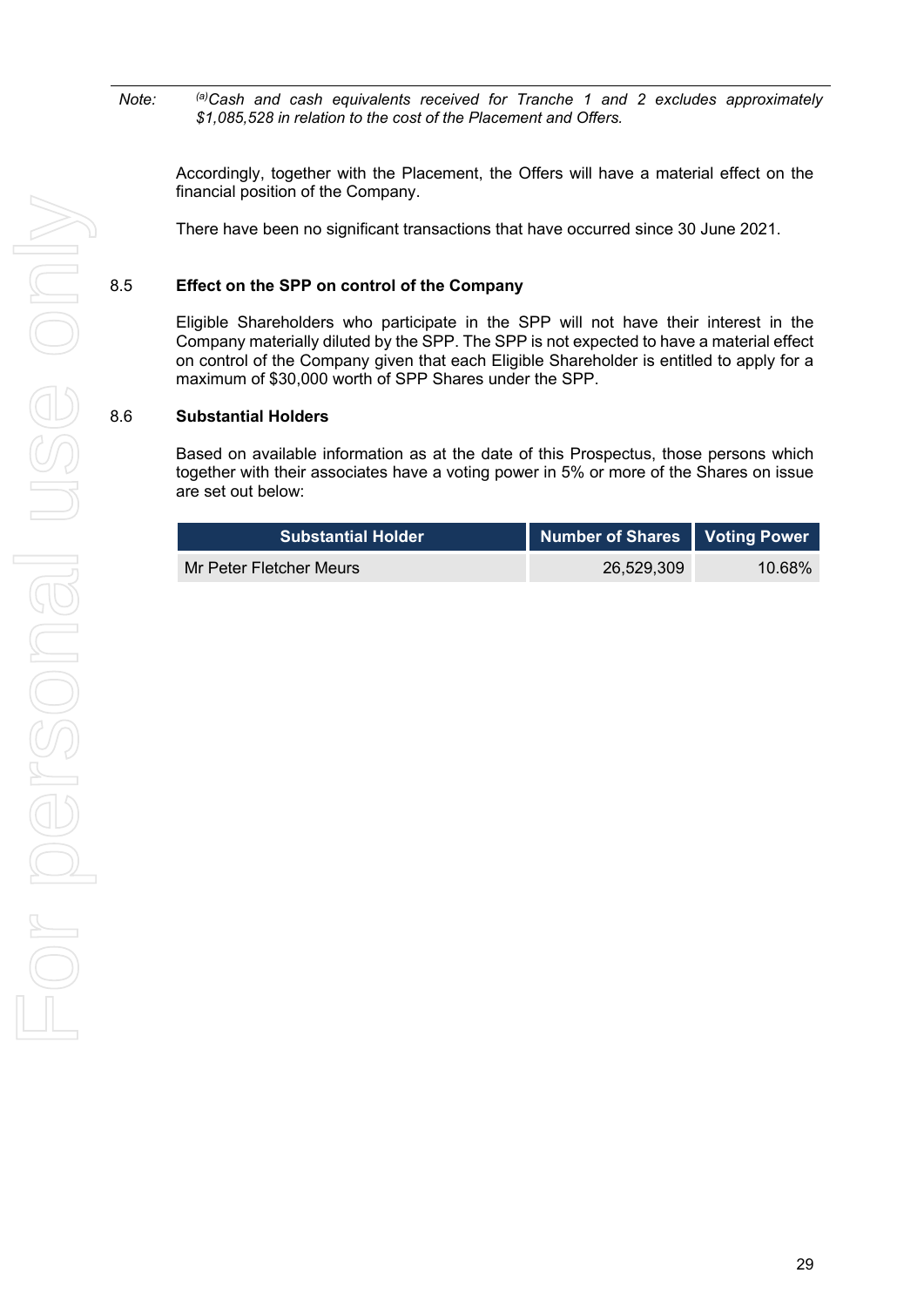#### <span id="page-31-0"></span>**9. INVESTMENT RISKS**

There are risks associated with any investment. The following highlights some of the risks that potential investors should consider prior to entering into the investment opportunity referred to in this Prospectus. However, the following is not, and does not purport to be, a comprehensive statement of all relevant risks. Potential investors must seek their own professional advice in relation to the risks and must make their own risk assessment regarding an investment in the Company.

The Directors have reviewed and considered these risks, ways to reduce the likelihood of these risks eventuating and ways to reduce their impact if they do eventuate.

The factors below may materially affect the financial performance of the Company and the value of the Company's Shares. Therefore, the New Shares carry no guarantee with respect to the payment of dividends, return on capital or the market value of those securities.

The following summary, which is not exhaustive, represents some of the major risks associated with an investment in the Company and, therefore, the Group.

In deciding whether or not to apply for New Shares, you should carefully consider these risks, as well as the other information contained in this Prospectus.

#### 9.1 **Specific risks in relation to the Group**

#### **Competition and Commercialisation**

The Company's current business strategy is to focus on drug discovery and to develop each asset to a stage of value determination leading to a commercial realisation. Typically, that will be a trade sale or license of individual drug candidates to a third party with greater resources and expertise to undertake late-stage drug development, regulatory approvals, and sales and marketing. There is no certainty that any of the Company's drug candidates will be of interest to such a third party or, if a drug candidate is of interest to such a third party, that terms can be negotiated that are commercially acceptable to the Company or will adequately realise the value of the drug candidate.

#### **Arrangements with Third-Party Collaborators**

The Company may pursue collaborative arrangements with pharmaceutical and life science companies, academic institutions or other partners to complete the development and commercialisation of its products. These collaborators may be asked to assist with funding or performing clinical trials, manufacturing, regulatory approvals or product marketing. There is no assurance that the Company will attract and retain appropriate strategic partners or that any such collaborators will perform and meet commercialisation goals. If the Company is unable to find a partner, it would be required to develop and commercialise DMX-200 and DMX-700 (and other potential products) at its own expense. This may place significant demands on the Company's internal resources and potentially delay the commercialisation of DMX-200 and DMX-700 (and other products).

#### **Clinical Trial risks**

The Company may be unable to secure necessary approvals from regulatory agencies (including Government regulatory agencies) and institutional bodies (clinics and hospitals) to conduct future clinical trials. Drug development is a highly risky business with a high failure rate. There is no assurance that products developed using the Company's technology will prove to be safe and efficacious in clinical trials, or that the regulatory approval to manufacture and market its products will be received. This may require the Company to conduct further clinical studies, resulting in significant additional cost and delay.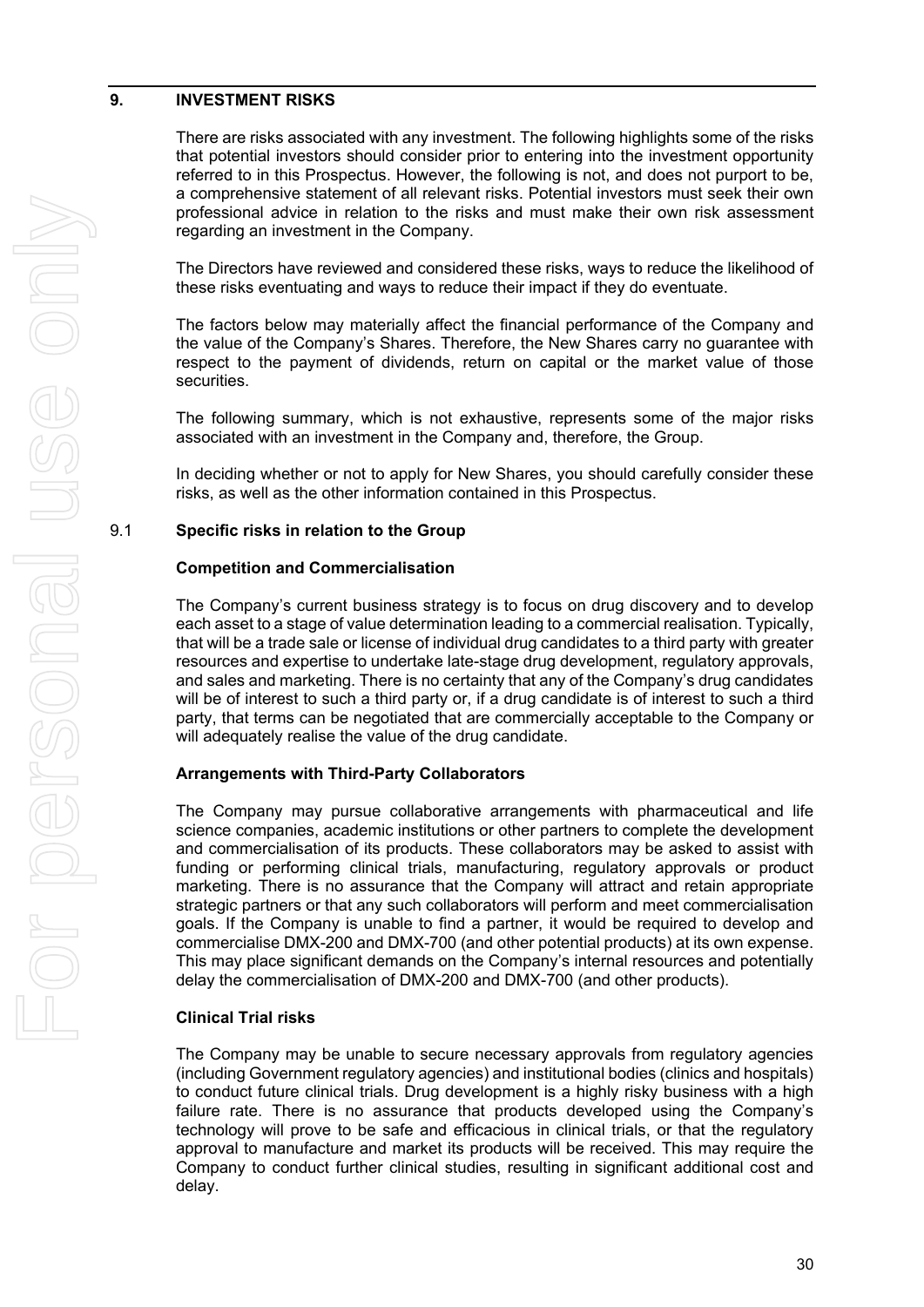The Company may experience delay in achieving a number of critical milestones required to undertake clinical trials. Manufacturing of clinical trial materials, logistics and distribution to clinical sites may result in significant additional cost and delay. Clinical trials might also potentially expose the Company to product liability claims in the event its products in development have unexpected effects on clinical subjects.

Clinical trials undertaken by the Company have many associated risks which may impact the Company's profitability and future productions and commercial potential. They may prove unsuccessful or non-efficacious, impracticable or costly. The clinical trials could be terminated which will likely have a significant adverse affect on the Company, the value of its securities and the future commercial development of DMX-200.

#### **Intellectual property risks**

Obtaining, securing and maintaining the Company's intellectual property rights is an integral part of securing potential value arising from conduct of the Company's business. If patents are not granted, or if granted only for limited claims, the Company's intellectual property may not be adequately protected and may be able to be copied or reproduced by third parties. The Company may not be able to achieve its objectives, to commercialise its products or to generate revenue or other returns.

The patent position of biotechnology and pharmaceutical companies can be highly uncertain and frequently involves complex legal and factual questions. Accordingly, there can be no guarantee that any patent applications will be successful and lead to granted patents or all of the claims in any application will be granted. Furthermore, should such applications be granted, there is no guarantee competitors will not develop technology to avoid those patents, or that third parties will not seek to claim an interest in the intellectual property with a view to seeking a commercial benefit from the Company.

The Company has engaged patent attorneys to develop and implement an intellectual property strategy to seek to establish broad patent protection to enable it to guard its exclusivity, maintain an advantage over competitors and provide it with a basis for enforcement in the event of infringement, but there is no guarantee that this intellectual property strategy will be successful. There also can be no assurance employees, consultants or third parties will not breach their confidentiality obligations or not infringe or misappropriate the Company's intellectual property.

The Company seeks to mitigate the risk of unauthorised use of its intellectual property by limiting disclosure of sensitive material to particular employees, consultants and others on a need to know basis. Where appropriate, parties having potential access to such sensitive material will be required to provide written commitments to confidentiality and ownership of intellectual property.

#### **Third party intellectual property infringement claims**

The Company's success depends, in part, on its ability to enforce and defend its intellectual property against third party challengers. The Company believes that the manner in which it proposes to conduct activities will minimise the risk of infringement upon another party's patent rights. However, there can be no assurance that another party will not seek to claim the Company is infringing upon their rights.

While the Company relies on the advice of its patent attorneys that its patent applications do not infringe third party patents, the Company is unable to state with certainty that another party will not claim its rights are infringed or, if litigation claiming that the Company is infringing the intellectual property rights of a third party is launched, what the result of any such litigation will be.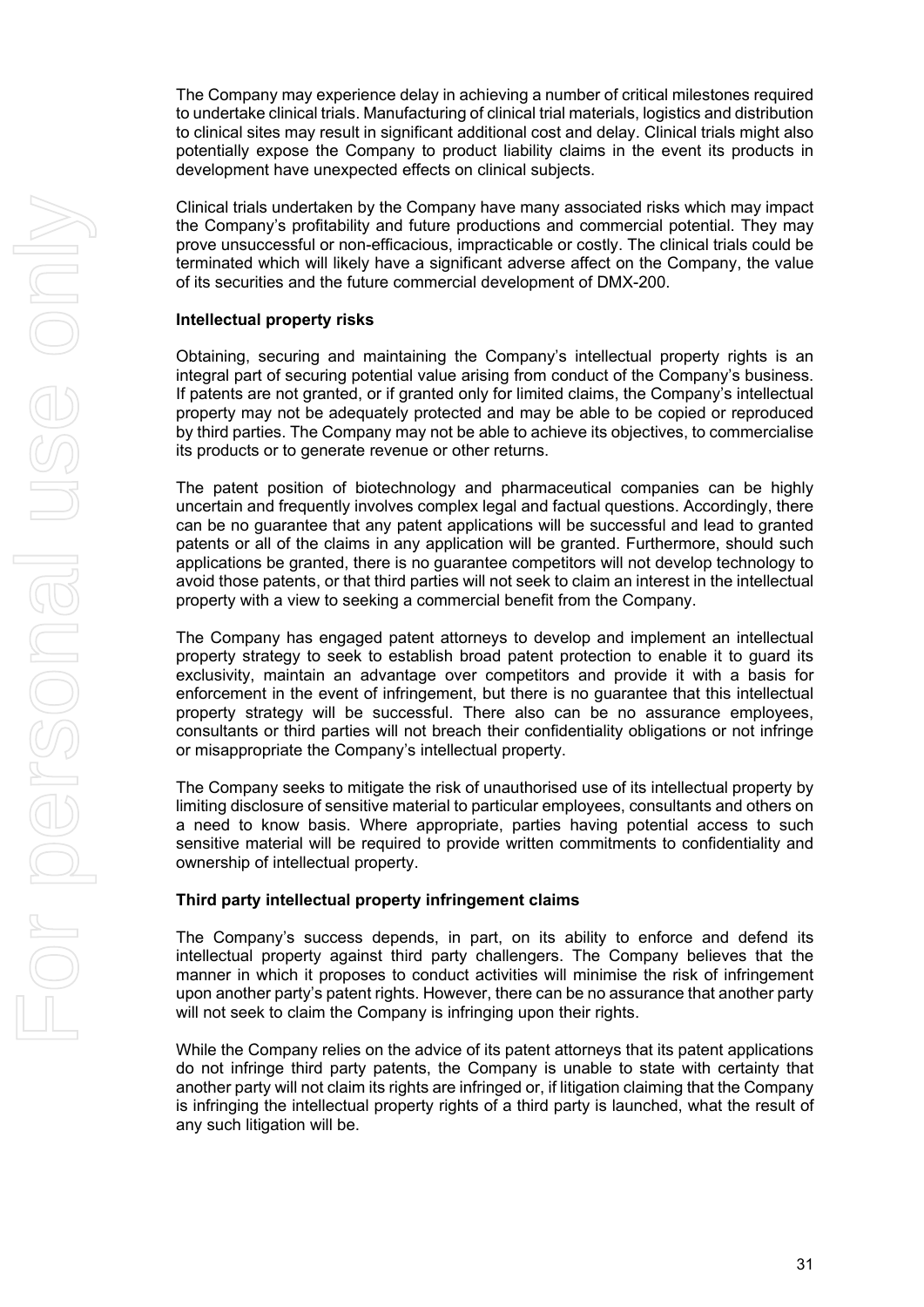#### **Trade Secrets**

The Company relies on its trade secrets, including information relating to the manufacture, development and administration of its drug candidates. The protective measures employed by the Company may not provide adequate protection for its trade secrets. This may erode the Company's competitive advantage and materially harm its business. Further, the Company cannot be certain that others will not independently develop the same or similar technologies on their own or gain access to trade secrets.

#### **Regulatory risk, reimbursement approvals and government policy**

Changes to the laws, regulations, standards and practices applicable to the industry in which the Company operates (for example, drug approval regulations and government R&D rebates) may increase costs and limit the Company's proposed scope of activity. The Company has little or no control over these risks. Consequently, there can be no firm assurance that the Company can effectively limit these risks, which could materially adversely affect its business, financial condition and results of operations.

The research, development, manufacture, marketing and sale of products using the Company's technology are subject to varying degrees of regulation by a number of government authorities in Australia and overseas. Products, including DMX-200 and DMX-700, developed using the Company's technology, must undergo a comprehensive and highly regulated development and review process before receiving approval for marketing. The process includes the provision of clinical data relating to the quality, safety and efficacy of the products for their proposed use.

Products may also be submitted for reimbursement approval. The availability and timing of that regulatory and/or reimbursement approval may have an impact upon the uptake and profitability of products in some jurisdictions. Furthermore, any of the products utilising the Company's technology may be shown to be unsafe, non-efficacious, difficult or impossible to manufacture on a large scale, uneconomical to market, compete with superior products marketed by third parties or not be as attractive as alternative treatments.

#### **Management actions**

The Directors will, to the best of their knowledge, experience and ability (in conjunction with the management team) endeavour to anticipate, identify and manage the risks inherent in the activities of the Company, but without assuming any personal liability, with the aim of eliminating, avoiding and mitigating the impact of risks on the performance of the Company and its securities.

The Company is dependent on the principal members of its scientific and development team, the loss of whose services could materially adversely affect the Company and may impede the achievement of its research and development objectives. Given the nature of the Company's activities, its ability to maintain its program is dependent on its ability to attract and maintain appropriately qualified personnel either within the Company or through contractual arrangements. If one or more of the Company's key personnel was unwilling or unable to continue in their current roles, there is a risk that the Company may be unable to recruit a suitable replacement on commercially acceptable terms or at all. The loss of any key personnel, without suitable and timely replacement, may significantly disrupt the operations of the Company's business and impede the Company's ability to implement its business plans. This may, in turn, have a materially adverse effect on both the financial performance and future prospects of the Company. The Company may also incur significant costs in recruiting and retaining new key personnel.

Further, the Company's current size affects its ability to provide substantial training and development opportunities to its key managers and personnel. Extensive ongoing development opportunities are not feasible for a small biotechnology company such as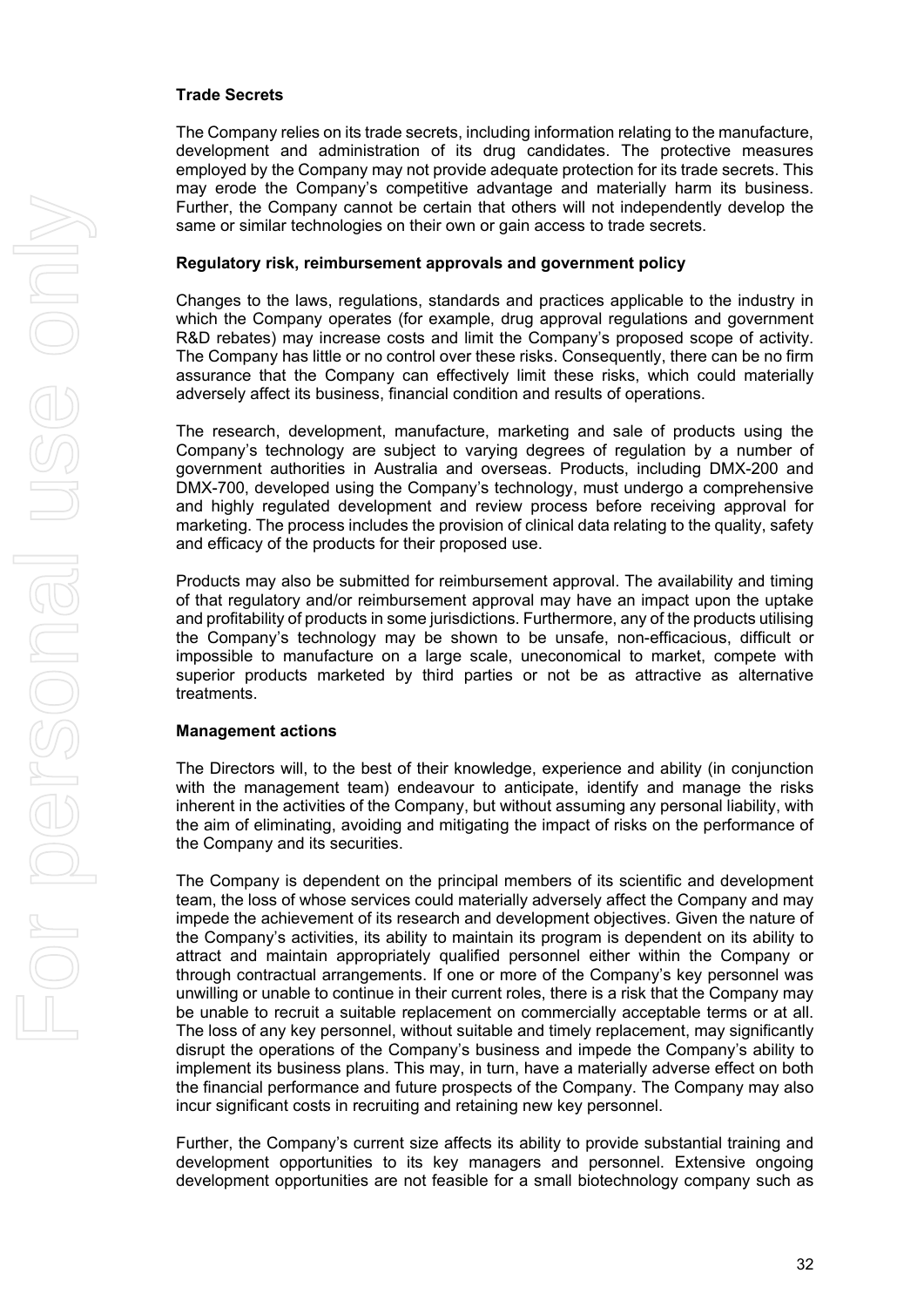Dimerix. The Company has sought to address this risk by hiring sufficiently qualified and skilled management and scientific development staff.

#### **Litigation, claims and disputes**

The Company may be subject to litigation and other claims and disputes in the course of its business, including contractual disputes with suppliers or customers, employment disputes, indemnity claims, and occupational and other claims. There is a risk that any such litigation, claim or dispute could materially adversely impact the Company's operating and financial performance due to the significant cost and time invested by management in investigating, commencing, defending and/or settling such matters. Any claim against the Company, if proven, may also have a sustained negative impact on its operations, financial performance, financial position and reputation.

The Company is not currently engaged in litigation and, as at the date of this Prospectus, the Directors are not aware of any legal proceedings pending or threatened against, or any material legal proceedings affecting, the Company.

#### **Future dilution of shareholding in the Company**

The allotment and issue of any new Shares is under the control of the Board. Subject to restrictions on the issue or grant of Securities contained in the Listing Rules, the Constitution and the Corporations Act (and without affecting any special right previously conferred upon the holder of an existing Share or class of shares), the Directors may issue Shares as they shall, in their absolute discretion, determine. This may dilute the shareholding of Shareholders at the time of issue.

#### 9.2 **General risks to the Group**

#### **Share market conditions**

The market price of securities can fall as well as rise and may be subject to varied and unpredictable influences on the market for equities. Neither the Company nor the Directors warrant the future performance of the Company or any return on an investment in the Company.

#### **Economic factors**

The operating and financial performance of the Company is influenced by a variety of general economic and business conditions including the levels of consumer confidence and spending, business confidence and investment, employment, inflation, interest rates, foreign exchange rates, access to debt and capital markets, fiscal policy, monetary policy and regulatory policies. A prolonged deterioration in any number of the above factors may have a material adverse impact on the Company's business and financial performance including its ability to fund its activities.

#### **COVID-19 pandemic**

The COVID-19 pandemic has to date created significant economic and social challenges in Australia and around the world. There is continued uncertainty in relation to the ongoing impacts of the pandemic which, to date, have included a general contraction in output, increased levels of unemployment, restrictions on movement and includes the potential to impact recruitment of patients into clinical trials and the welfare of those patients being impacted by COVID over the extended trial period.

In response, the Company has concentrated on preserving cash and long term shareholder value while maintaining focus on service of new and existing clients.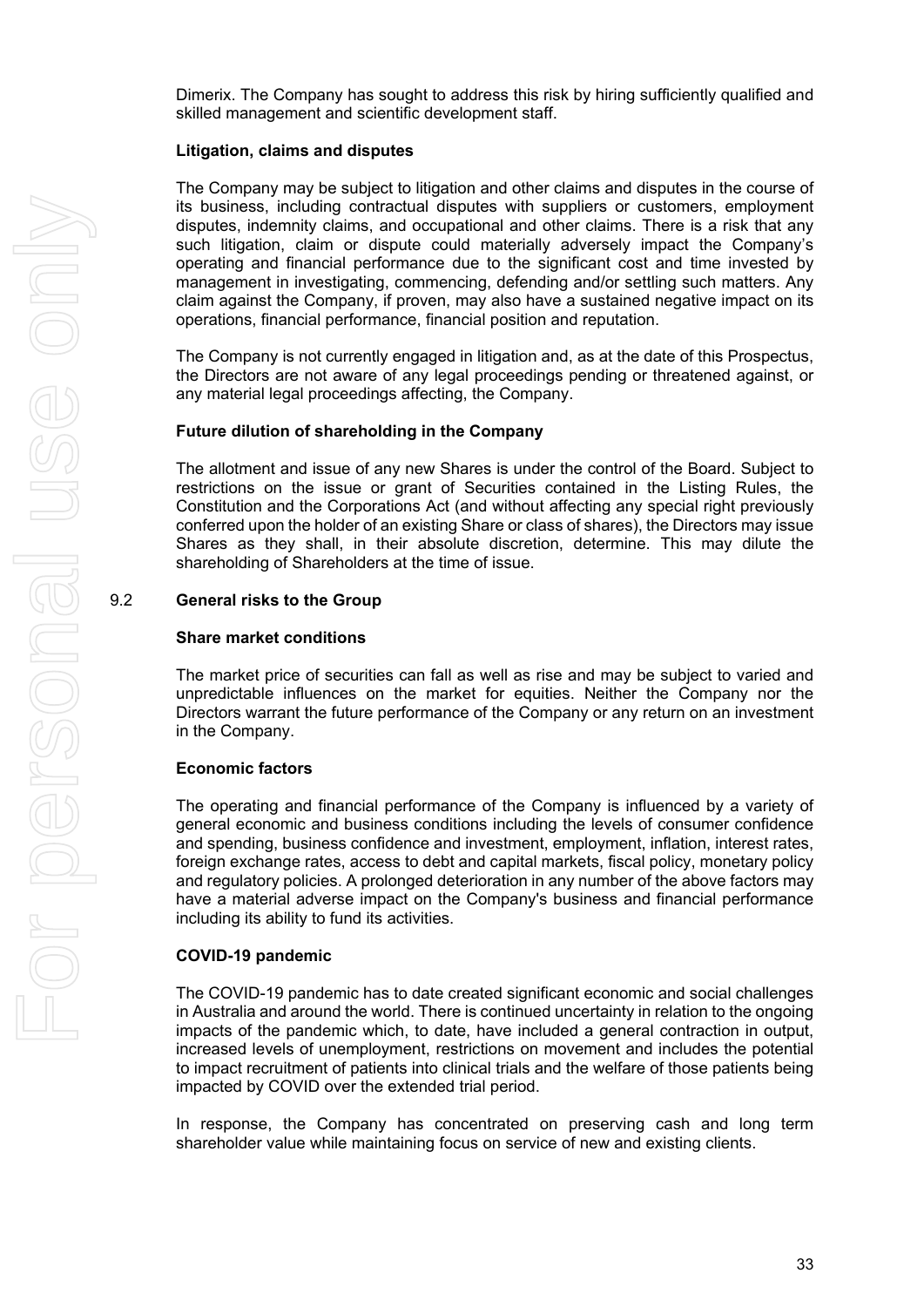The Company will continue to closely monitor developments related to COVID-19 and is cognisant of its duty to responsibly manage and, where possible mitigate the risks posed by the global pandemic.

#### **Additional capital requirements**

Pharmaceutical R&D activities require a high level of funding over a protracted period of time. Notwithstanding the money raised under the Placement and the SPP Offer, additional development costs may arise during this period and the Company may require additional funding to meet its stated objectives or may decide to accelerate or diversify its activities within the same area. The Company's requirement for additional capital may be substantial and will depend on many factors, some of which are beyond the Company's control, including:

- slower than anticipated research progress, including clinical trial recruitment;
- the requirement to undertake additional research;
- competing technological and market developments;
- the cost of protecting the Company's intellectual property; and
- progress with commercialisation of any of the Company's drug candidates.

The Company will constantly evaluate data arising from its pre-clinical and clinical studies that may indicate new uses for its products and allow the Company to file patents, thereby providing potential new development and partnering opportunities. Accordingly, the Company may alter its funding strategies to take advantage of such new opportunities if and when they present themselves.

There is no assurance that the funding required by the Company from time to time to meet its business requirements and objectives will be available to it, on favourable terms or at all. To the extent available, any additional equity financing may dilute existing Shareholdings and any debt financing may involve restrictions on the Company's financing and operating activities. If the Company is unsuccessful in obtaining funds when required, it may be necessary for it to reduce the scope of its operations.

Any of these consequences may significantly and adversely impact the value of the Company, the Shares and the New Options.

#### **Potential acquisitions and divestments**

As part of its business strategy, the Company may make acquisitions of, or significant investments in, complementary companies, products or technologies and make asset divestments. Any such transactions would be accompanied by the risks commonly encountered in making acquisitions of companies, products and technologies and any divestment activity could result in realising values less than fair value.

#### **Taxation**

Relevant tax laws and treaties and their interpretation and applicability change from time to time. There is the risk that these changes could adversely and materially affect the Company's profitability and prospects.

#### **Unforeseen expenses**

While the Company is not aware of any expenses that may need to be incurred that have not been taken into account, if such expenses were subsequently incurred, the expenditure proposals of the Company may be adversely affected.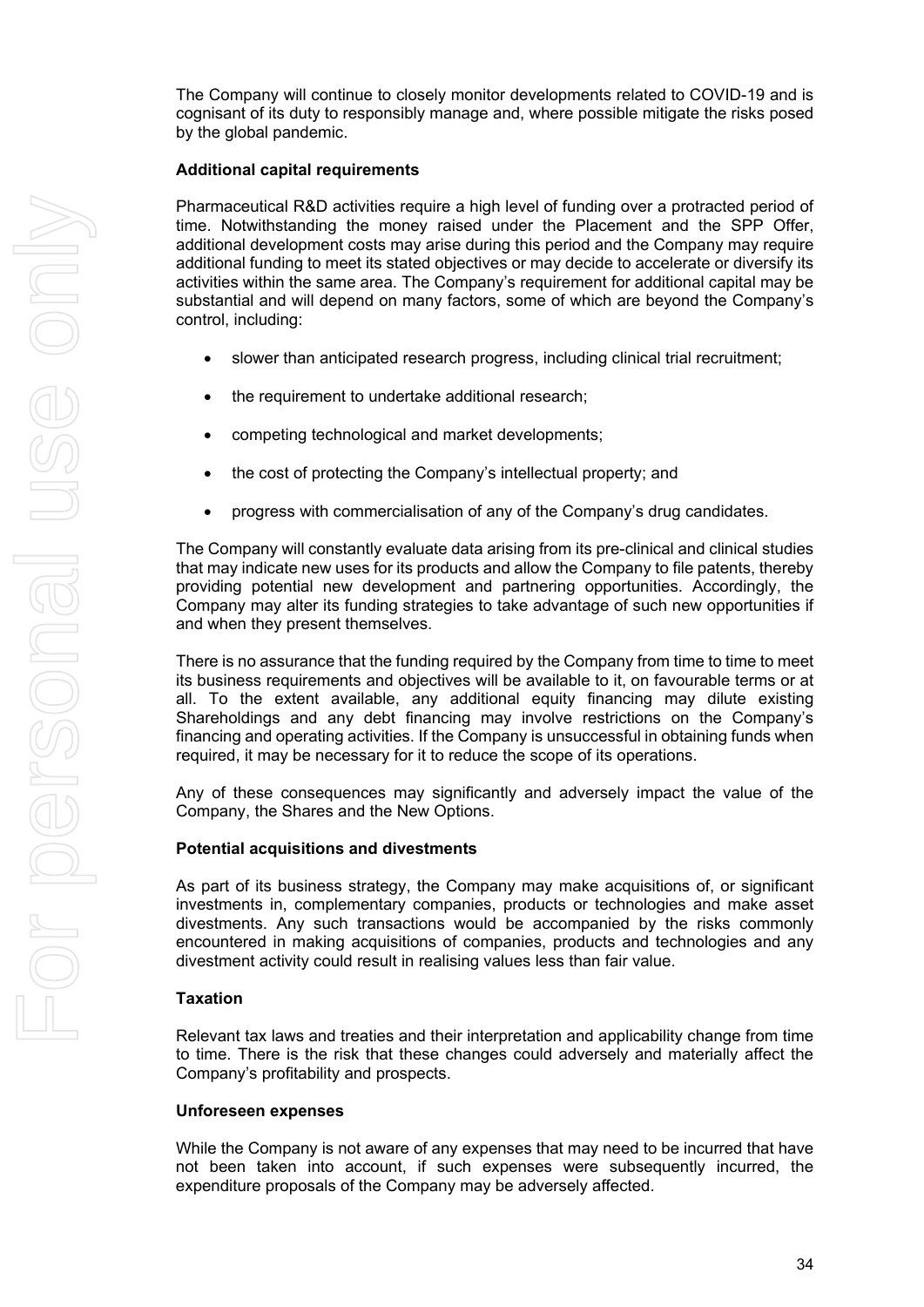#### **Investment speculative**

The above list of risk factors is not an exhaustive list of the risks faced by the Company or by investors in the Company. The above factors, and other not specifically referred to above, may in the future materially affect the financial performance of the Company and the value of the New Shares offered under this Prospectus.

Therefore, the New Securities to be issued pursuant to this Prospectus carry no guarantee with respect to the payment of dividends, returns of capital or the market value of those New Shares. Potential investors should consider that the investment in the Company is speculative and should consult their professional advisers before deciding whether to apply for New Shares.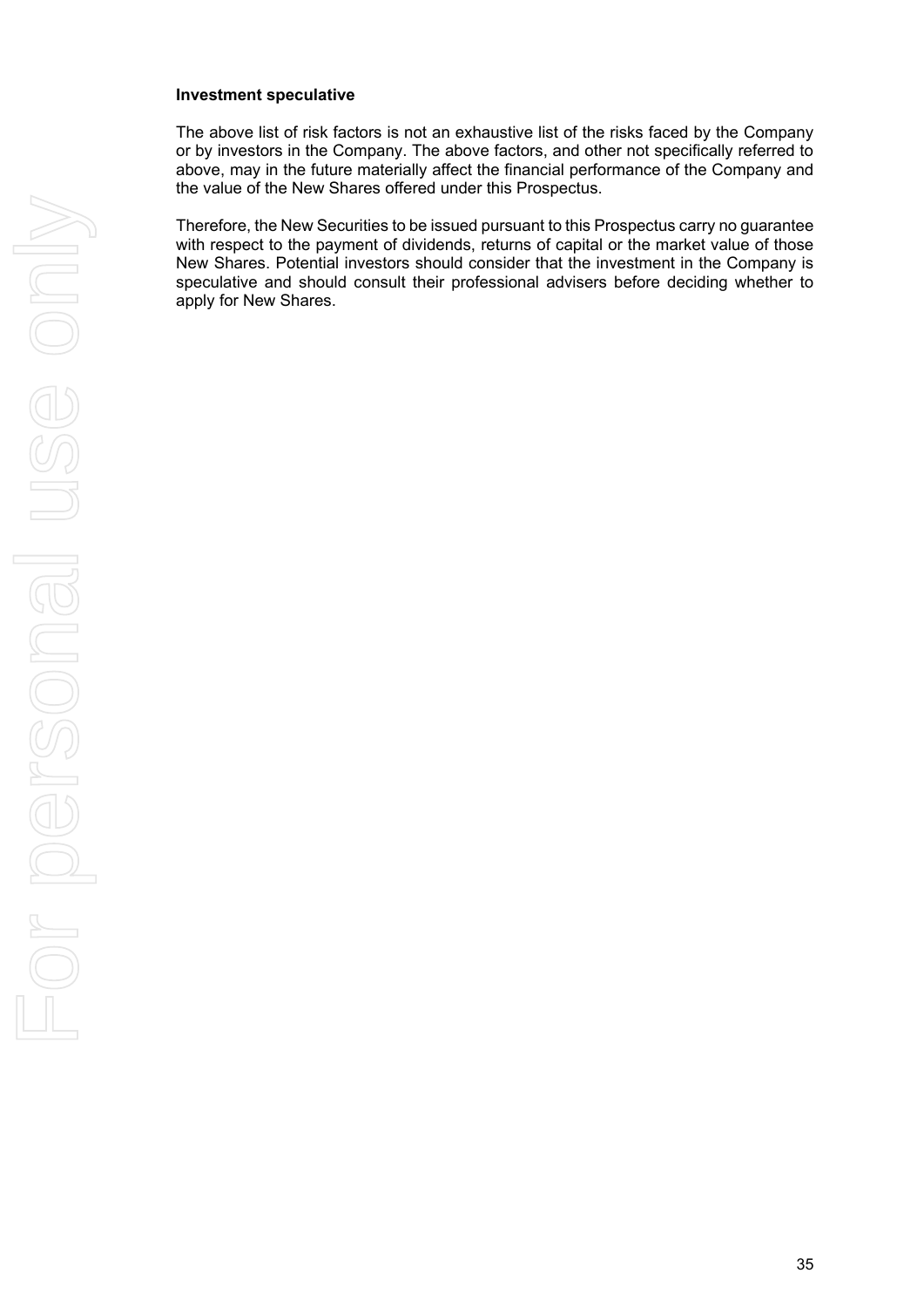#### <span id="page-37-0"></span>**10. RIGHTS AND LIABILITIES ATTACHING TO NEW SHARES**

The following is a summary of the more significant rights attaching to the SPP Shares. **This summary is not exhaustive** and does not constitute a definitive statement of the rights and liabilities of Shareholders. To obtain such a statement, persons should seek independent legal advice.

Full details of the rights attaching to Shares are set out in the Company's Constitution, a copy of which is available on the Company's website at: [https://investors.dimerix.com/investor-centre/?page=corporate-governance.](https://investors.dimerix.com/investor-centre/?page=corporate-governance) A copy is also available for inspection at the Company's registered office during normal business hours.

#### 10.1 **Rights attaching to New Shares**

#### *Ordinary shares*

The SPP Shares to be issued under this Prospectus will rank equally with the existing fully paid ordinary Shares on issue in the Company. The rights attaching to Shares are set out in the Company's Constitution and, in certain circumstances, are regulated by the Corporations Act, the Listing Rules and general law.

#### *General meetings*

Shareholders are entitled to be present in person or by proxy, attorney or representative to attend and to vote at general meetings of the Company.

Shareholders may requisition meetings in accordance with section 249D of the Corporations Act and the Constitution.

#### *Voting rights*

Subject to any rights or restrictions for the time being attached to any class or classes of Shares, at general meetings of Shareholders or of classes of Shareholders:

- (a) each Shareholder entitled to vote may vote in person or by proxy, attorney or representative;
- (b) on a show of hands, every person present who is a Shareholder or a proxy, attorney or representative of a Shareholder has one vote; and
- (c) on a poll, every person present who is a Shareholder or a proxy, attorney or representative of a Shareholder shall, in respect of each Share held by that person or in respect of which the person is appointed proxy, attorney or representative, have one vote for each Share held, but in respect of partly paid Shares shall have a fraction of a vote equivalent to the proportion which the amount paid up bears to the total issue price for the Share.

#### *Dividend rights*

The Board may from time to time declare and pay or credit a dividend in accordance with the Corporations Act. Subject to any special right as to dividends attaching to a Share, all dividends will be declared and paid according to the proportion of the amount paid on the Share to the total amount payable in respect of the Shares (but any amount paid during the period in respect of which a dividend is declared only entitles the Shareholder to an apportioned amount of that dividend as from the date of payment). The Directors may from time to time pay or credit to Shareholders such interim dividends as they may determine. No dividends shall be payable except out of profits. A determination by the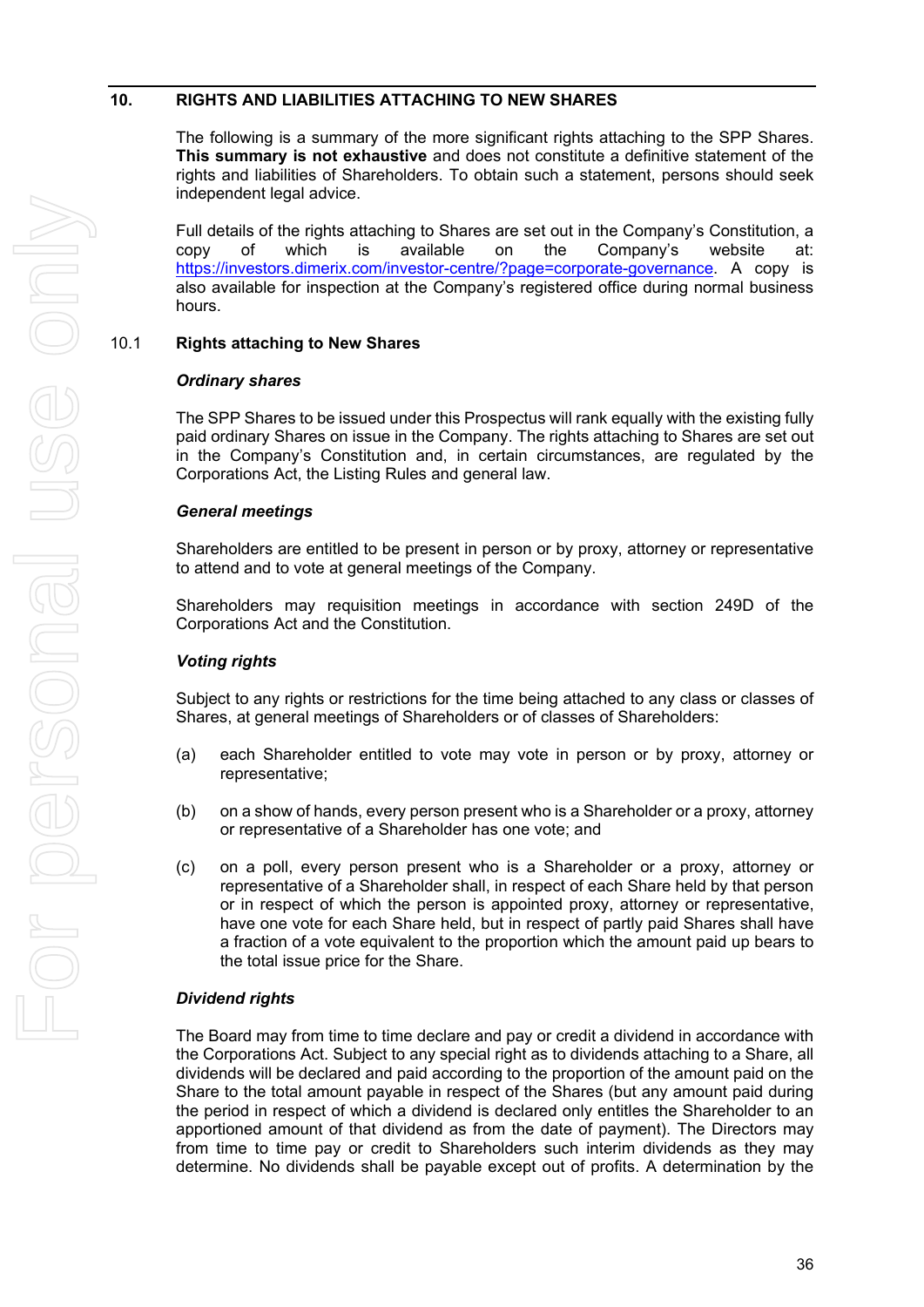Board as to the profits of the Company shall be conclusive. No dividend shall carry interest as against the Company.

The Board may from time to time grant to Shareholders or to any class of Shareholders the right to elect to reinvest cash dividends paid by the Company by subscribing for Shares on such terms and conditions as the Directors think fit. The Directors may at their discretion resolve, in respect of any dividend which it is proposed to pay or to declare on any Shares, that holders of such shares may elect to forgo their right to the whole or part of the proposed dividend and to receive instead an issue of Shares credited as fully paid to the extent and on the terms and conditions provided for in the Constitution. The Directors may set aside out of the profits of the Company such amounts as they may determine as reserves, to be applied at the discretion of the Directors, for any purpose for which the profits of the Company may properly be applied.

#### *Winding-up*

If the Company is wound up, the liquidator may, with the authority of a special resolution, divide among the Shareholders in kind the whole or any part of the property of the Company, and may for that purpose set such value as he or she considers fair upon any property to be so divided, and may determine how the division is to be carried out as between the Shareholders or different classes of Shareholders.

The liquidator may, with the authority of a special resolution, vest the whole or any part of any such property in trustees upon such trusts for the benefit of the contributories as the liquidator thinks fit, but so that no Shareholder is compelled to accept any Shares or other Securities in respect of which there is any liability.

#### *Transfer of Shares*

Generally, Shares are freely transferable, subject to formal requirements, and so long as the registration of the transfer will not result in a contravention of or failure to observe the provisions of a law of Australia, including the Corporations Act and the Listing Rules.

#### *Variation of rights*

If at any time the share capital is divided into different classes of shares, the rights attached to any class (unless otherwise provided by the terms of issue of the shares of that class), whether or not the Company is being wound up, may be varied or abrogated with the consent in writing of the holders of at least three quarters of the issued shares of that class or, if authorised by a special resolution passed at a separate meeting, of the holders of the shares of that class.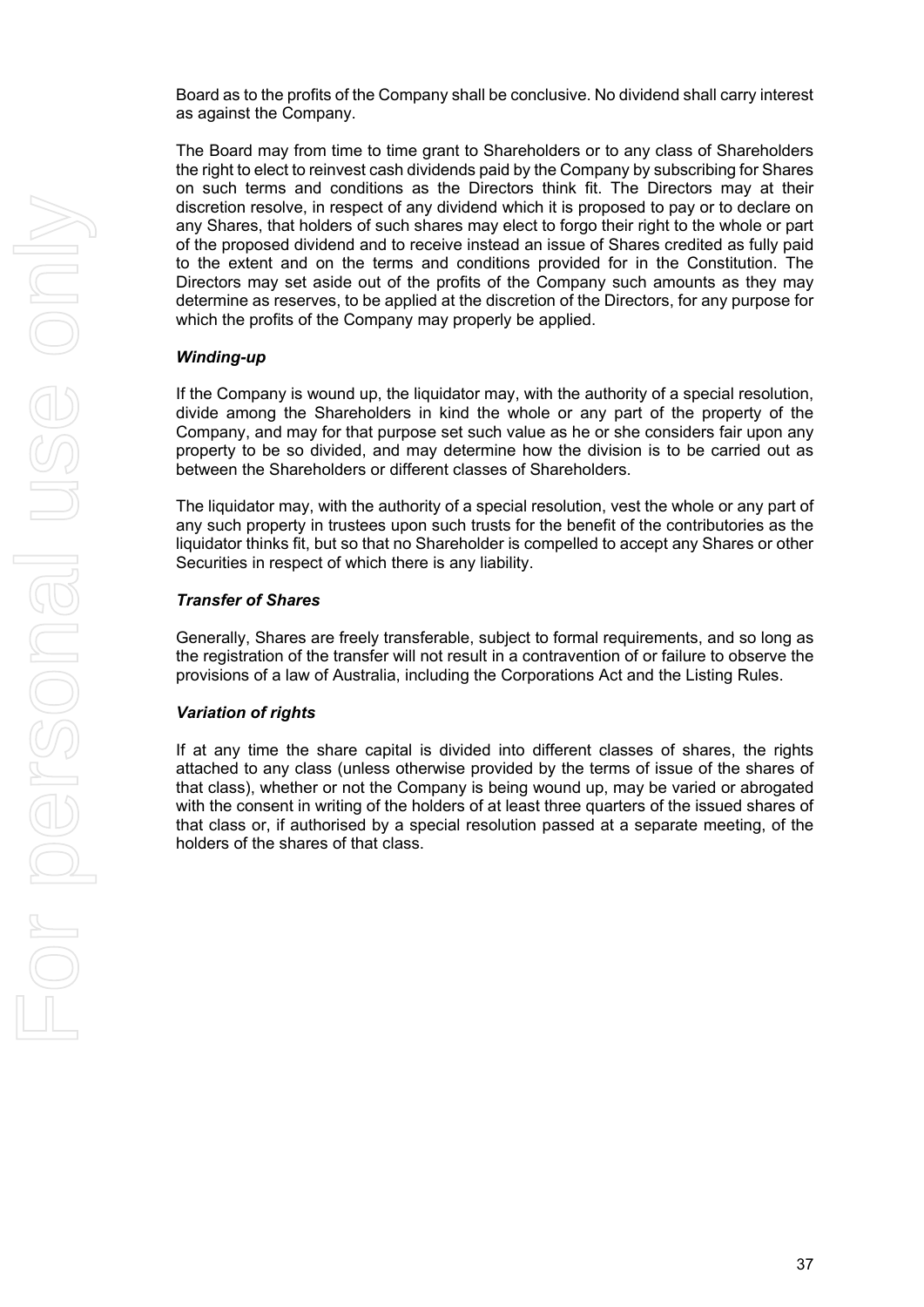#### <span id="page-39-0"></span>**11. TERMS OF NEW OPTIONS**

The New Options entitle the holder to subscribe for Shares on the following terms and conditions:

- (a) Each Option gives the holder the right to subscribe for one fully paid ordinary Share.
- (b) The New Options will expire at 5.00pm (Sydney time) on the earlier of:
	- (i) 30 July 2024; and
	- (ii) 20 Business Days after the Acceleration Trigger Date,

#### (**Expiry Date**).

- (c) Any New Options not exercised before 5.00pm (Sydney time) on the Expiry Date will automatically lapse at that time and be cancelled by the Company.
- (d) The amount payable upon exercise of each Option will be \$0.40 (**Exercise Price**).
- (e) The Company will provide to each New Option holder a notice that is to be competed when exercising the Options (**Notice of Exercise**).
- (f) The New Options may be exercised by the Option holder in whole or in part by completing the Notice of Exercise and forwarding the same to the Company Secretary at **accounts@dimerix.com** to be received prior to the Expiry Date. The Notice of Exercise must, among other things, state the number of Options exercised, the consequent number of Shares to be allotted and the identity of the proposed allottee. The Notice of Exercise by an Option holder must be accompanied by payment in full for the relevant number of Shares being subscribed, being an amount of the exercise price per Share.
- (g) A Notice of Exercise is only effective on and from the later of the date of receipt of the Notice of Exercise and the date of receipt of the payment of the applicable Exercise Price for each Option being exercised in cleared funds (**Exercise Date**).
- (h) As soon as practicable after the relevant Exercise Date, the Company will:
	- (i) issue the number of Shares required under these terms and conditions in respect of the number of Options specified in the Notice of Exercise and for which cleared funds have been received by the Company; and
	- (ii) if admitted to the official list of ASX at the time, apply for official quotation on ASX of Shares issued on the exercise of the Options.
- (i) All Shares issued upon the exercise of the New Options will upon issue rank equally in all respects with the then issued Shares.
- (j) The New Options are transferable.
- (k) The Company will not apply for quotation of the New Options on ASX.
- <span id="page-39-1"></span>(l) If at any time the issued capital of the Company is reconstructed, all rights of an Option holder are to be changed in a manner consistent with the Corporations Act and the ASX Listing Rules at the time of the reconstruction.
- (m) There are no participating rights or entitlements inherent to the New Options and the Option holder will not be entitled to participate in new issues of capital offered to Shareholders during the currency of the New Options. However, the Company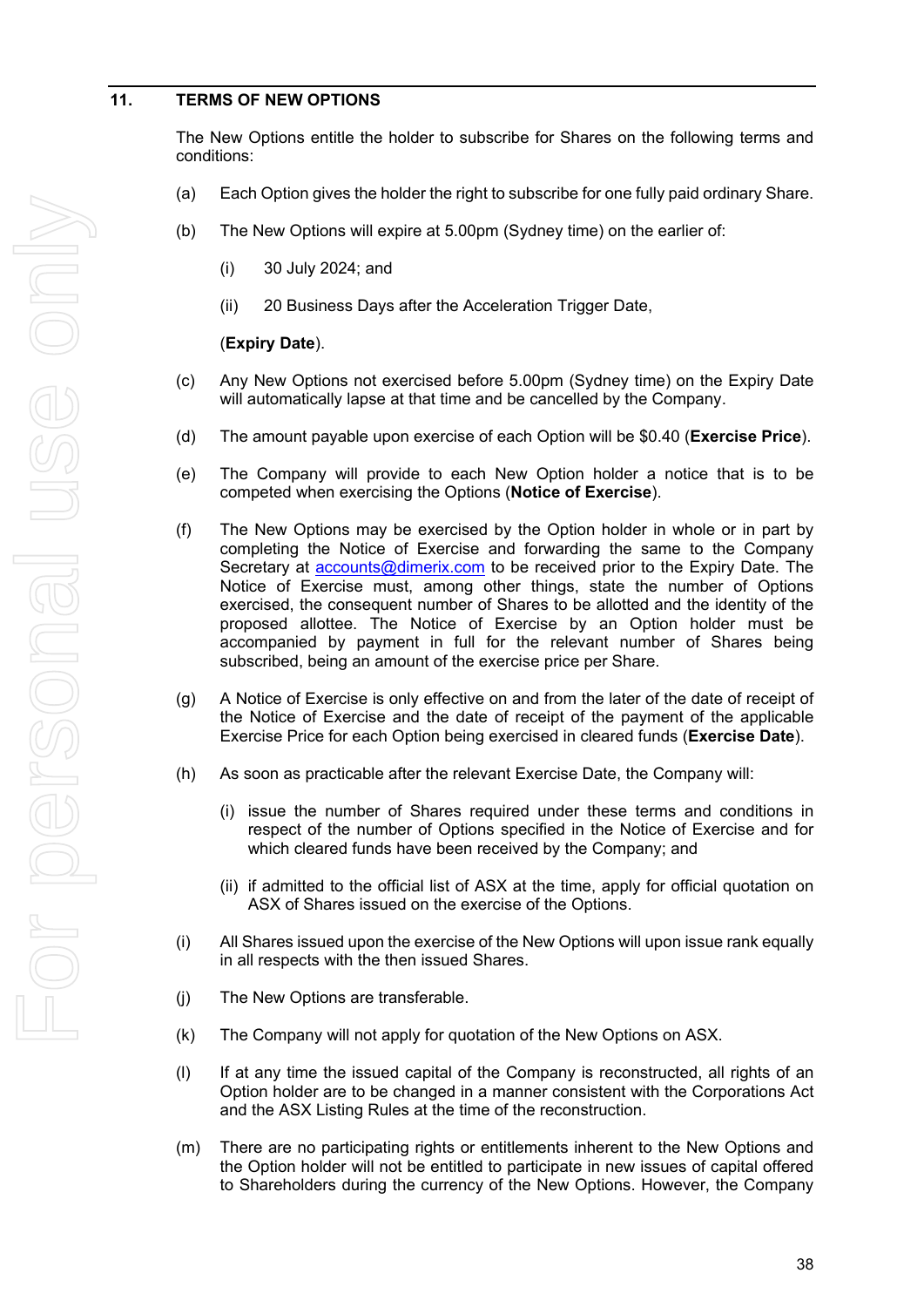will ensure that for the purposes of determining the entitlements to any such issue, the record date will be at least 3 Business Days after the issue is announced. This will give the Option holder the opportunity to exercise their New Options prior to the date for determining entitlements to participate in any such issue.

(n) Subject to clause [\(l\),](#page-39-1) an Option does not confer the right to a change in exercise price or a change in the number of underlying securities over which the Option can be exercised.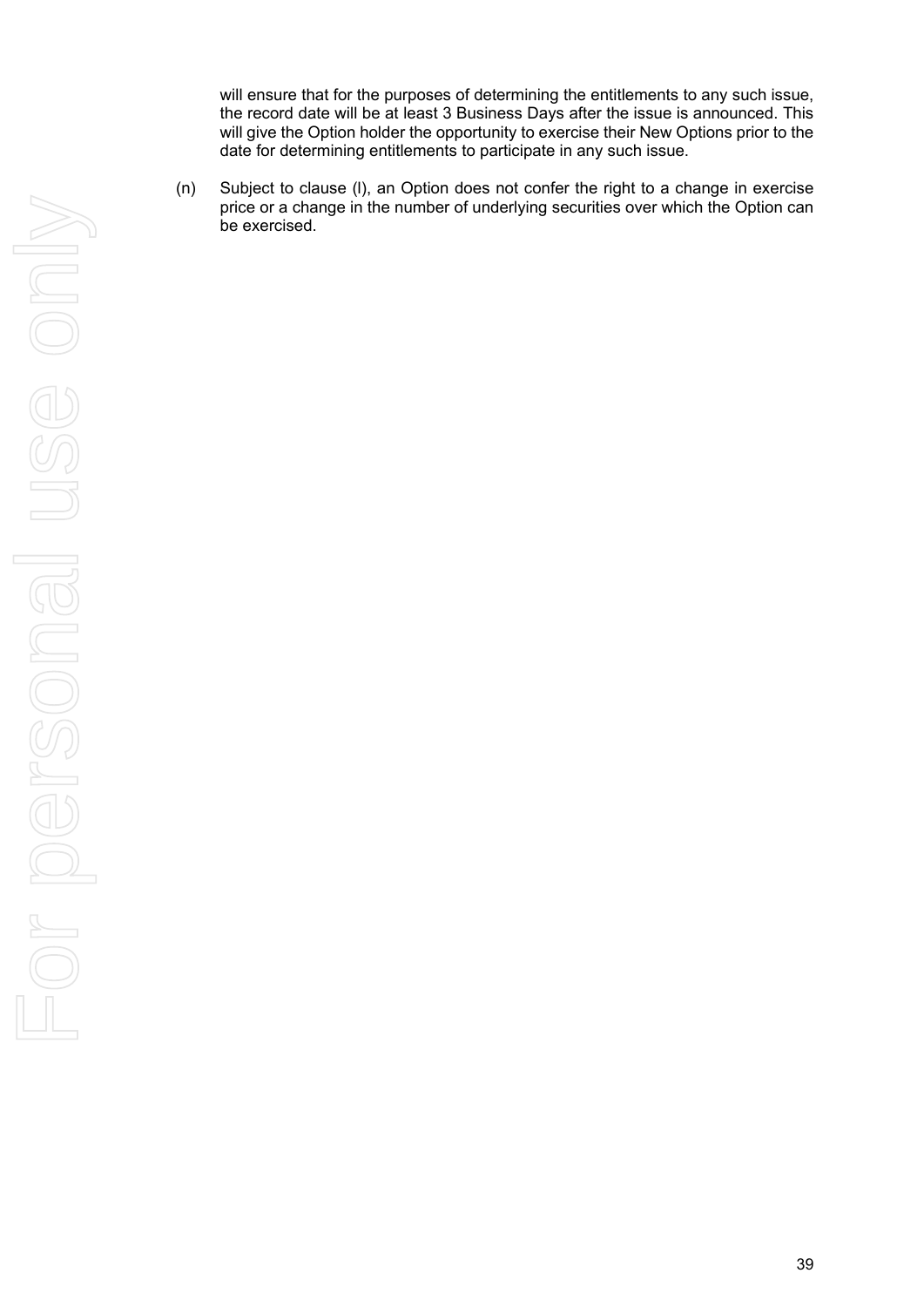#### **12. ADDITIONAL INFORMATION**

#### 12.1 **Continuous disclosure obligations**

The Company is a "disclosing entity" (as defined in section 111AC of the Corporations Act) for the purposes of section 713 of the Corporations Act and, as such, is subject to regular reporting and disclosure obligations. Specifically, like all listed companies, the Company is required to continuously disclose to the market any information it has which a reasonable person would expect to have a material effect on the price or the value of the Company's securities. The New Shares that will be issued pursuant to this Prospectus will be in the same class of Shares that have been quoted on the official list of ASX during the 12 months prior to the issue of this Prospectus.

In general terms, "transaction specific prospectuses" are only required to contain information in relation to the effect of the issue of securities on the Company and the rights attaching to the securities. It is not necessary to include general information in relation to all of the assets and liabilities, financial position, profits and losses or prospects of the issuing company.

Other than as set out below, and having taken such precautions and having made such enquires as are reasonable, the Company believes that it has complied with the general and specific requirements of ASX as applicable from time to time throughout the 12 months before the issue of this Prospectus which required the Company to notify ASX of information about specified events or matters as they arise for the purpose of ASX making that information available to the stock market conducted by ASX.

The Company confirms that, to the extent to which it is reasonable for investors and their professional advisers to expect to find information in this Prospectus, there is no information:

- (a) that has been excluded from a continuous disclosure notice in accordance with ASX Listing Rules; and
- (b) is information that investors and their professional advisors would reasonably expect and reasonably require for the purpose of making an informed assessment of:
	- (i) the assets and liabilities, financial position and performance, profits and losses and prospects of the Company; and
	- (ii) the rights and liabilities attaching to the New Shares being offered.

Information that is already in the public domain has not been reported in this Prospectus other than that which is considered necessary to make this Prospectus complete.

The Company, as a disclosing entity under the Corporations Act, states that:

- (a) it is subject to regular reporting and disclosure obligations;
- (b) copies of documents lodged with ASIC in relation to the Company (not being documents referred to in section  $1274(2)(a)$  of the Corporations Act) may be obtained from, or inspected at, the offices of ASIC; and
- (c) it will provide a copy of each of the following documents, free of charge, to any person on request between the date of issue of this Prospectus and the Closing Date:
	- (i) the annual financial report most recently lodged by the Company with ASIC;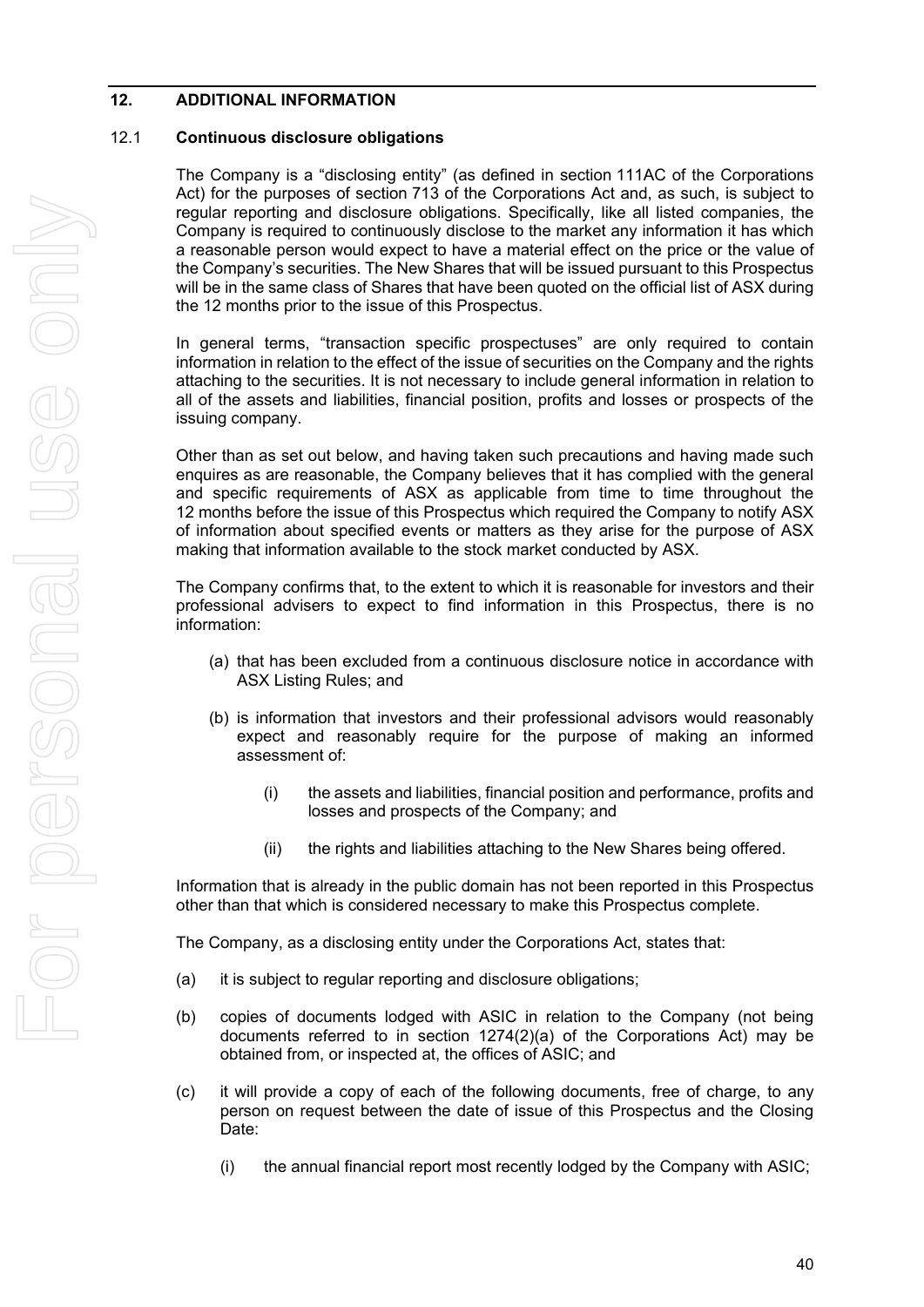- (ii) any half year financial report lodged with ASIC by the Company after the lodgement of the annual financial report referred to in paragraph (i) and before the lodgement of this Prospectus with ASIC; and
- (iii) any documents used to notify ASX of information relating to the Company during that period in accordance with the ASX Listing Rules as referred to in section 674(1) of the Corporations Act.

In light of the COVID-19 restrictions, copies of all documents lodged with ASIC in relation to the Company can be inspected at the registered office of the Company by appointment only during normal office hours and subject to the Australian government and the respective State government COVID-19 restrictions.

For details of documents lodged with ASX since 16 August 2021, being the date of lodgement of the Company's latest annual financial report refer to the table set out below.

| <b>Date</b>    | <b>Description of Announcement</b>                      |
|----------------|---------------------------------------------------------|
| 24 August 2021 | Secondary Trading Notice Pursuant to Section 708A(5)(e) |
| 24 August 2021 | Application for quotation of securities - DXB           |
| 24 August 2021 | Application for quotation of securities - DXB           |
| 19 August 2021 | Response to ASX Query                                   |
| 18 August 2021 | Secondary Trading Notice Pursuant to Section 708A(5)(e) |
| 18 August 2021 | Application for quotation of securities - DXB           |
| 16 August 2021 | <b>Investor Presentation</b>                            |
| 16 August 2021 | Appendix 4G and Corporate Governance Statement          |
| 16 August 2021 | <b>Annual Report to Shareholders</b>                    |

ASX maintains files containing publicly available information for all listed companies. The documents listed above are available through the Company's website or on the Company's ASX announcements page.

#### <span id="page-42-0"></span>12.2 **Consents**

The following consents have been given in accordance with the Corporations Act and have not been withdrawn as at the date of lodgement of this Prospectus with ASIC.

Automic Legal Pty Ltd has given its written consent to being named as solicitors to the Company and has not withdrawn its consent prior to lodgement of this Prospectus with ASIC.

Automic Registry Services has given their written consent to being named as share registry to the Company and have not withdrawn their consent prior to lodgement of this Prospectus with ASIC.

Stantons International Audit and Consulting Pty Ltd has given its written consent to being named as auditor to the Company and have not withdrawn their consent prior to lodgement of this Prospectus with ASIC.

None of the entities referred to in this Section [12.2](#page-42-0) has authorised or caused the issue of this Prospectus and none of the entities accepts any liability to any persons in respect of any false or misleading statement in, or omission from, any part of this Prospectus.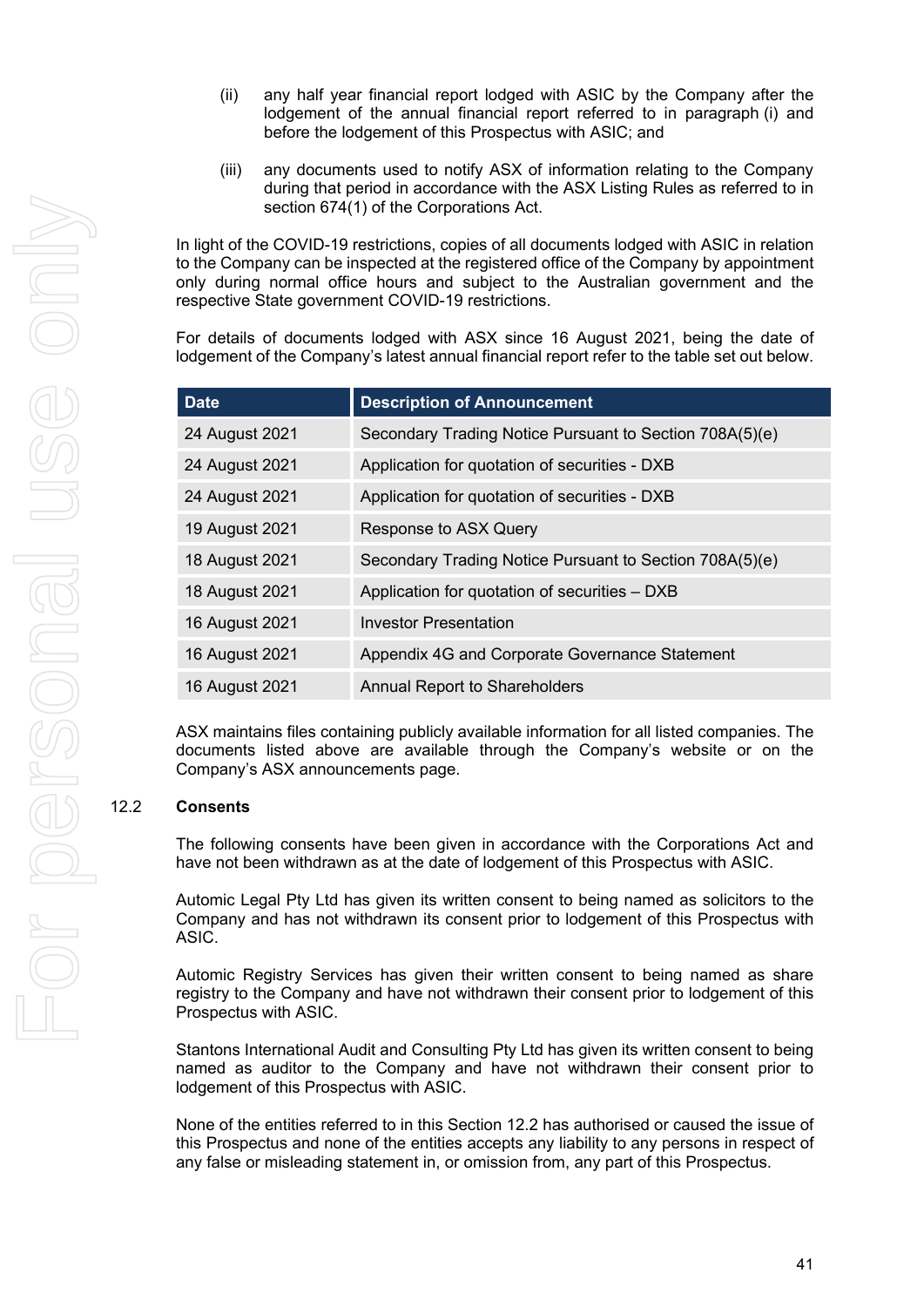#### 12.3 **Directors' interests**

Other than as set out below or elsewhere in this Prospectus, no Director (or proposed Director) nor any organisation in which such a Director is a partner or director, has or had within 2 years before the lodgement of this Prospectus with ASIC any interest in:

- (a) the promotion or formation of the Company;
- (b) property acquired or proposed to be acquired by the Company in connection with its formation or promotion or the offer of Shares pursuant to this Prospectus; or
- (c) the offer of Shares pursuant to this Prospectus,

and no amounts have been paid or agreed to be paid (in cash or Shares or otherwise) to any Director or to any organisation in which any such Director is a partner or director, either to induce him to become, or to qualify him as, a Director or otherwise for services rendered by him or by the firm in connection with the promotion or formation of the Company.

#### **Directors' Fees**

The Directors are entitled to receive directors' fees for their services to the Company. In respect of the financial year ending 30 June 2021, the Company has agreed to pay annual fees to the Directors as set out below:

| <b>Director</b>              | <b>Position</b>                                                               | <b>Base</b><br>remuneration(a) |
|------------------------------|-------------------------------------------------------------------------------|--------------------------------|
| James Williams               | Non-Executive Chairman                                                        | A\$95,000                      |
| Nina Webster                 | <b>CEO &amp; Managing Director</b>                                            | A\$364,544(b)                  |
| Hugh Alsop                   | Non-Executive Director                                                        | A\$60,000                      |
| Sonia Poli                   | Non-Executive Director                                                        | A\$60,000                      |
| $M$ otas <sup>.</sup><br>(۵۱ | The figures are inclusive of superannuation required by law to be made by the |                                |

*Notes: (a) The figures are inclusive of superannuation required by law to be made by the Company.*

*(b) Inclusive of the Executive Remuneration payable to Dr Webster.*

#### **Directors Interests in Shares**

The Directors' interests in Shares at the date of this Prospectus are as set out below:

| <b>Director</b>             | <b>Shares</b>                   | % of total issued<br>capital $(a)$                                                                                                                              |  |
|-----------------------------|---------------------------------|-----------------------------------------------------------------------------------------------------------------------------------------------------------------|--|
| James Williams              | 2,252,355 Shares <sup>(b)</sup> | 0.91%                                                                                                                                                           |  |
| Nina Webster                | $45,000^{(c)}$                  | 0.02%                                                                                                                                                           |  |
| Hugh Alsop                  | Nil                             | <b>Nil</b>                                                                                                                                                      |  |
| Sonia Poli                  | 130,000 Shares                  | 0.05%                                                                                                                                                           |  |
| Notes:<br>(a)<br>$\sqrt{2}$ | 248,499,122.                    | Calculated on the Company's share capital as at the date of this Prospectus,<br>0.050.055 Charge hald by an antitian according with Dr Williams, 101.069 Charge |  |

*(b) 2,252,355 Shares held by an entities associated with Dr Williams, 104,863 Shares are held by Jampaso Pty Ltd as the trustee for the Jampaso Super Fund, 368,750 Shares are held by Sopaja Pty Ltd and 1,778,742 Shares are held by Jampaso Pty Ltd as the trustee for The Williams Family Trust.*

*(c) 45,000 Shares held by a related party of Dr Webster.*

#### **Directors Interests in Options**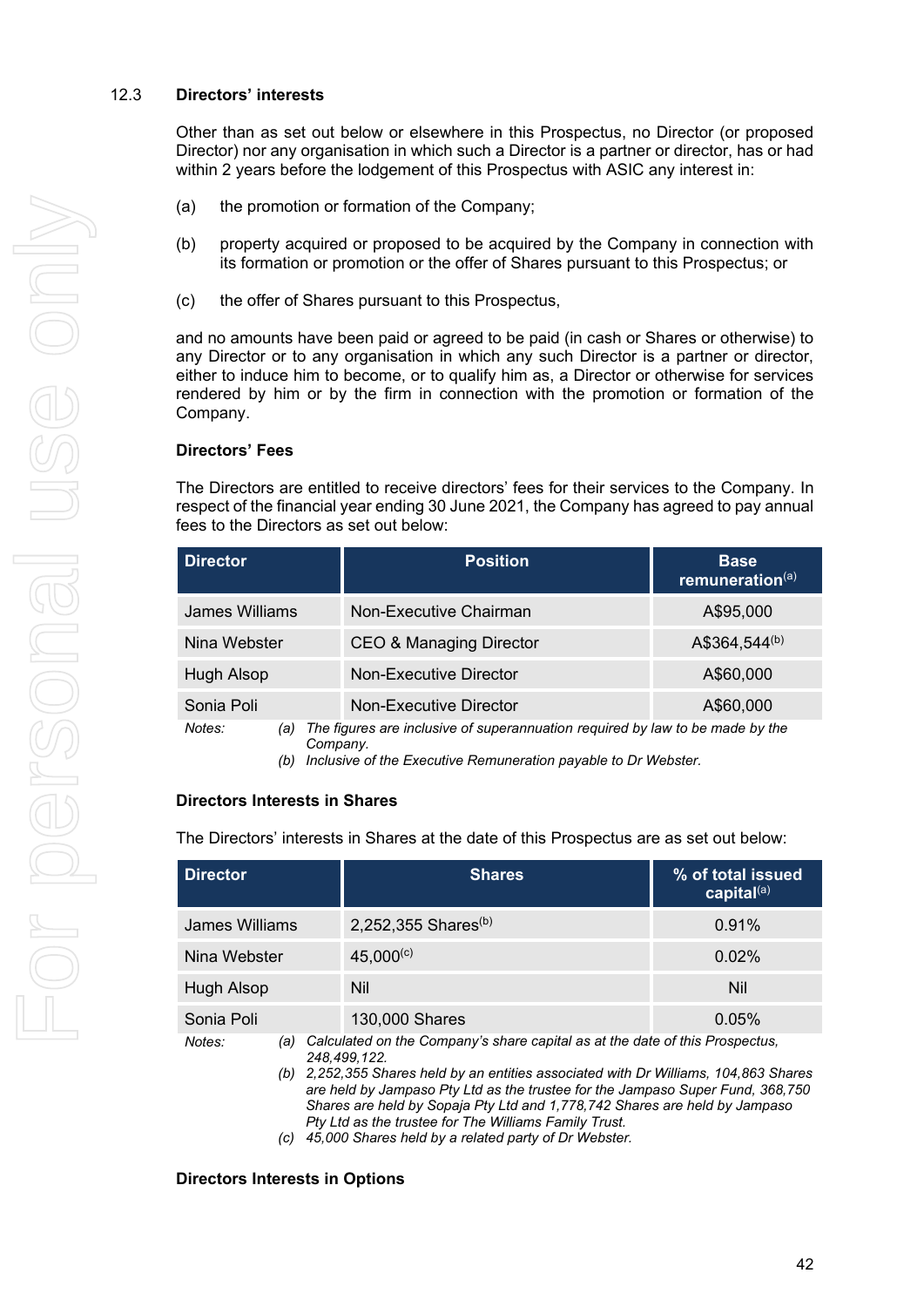The Directors' interests in Options at the date of this Prospectus are as set out below:

| <b>Director</b> | <b>Options</b>                            | % of total issued<br>capital $(a)$ |
|-----------------|-------------------------------------------|------------------------------------|
| James Williams  | Nil                                       | $0.00\%$                           |
| Nina Webster    | 6,351,975 Unlisted Options <sup>(b)</sup> | 2.48%                              |
| Hugh Alsop      | Nil                                       | $0.00\%$                           |
| Sonia Poli      | Nil                                       | $0.00\%$                           |

*Notes: (a) Calculated on the Company's share capital on a fully diluted basis as at the date of the Prospectus.*

*(b) 2,117,325 unlisted options have an exercise price of \$0.18 per option and expire 30 October 2023, 2,117,325 unlisted options have an exercise price of \$0.27 per option and expire 30 October 2023 and 2,117,325 unlisted options have an exercise price of \$0.36 per option and expire 30 October 2023.*

#### 12.4 **Interests of experts and advisers**

Other than as set out below or elsewhere in this Prospectus no expert, nor any organisation in which such expert has an interest, has or had within 2 years before the lodgement of this Prospectus with ASIC any interest in:

- (a) the promotion or formation of the Company;
- (b) property acquired or proposed to be acquired by the Company in connection with its formation or promotion or the offer of Shares pursuant to this Prospectus; or
- (c) the offer of Shares pursuant to this Prospectus;

and no amounts have been paid or agreed to be paid (in cash or Shares or otherwise) to any expert or to any firm in which any such expert is a partner, either to induce the person to become or to qualify the person as an expert or otherwise for services rendered by the person or by the firm in connection with the promotion or formation of the Company.

Automic Legal Pty Ltd are the solicitors to the Company. Automic Legal Pty Ltd will be paid approximately \$45,000 (excluding GST and disbursements) for services provided in relation to this Prospectus.

During the 24 months preceding the lodgement of this Prospectus, Automic Legal Pty Ltd has charged and have been paid the sum of \$58,324 (excluding GST and disbursements) for legal services unrelated to this Prospectus.

#### 12.5 **Estimated expenses of the Offer**

The estimated expenses of the Offers are as follows:

| Expenses <sup>(a)</sup>                                                                                                                                                                                                                                                                                                                                     | \$          |
|-------------------------------------------------------------------------------------------------------------------------------------------------------------------------------------------------------------------------------------------------------------------------------------------------------------------------------------------------------------|-------------|
| ASIC fees                                                                                                                                                                                                                                                                                                                                                   | \$3,206     |
| ASX fees <sup>(b)</sup>                                                                                                                                                                                                                                                                                                                                     | \$31,914    |
| Legal expenses                                                                                                                                                                                                                                                                                                                                              | \$45,000    |
| Lead Manager fees <sup>(c)</sup>                                                                                                                                                                                                                                                                                                                            | \$978,000   |
| Printing and other expenses                                                                                                                                                                                                                                                                                                                                 | \$27,408    |
| <b>Total</b>                                                                                                                                                                                                                                                                                                                                                | \$1,085,528 |
| $(n)$ $\qquad$<br>$\mathbf{A}$ . $\mathbf{A}$ . $\mathbf{A}$ . $\mathbf{A}$ . $\mathbf{A}$ . $\mathbf{A}$ . $\mathbf{A}$ . $\mathbf{A}$ . $\mathbf{A}$ . $\mathbf{A}$ . $\mathbf{A}$ . $\mathbf{A}$ . $\mathbf{A}$ . $\mathbf{A}$ . $\mathbf{A}$ . $\mathbf{A}$ . $\mathbf{A}$ . $\mathbf{A}$ . $\mathbf{A}$ . $\mathbf{A}$ . $\mathbf{A}$ . $\mathbf{A}$ . |             |

*Notes: (a)The fees do not include GST, if payable.*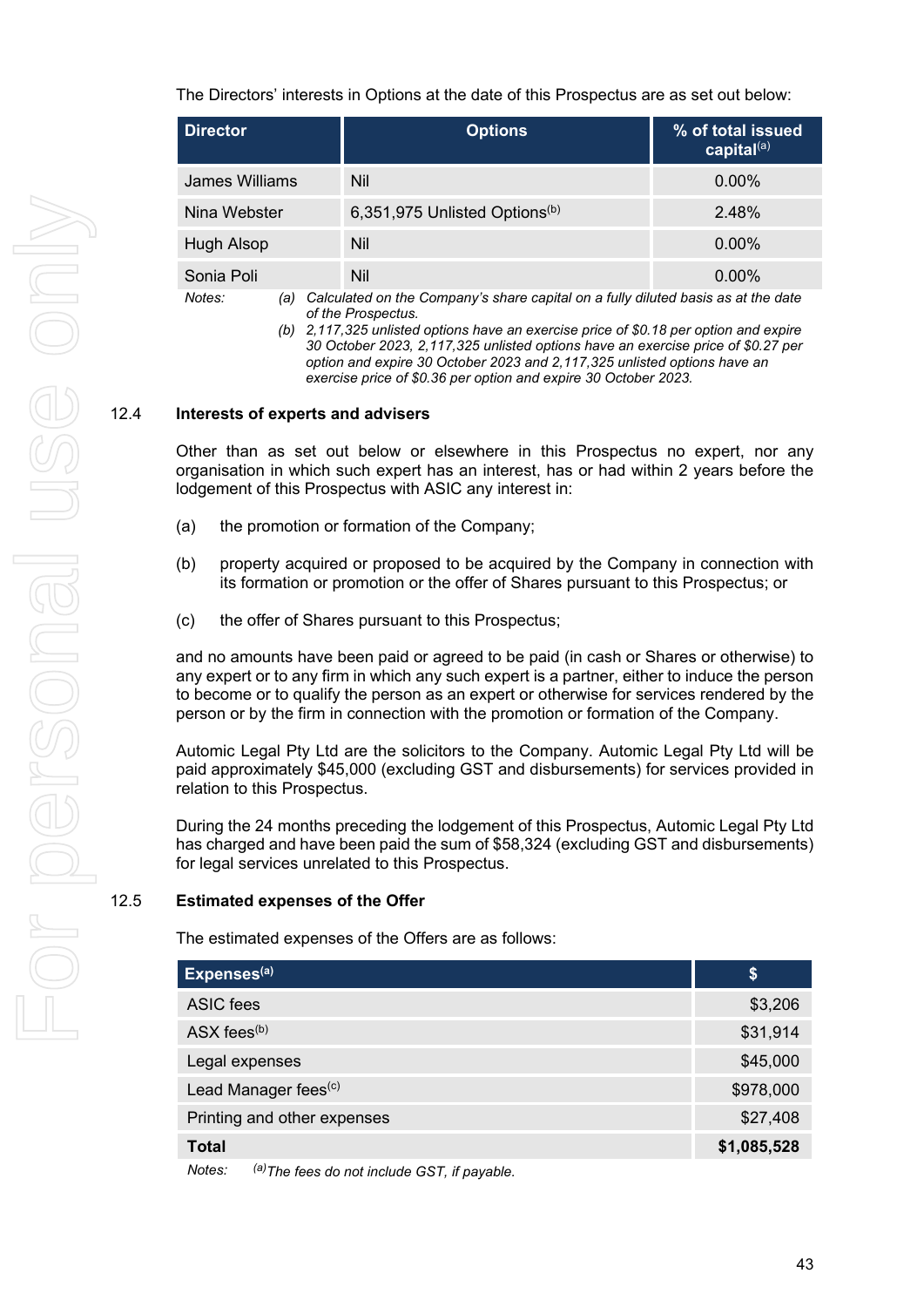- *(b)This estimate is based on the issue of the maximum amount of SPP Shares (including oversubscriptions) offered under this Prospectus as well as the issue of the Placement*
- <sup>(c)</sup>The fees are part of the broader capital raising which includes the \$20 million Placement *(which is not made under this Prospectus) in addition to the Offers under this Prospectus. As set out in this Prospectus, the Placement Option Offer is only open to participants in the Placement.*

#### 12.6 **Market price of Shares**

The highest and lowest market closing prices of the Shares on the ASX during the three months immediately preceding the date of the announcement of the Offers under this Prospectus and the respective dates of those sales were:

|                | <b>Price</b> | <b>Date</b>    |
|----------------|--------------|----------------|
| <b>Highest</b> | \$0.335      | 16 August 2021 |
| Lowest         | \$0.195      | 01 July 2021   |

The Offer Price of \$0.20 represents a discount of 14.9% to the closing price of the Company's Shares of \$0.235 on 11 August 2021, being the last trading day before announcement of the SPP Offer.

#### 12.7 **Privacy**

By completing an Application Form to apply for SPP Shares under the Offers, you are providing personal information to the Company and the Share Registry.

The Company, and the Share Registry on its behalf, collect, hold and use that personal information in order to process your Application, service your needs as a Shareholder, provide facilities and services that you request and carry out appropriate administration. If you do not provide the information requested in the Application Form, the Company and the Share Registry may not be able to process or accept your Application.

Your personal information may also be used from time to time to inform you about other products and services offered by the Company which it considers may be of interest to you. Your personal information may also be provided to the Company's agents and service providers on the basis that they deal with such information in accordance with the Company's privacy policy. The Company's agents and service providers may be located outside Australia where your personal information may not receive the same level of protection as that afforded under Australian law. The types of agents and service providers that may be provided with your personal information and the circumstances in which your personal information may be shared are:

- the Share Registry for ongoing administration of the shareholder register;
- printers and other companies for the purpose of preparation and distribution of statements and for handling mail;
- market research companies for the purpose of analysing the Company's shareholder base and for product development and planning; and
- legal and accounting firms, auditors, contractors, consultants and other advisers for the purpose of administering, and advising on, the Securities and for associated actions.

You may request access to your personal information held by (or on behalf of) the Company. You may be required to pay a reasonable charge to the Share Registry in order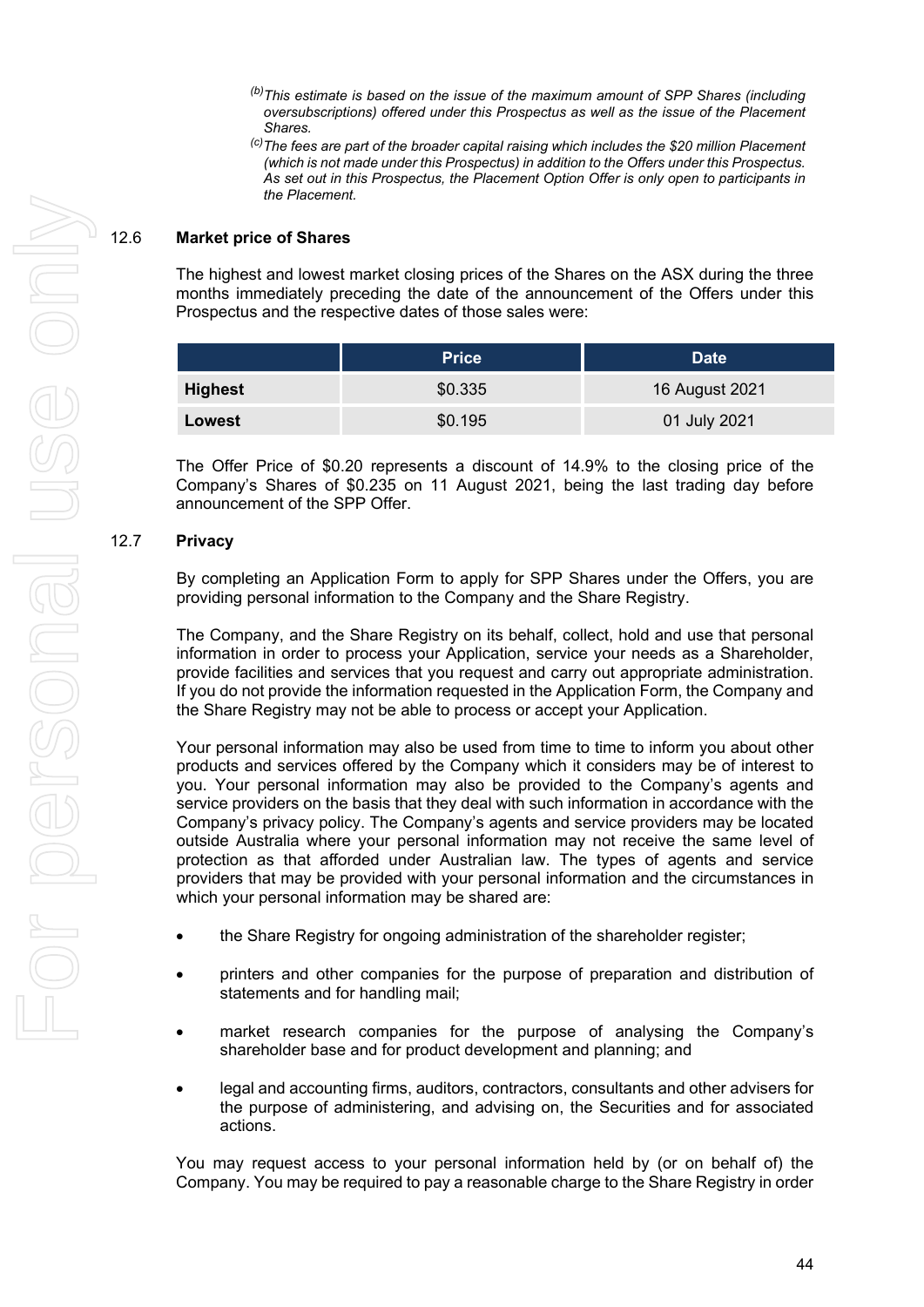to access your personal information. Access requests must be made in writing or by telephone call to the Company's registered office or the Share Registry's office, details of which are disclosed in the Corporate Directory.

The Corporations Act requires the Company to include information about security holders (including name, address and details of securities held) in its public register. The information contained in the Company's public register must remain there, even if that person ceases to be a security holder. Information contained in the Company's public register is also used to facilitate distribution of payments and corporate communications (including financial results, annual reports and other information that the Company may elect to utilise to communicate with its security holders) and compliance by the Company for legal and regulatory requirements. For instance, in certain circumstances details of security holder's names and holdings must be disclosed by the Company in its annual reports.

#### 12.8 **Governing law**

The information in this Prospectus, the Offers, and the contracts formed on acceptance of the Application Form are governed by the law applicable in Victoria, Australia. Any person who applies for Securities under the Offers submits to the non-exclusive jurisdiction of the courts of Victoria, Australia

The terms and conditions set out in this Prospectus prevail to the extent of any inconsistency with the Application Form.

#### **13. DIRECTORS' CONSENT**

This Prospectus is issued by the Company and its issue has been authorised by a resolution of the Directors.

In accordance with sections 351 and 720 of the Corporations Act, each Director has consented in writing to the lodgement of this Prospectus with ASIC.

\_\_\_\_\_\_\_\_\_\_\_\_\_\_\_\_\_\_\_\_\_\_\_\_\_\_\_\_\_

**Nina Webster**  CEO & Managing Director Dated: 24 August 2021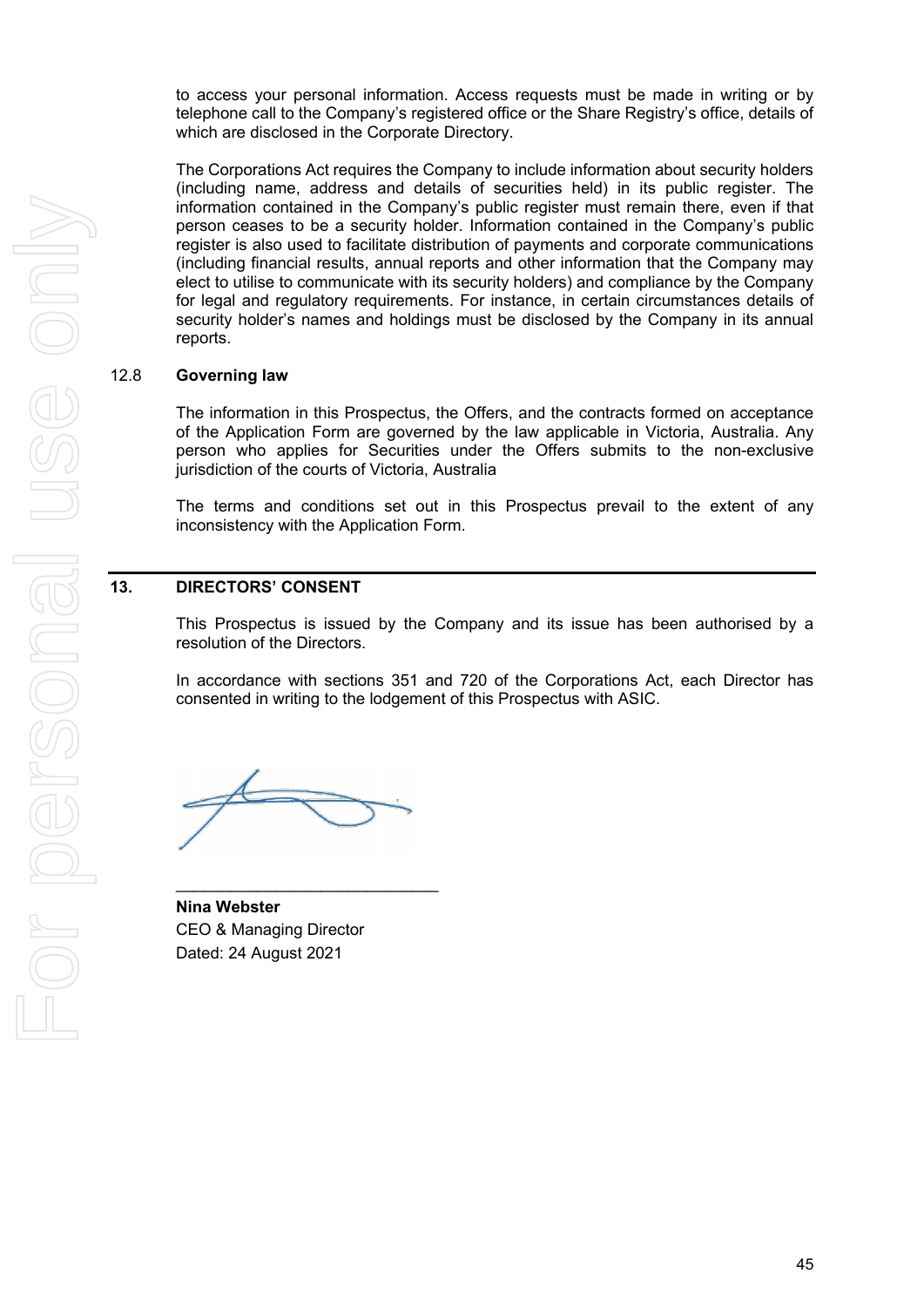#### <span id="page-47-0"></span>**14. DEFINITIONS**

**Acceleration Trigger Date** means that date that the first Phase 3 FSGS 26 week interim data results are announced on the ASX.

**ACN** means Australian Company Number.

**Applicant** means an Eligible Shareholder or investor that applies for SPP Shares using an Application Form pursuant to this Prospectus.

**Application** means an application for Securities under the Offers by way of the Company's receipt of a duly completed Application Form and, if required, with Application Monies, or payment of Application Monies by BPAY.

**Application Form** means the personalised application form accompanying this Prospectus on which an Application for Securities may be made by Eligible SPP Shareholders or Placement Participants (as applicable).

**Application Monies** means monies equal to the value of SPP Shares at the Offer Price applied for by an Eligible SPP Shareholder.

**ASIC** means the Australian Securities and Investments Commission.

**ASX** means ASX Limited (ACN 008 624 691), or the financial market operated by it, as the context requires, of 20 Bridge Street, Sydney, NSW 2000.

**ASX Listing Rules** or **Listing Rules** means the official listing rules of the ASX and any other rules of the ASX which are applicable while the Company is admitted to the Official List of the ASX, as amended or replaced from time to time, except to the extent of any express written waiver by the ASX.

**Beneficiary** means either or both of the following:

- one or more persons on whose behalf a Custodian holds Shares; and/or
- another custodian (a downstream custodian) on whose behalf a Custodian holds Shares where the downstream custodian holds the beneficial interests in the Shares on behalf of one or more persons,

on the Record Date, and who is not, or is not acting for the account or benefit of, a U.S. Person.

**Board** or **Board of Directors** means the board of Directors of the Company as at the date of this Prospectus.

**Business Day** means a day on which trading takes place on the stock market of ASX.

**Chairman** means the Chairman of the Board of Directors.

**CHESS** means the Clearing House Electronic Sub-register System.

**Class Order** means *ASIC Corporations (Share and Interest Purchase Plans) Instrument 2019/547.*

**Closing Date** means the closing date for receipt of Applications under this Prospectus as set out in Section [3](#page-6-0) of this Prospectus.

**Company** means Dimerix Limited ACN 001 285 230.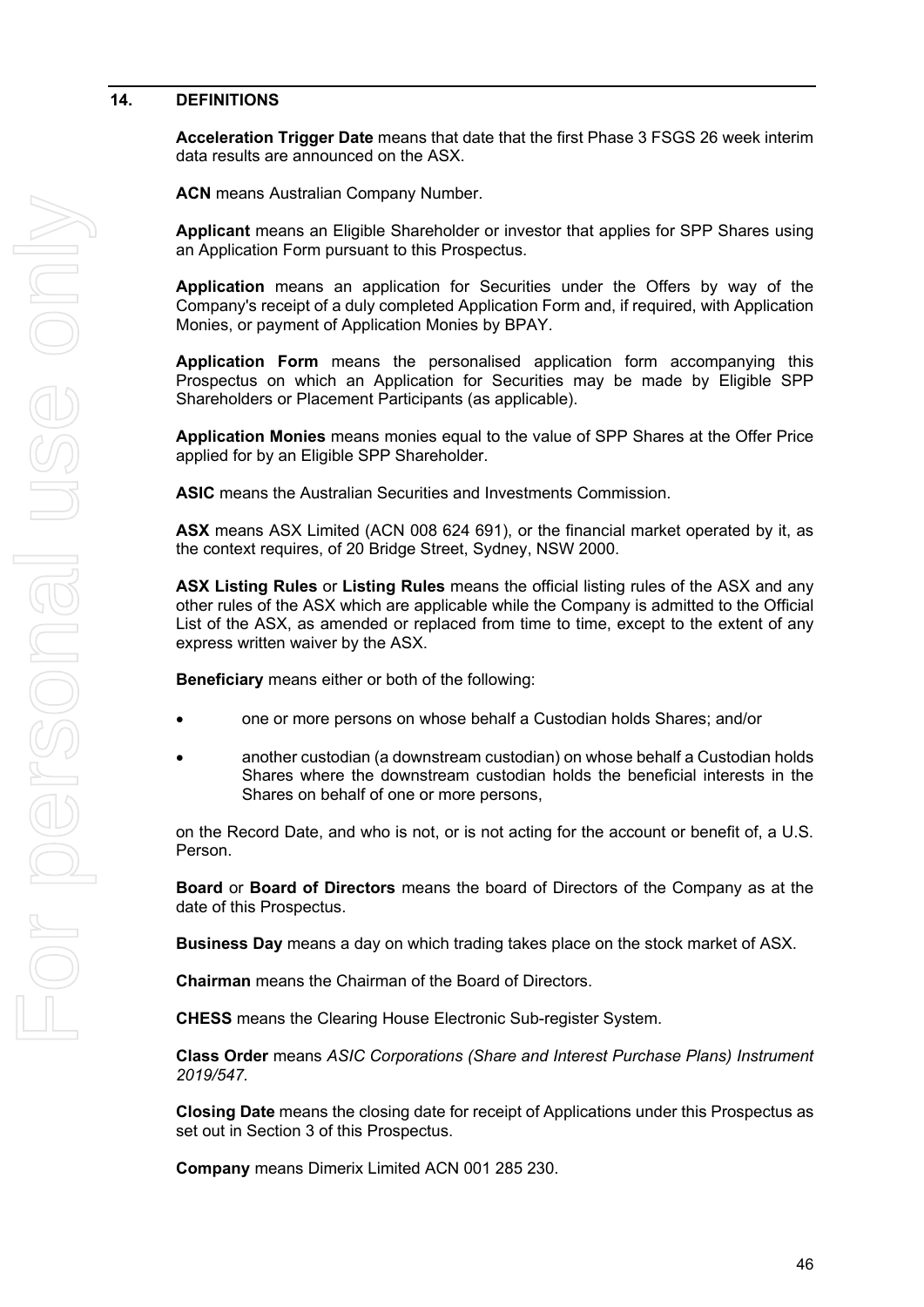**Completion** or **Completion of the Offers** means the completion of the Offers, upon which SPP Shares validly subscribed under the SPP Offer and the New Options will be issued to successful Applicants in accordance with the terms as set out in this Prospectus.

**Constitution** means the Company's Constitution as at the date of this Prospectus.

**Corporations Act** means the *Corporations Act* 2001 (Cth) as amended or replaced from time to time.

**Custodian** means a custodian as defined in section 4 of the Class Order.

**Custodiam Certificate** means a certificate complying with section 8(3) of the Class Order.

**Dimerix** means the Company.

**Directors** means directors of the Company at the date of this Prospectus.

**Dollar**, "**A\$**" or "**\$**" means Australian dollars unless otherwise specified.

**Eligible Beneficiary** means a Beneficiary of a Custodian with a registered address in either Australia or New Zealand as at the Record Date, provided that such Beneficiary is not an Ineligible Shareholder.

**Eligible Shareholder** means a Shareholder who is a registered holder of Shares on the Record Date with a registered address in either Australia or New Zealand and who is not an Ineligible Shareholder.

**Expiry Date** means the expiry date of the New Options offered under this Prospectus.

**Group** means the Company and its subsidiaries.

**HIN** or **Holder Identification Number** means the number issued to identify a holder's registration on the CHESS Subregister.

**Ineligible Shareholder** any of the following registered holders of Shares (including a Custodian) to the extent they:

- (a) hold Shares on their own account and reside outside Australia or New Zealand;
- (b) hold Shares on behalf of another person who resides outside Australia, or New Zealand; or
- (c) are in the United States, or they hold Shares on behalf of a person in the United States, or are acting for the account or benefit of a person in the United States (to the extent they are participating in the SPP on behalf of those persons).

**Issue Date** means Friday, 1 October 2021, or such other date as the Company determines.

**Lead Manager** means Canaccord Genuity (Australia) Limited ACN 075 071 466.

**New Options** the new Options to be issued under this Prospectus under the SPP Option Offer and the Placement Option Offer, exercisable at \$0.40, the terms of which are set out in Section [11](#page-39-0) of this Prospectus.

**Offers** means each the SPP Offer and Placement Option Offer on the terms set out in this Prospectus.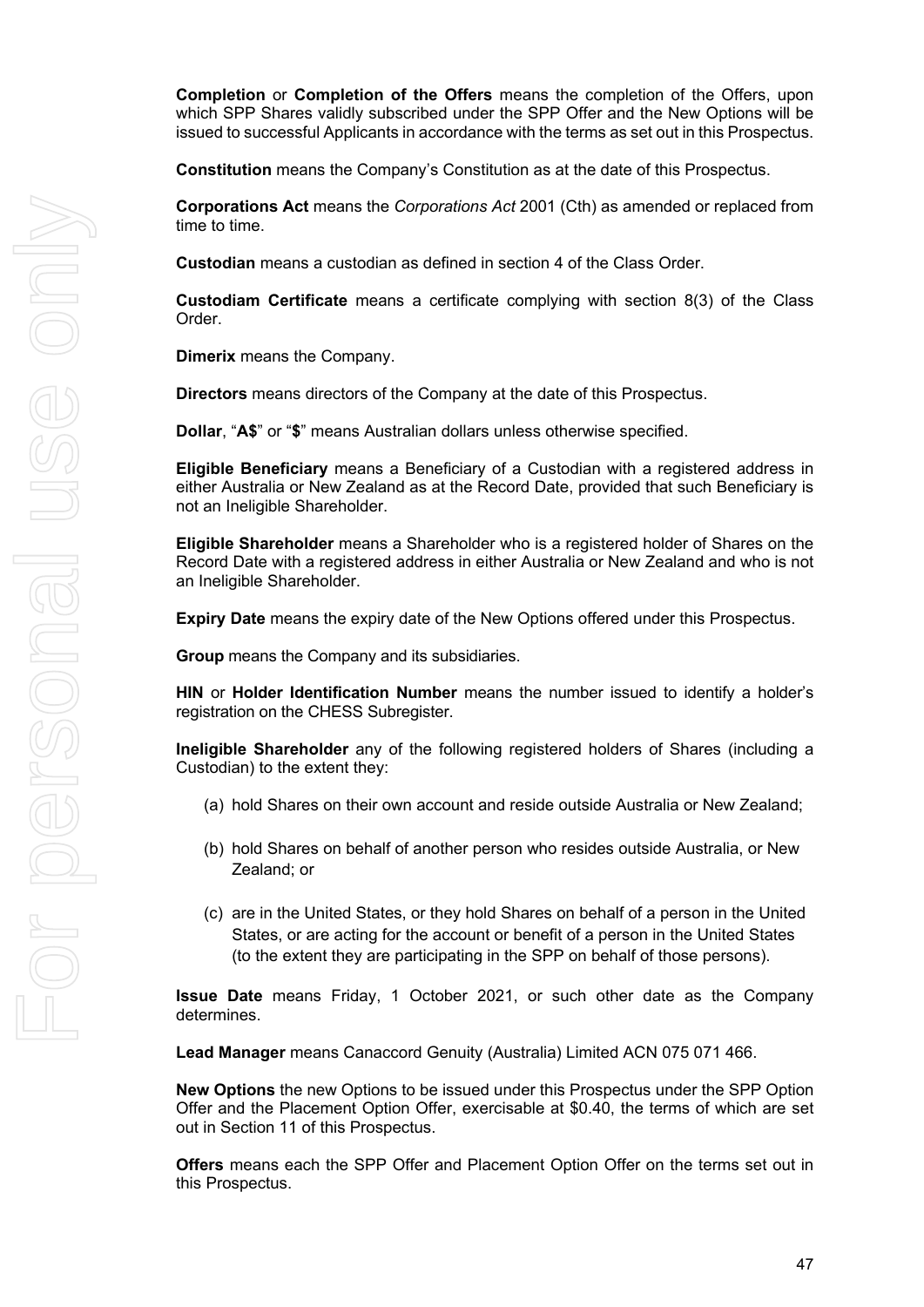**Offer Price** means the price at which SPP Shares are proposed to be issued under the SPP Offer, being \$0.20 per SPP Share

**Official Quotation** or **Official List of ASX** means official quotation on ASX.

**Opening Date** means the opening date for receipt of Application Forms under this Prospectus, as set out in Section [3](#page-6-0) of this Prospectus.

**Option** means an option to acquire a Share on payment of the applicable exercise price.

**Placement** means the Company's two-tranche institutional and sophisticated investor placement announced on Monday, 16 August 2021.

**Placement Option Offer** means the offer of Options to Placement Participants.

**Placement Options** means the free Options offered under the Placement Option Offer.

**Placement Participant** means a participant in the Company's Placement

**Prospectus** means this prospectus dated 24 August 2021 and lodged with ASIC, including any supplementary or replacement prospectus in relation to this prospectus.

**Prospectus Expiry Date** means the date on which the Offer expires, being 13 months after the date on which this Prospectus was lodged with ASIC, as set out in Section [2](#page-4-0) of this Prospectus.

**Record Date** means 7.00pm (Sydney time) on Friday, 13 August 2021.

**Register** means the register of all Shareholders maintained by the Share Registry.

**Related Party** has the meaning given to it in section 228 of the Corporations Act.

**Risk Factors** means the risks attached to an investment in the Company, as further detailed in Section [9.](#page-31-0)

**Securities** means SPP Shares, SPP Options and the Placement Options offered under this Prospectus.

**Share** means a fully paid ordinary share in the capital of the Company.

**Share Registry** means Automic Registry Services.

**Shareholder** means a person holding a Share.

**Shortfall** means the difference between the amount sought to be raised under the SPP, being \$2 million and the dollar value of valid applications received under the SPP.

**Shortfall Securities** any SPP Share and SPP Options not taken up under the SPP Offer that make up the Shortfall.

**SPP** means the share purchase plan to be conducted by the Company under this Prospectus.

**SPP Offer** means the offer of SPP Shares and SPP Options to Eligible SPP Shareholders under this Prospectus.

**SPP Options** means the free Options offered under the SPP Offer.

**SPP Shares** means the new Shares offered under the SPP Offer.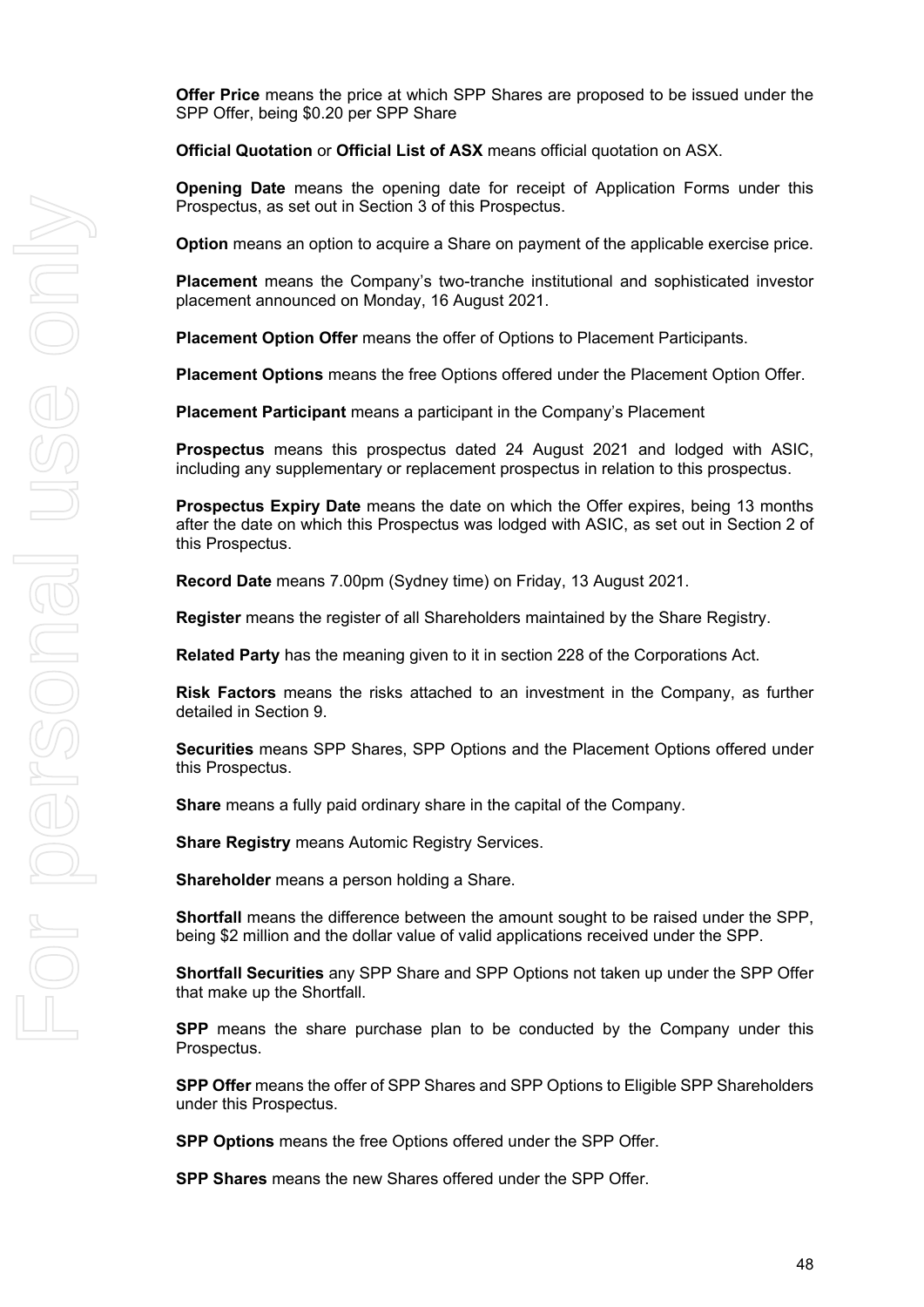**SPP Shortfall Offer** means the offer under this Prospectus of the Shortfall Securities.

**SPP Shortfall Securities Application Form** means the application for to acquire Shortfall Securities that accompanies this Prospectus.

**US** or **United States** means the United States of America.

**US Person** has the meaning given to that term in Regulation S under the US Securities Act.

**US Securities Act** means the US Securities Act of 1933, as amended.

**Voting Power** has the meaning given to it in section 610 of the Corporations Act.